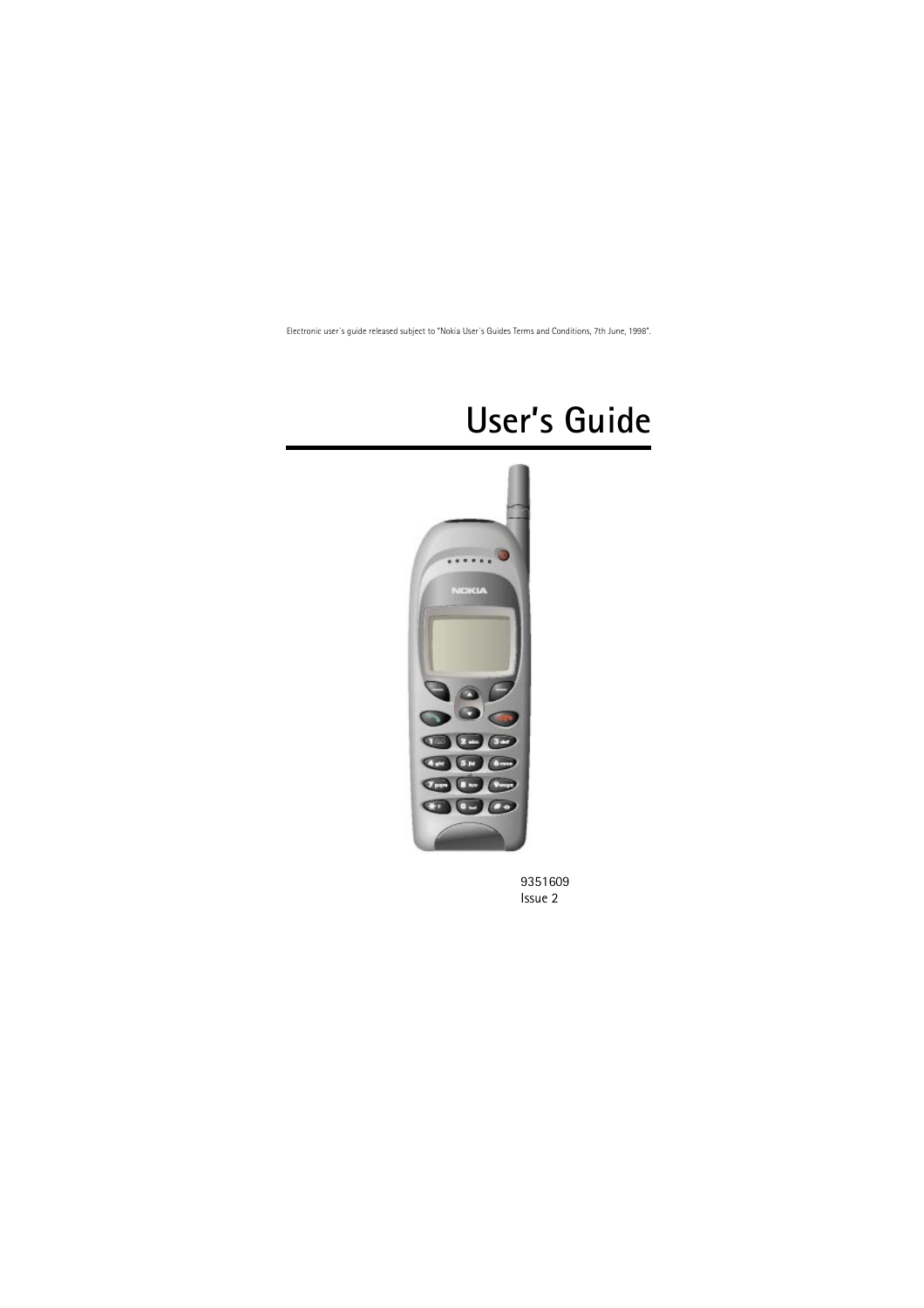Nokia is a registered trademark of Nokia Corporation, Finland.

©1998, 1999 Nokia Mobile Phones. All rights reserved.

Nokia Mobile Phones operates a policy of continuous development. Therefore, we reserve the right to make changes and improvements to any of the products described in this guide without prior notice.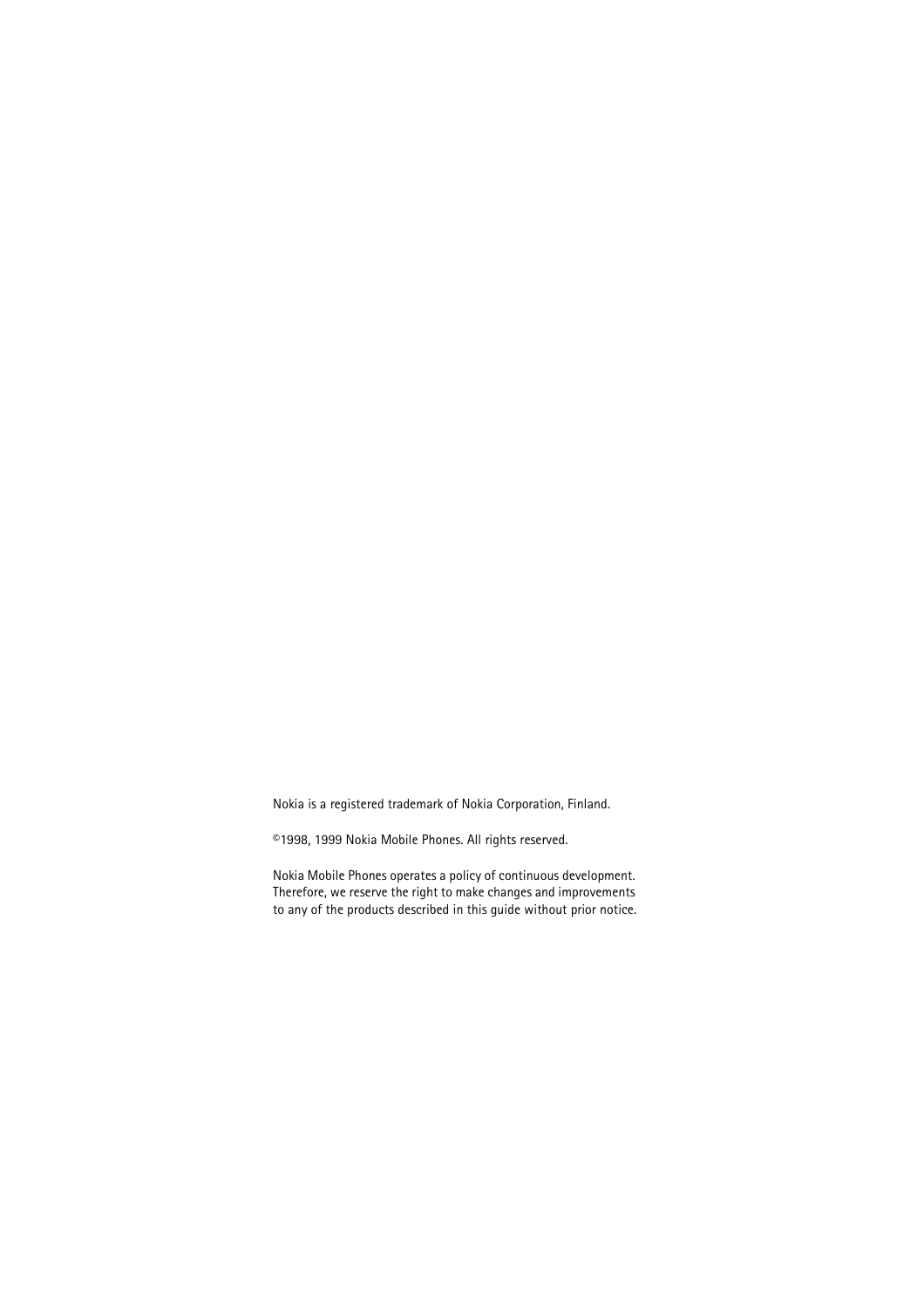# <span id="page-2-0"></span>**Quick and Easy**

 $\overline{\phantom{a}}$ 

Congratulations for choosing this Nokia phone! These pages provide some basic tips on using your phone. For more detailed information, read through the User's Guide.

#### **Making your first call**

- **1** With the phone battery removed, insert your SIM card. Install and charge the battery. See Chapter 'Getting Started' for details.
- **2** Switch on your phone by pressing and holding **(0)**. Wait until the operator name appears on the display.
- **3** Key in the area code and phone number and press  $\infty$ .
- **4** End the call by pressing  $\circled{?}$ .

#### **Call Functions**

| Answering a call  | Press $\infty$ .                                                                                                                                    |
|-------------------|-----------------------------------------------------------------------------------------------------------------------------------------------------|
| Ending a call     | Press $\mathfrak{S}$ .                                                                                                                              |
| Redial            | When the display is clear, press<br>$\mathcal D$ to access the last dialled<br>numbers. Press $\mathbb D$ to dial the<br>desired number.            |
|                   | <b>Adjusting the Earpiece Volume</b> Press the volume keys on the side<br>of the phone.                                                             |
|                   | <b>Phone Book Functions</b>                                                                                                                         |
| <b>Ouick Save</b> | Key in the phone number and<br>press Save. Key in the name and<br>press <b>OK</b> .                                                                 |
| <b>Ouick Find</b> | When the display is clear, press<br>$\Box$ , (key in the first letter of the<br>name), scroll with $\bigcirc$ or $\bigcirc$ to<br>the desired name. |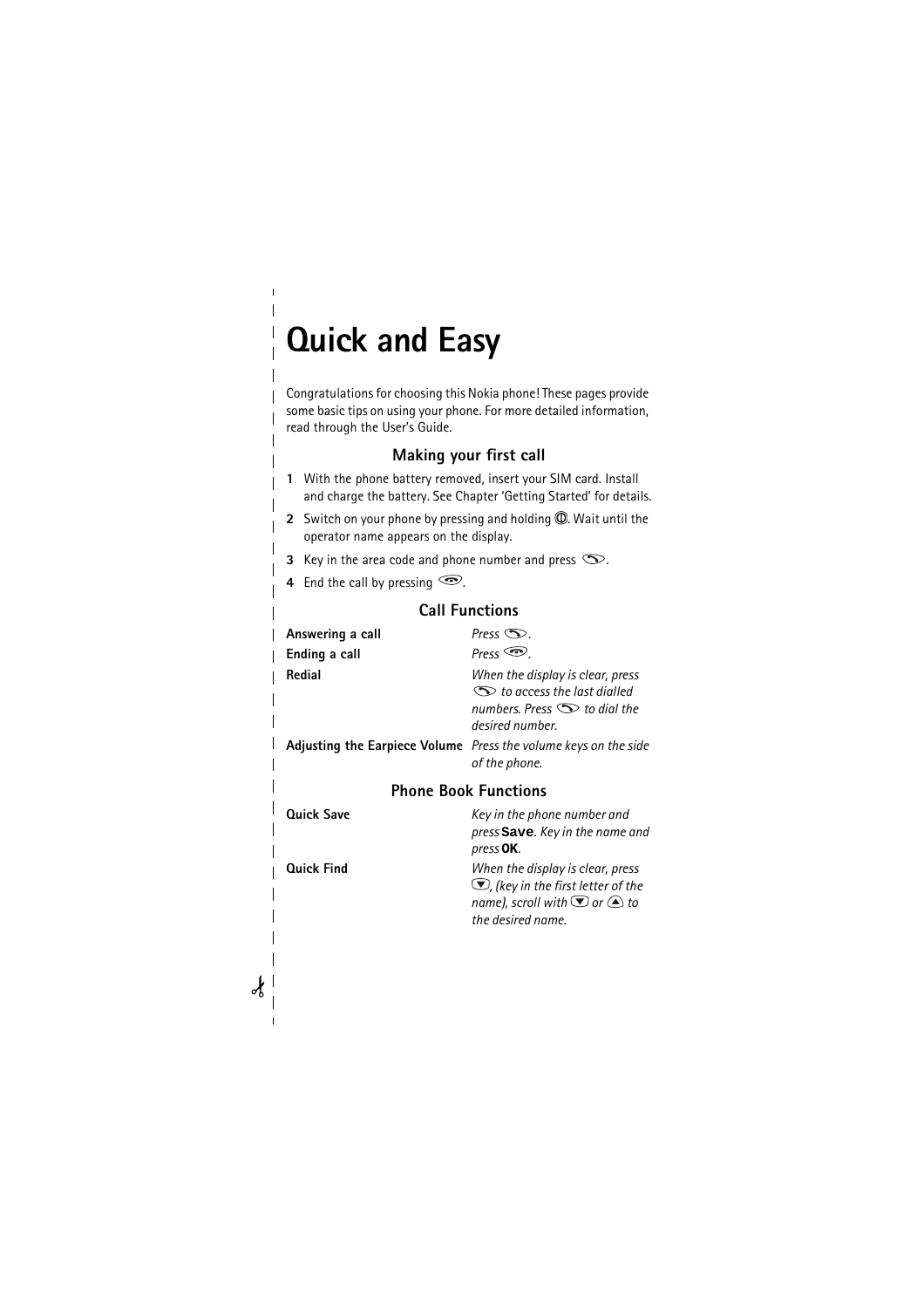| Using Phone Book during a Call To access Phone Book during a | call, press Options, select<br>Names.                                                                                                                                                                                                                                                                    |
|--------------------------------------------------------------|----------------------------------------------------------------------------------------------------------------------------------------------------------------------------------------------------------------------------------------------------------------------------------------------------------|
| <b>Speed Dialling</b>                                        | Press a number key $\text{C}\text{D}$ - $\text{C}\text{C}\text{D}$ ,<br>press $\infty$ .<br>If the Speed Dialling<br>function in Menu 4-3-3 is<br>activated, press and hold the<br>corresponding number key (2 nbc) -<br>(The call is started.)                                                          |
| Calling your voicemailbox                                    | Press and hold $\textcircled{1}$ . If the phone<br>requests for your voice mailbox<br>number, key it in and press OK.                                                                                                                                                                                    |
|                                                              | <b>Essential Shortcuts</b>                                                                                                                                                                                                                                                                               |
| Locking the Keypad<br><b>Unlocking the Keypad</b>            | Press Menu then $\circledast$ (within 3<br>seconds) / Press Unlock, then<br>$(\lambda + 1)$                                                                                                                                                                                                              |
| <b>Changing Ringing Tone</b>                                 | PressMenu, choose Profiles, press<br>Select, choose the desired<br>profile, press Options, choose<br>Personalise, press OK.<br>To change the ringing tone,<br>choose Ringing tone,<br>press Select, choose the<br>desired setting, press OK.                                                             |
| <b>Writing &amp; Sending a Message</b>                       | Press Menu (200), (300), Key in a<br>message, (press @ to change<br>between upper and lower case<br>characters, press and hold $\textcircled{\tiny{*}}$<br>for numbers, press $\mathcal{F}$ for<br>special characters), press<br>Options, choose Send, press<br>OK, enter the phone number,<br>press OK. |

 $\mathscr{L}$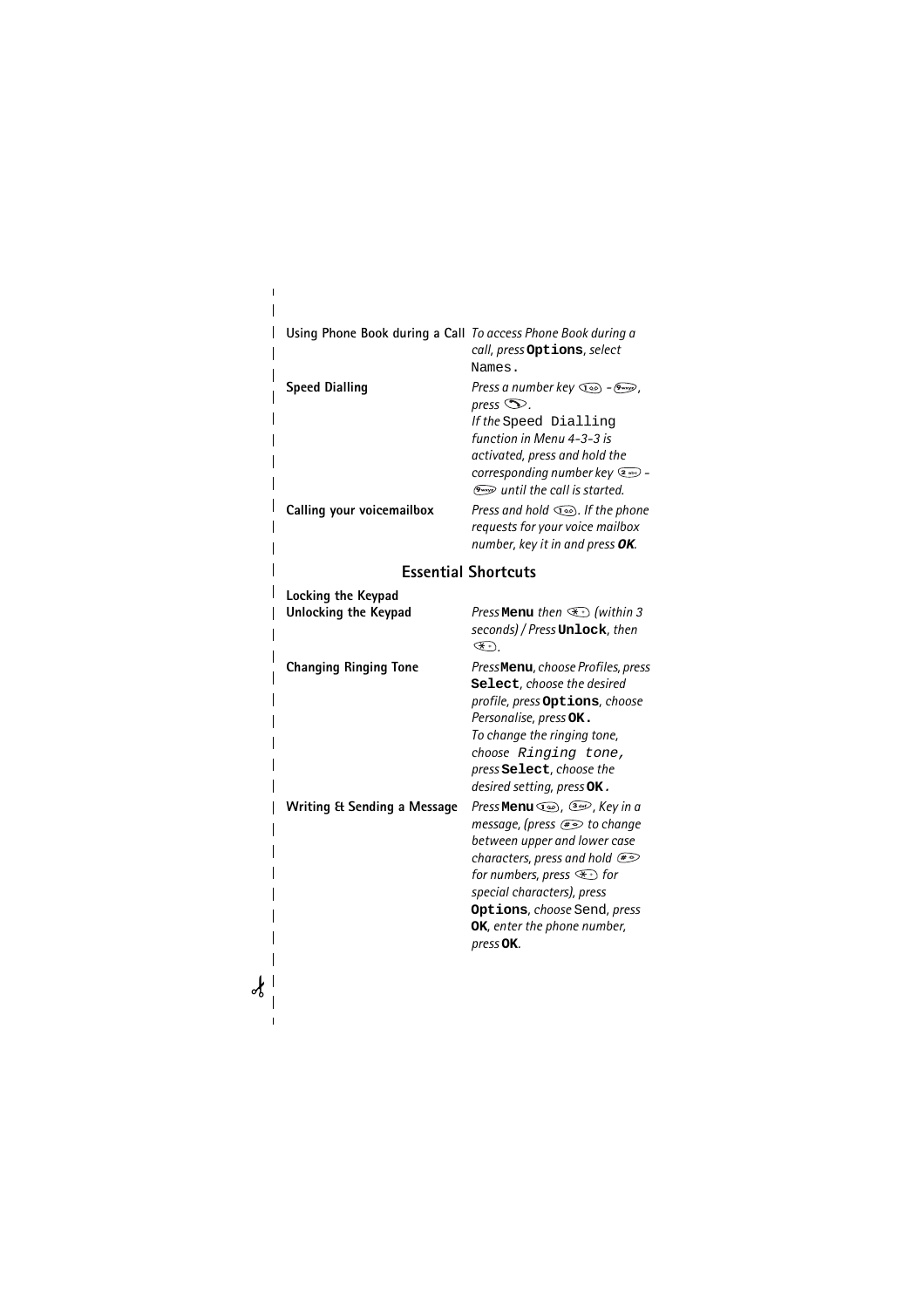# **Contents**

| Quick and Easy  3<br>Using This Guide 9<br>About Labels and<br>Security Code  10                                                                                                                                                      |
|---------------------------------------------------------------------------------------------------------------------------------------------------------------------------------------------------------------------------------------|
| 1. Your Phone  11<br>The Display Indicators  12<br>Clear Display 12<br>The Selection Keys  12<br>Protection Cap of the Antenna                                                                                                        |
| 2. Getting Started  14<br>Installing the SIM card  14<br>Removing the SIM Card  15<br>Charging the Battery  15<br>Switching the Phone                                                                                                 |
|                                                                                                                                                                                                                                       |
| 3. Call Functions 18<br>Making and Answering Calls  18<br>Making Calls 18<br>International Calls  18<br>Making a Call Using<br>the Phone Book  19<br>Last Number Redial  19<br>Calling Your Voice Mailbox 19<br><b>Speed Dialling</b> |

| 4. Phone Book 23                        |
|-----------------------------------------|
| 23. (Names) About the Phone Book (Names |
| Entering the Phone Book 23              |
| Selecting the Phone Book                |
| (Memory in Use)23                       |
| Setting the Type of View                |
| for Stored Names and                    |
| Phone Numbers24                         |
| To Set the 'Type of View' 24            |
| Storing a Phone Number                  |
| with a Name (Add Entry) 24              |
| Recalling a Name                        |
| and Phone Number26                      |
| Erasing a Name                          |
| and Phone Number26                      |
|                                         |
|                                         |
| Assigning a Phone Number                |
| as a Speed Dial Number27                |
| To Use the Speed Dial Key 27            |
| Caller Groups28                         |
| Including a Phone Number                |
| in a Caller Group28                     |
| Setting the Ringing Tone                |
| and Graphic for a                       |
|                                         |
| Phone Book Status29                     |
| Service Numbers                         |
| (Service Nos)30                         |
| Copying and Printing via IR 30          |
| 5. Using the Menu 32                    |
| Accessing a Menu Function               |
|                                         |
|                                         |

Accessing a Menu Function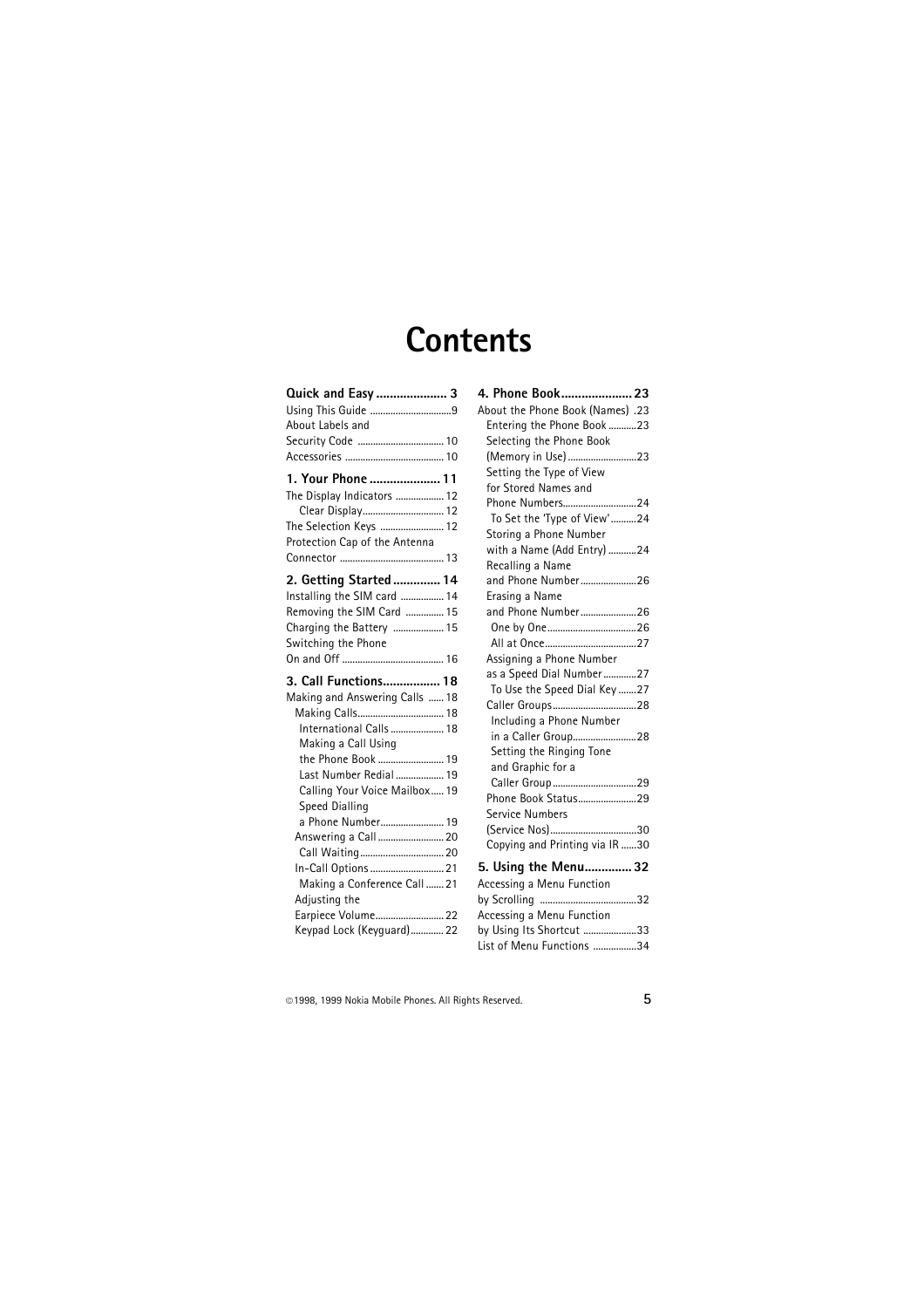#### **[6. Messages \(Menu 1\) ....... 38](#page-37-0)**

| About Messages 38              |  |
|--------------------------------|--|
| Reading a Text Message         |  |
| (Inbox - Menu 1-1) 38          |  |
| Sending a Text Message         |  |
| (Outbox- Menu 1-2 and          |  |
| Write Messages - Menu 1-3)39   |  |
| Writing, Sending and           |  |
| Saving a Text Message 39       |  |
| Message Settings               |  |
|                                |  |
| Common (Menu 1-4-) 41          |  |
| Info Service (Menu 1-5) 41     |  |
| Fax or Data Call (Menu 1-6) 42 |  |
| Making a data or fax call 42   |  |
| Receiving a data or fax call42 |  |
| Service Command Editor         |  |
|                                |  |
| Voice Messages (Menu 1-8)  42  |  |
| Listen to Voice Messages       |  |
| (Menu 1-8-1)  42               |  |
| Voice Mailbox Number           |  |
| (Menu 1-8-2)  43               |  |
| 7. Call Register (Menu 2) 44   |  |
| About Call Register  44        |  |
| Missed Calls (Menu 2-1)44      |  |
| Received Calls (Menu 2-2) 44   |  |
| Dialled Numbers (Menu 2-3) 45  |  |
| <b>Erase Recent Call Lists</b> |  |
|                                |  |
| Show Call Duration             |  |
|                                |  |

[\(Menu 2-5\).....................................45](#page-44-2) [Show Call Costs \(Menu 2-6\).....46](#page-45-0)

[\(Menu 2-7\).....................................46](#page-45-1)

[\(Menu 2-7-1\) ..............................46](#page-45-2)

[\(Menu 2-7-2\) ..............................46](#page-45-3)

Call Cost Settings

Call Costs' Limit

Show Costs in

| Incoming Call Alert48          |
|--------------------------------|
| Ringing Tone 49                |
| Ringing Volume49               |
| Vibrating Alert49              |
| Message Alert Tone49           |
| Keypad Tones49                 |
| Warning and Game Tones49       |
| Automatic Answer (in Car       |
| and Headset Profile Only)49    |
| Lights (in Car Profile Only)50 |
| Renaming Profiles50            |
|                                |
| 9. Settings (Menu 4) 51        |
| Alarm Clock (Menu 4-1) 51      |
| Clock (Menu 4-2) 51            |
| Setting the Clock:52           |
| Call Settings (Menu 4-3) 52    |
| Anykey Answer                  |
| (Menu 4-3-1)52                 |
| Automatic Redial               |
| (Menu 4-3-2)53                 |
| Speed Dialling (Menu 4-3-3)53  |
| Call Waiting Options           |
| (Menu 4-3-4)53                 |
| Own Number Sending             |
| (Menu 4-3-5)53                 |
| Phone Line in Use              |
| (Menu 4-3-6)53                 |
| Phone Settings (Menu 4-4) 54   |
|                                |

#### **[8. Profiles \(Menu 3\) .......... 47](#page-46-0)** What You Can Do

[with Profiles .....................................47](#page-46-1) [Selecting Different Profiles........47](#page-46-2) [Customising Profiles....................47](#page-46-3) [Settings for Profiles .....................48](#page-47-0)

Cell Info Display

[\(Menu 4-4-2\).................................54](#page-53-2) List of Own Numbers

[\(Menu 4-4-3\).................................54](#page-53-3) [Welcome Note \(Menu 4-4-4\)...54](#page-53-4)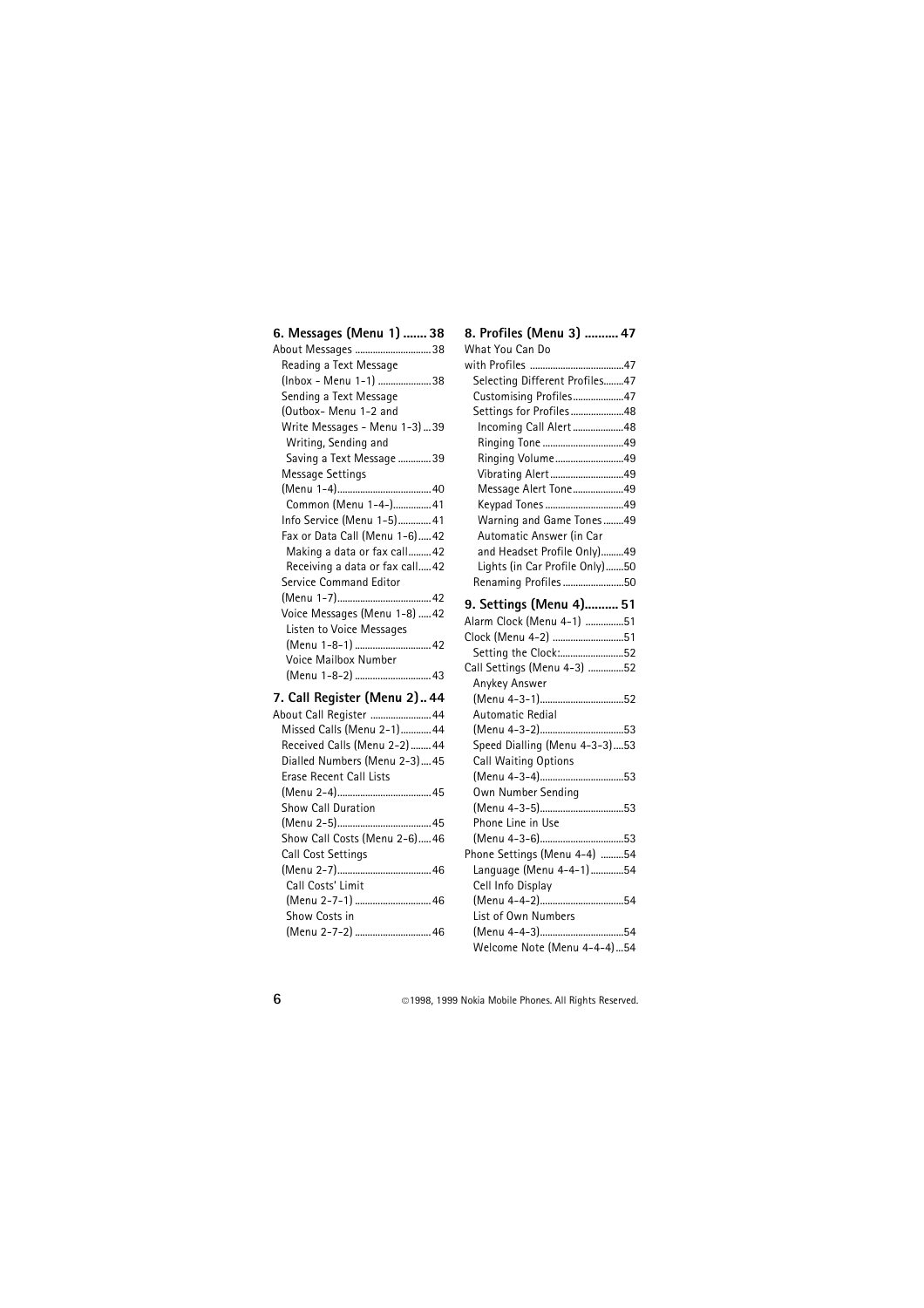| <b>Network Selection</b>           |
|------------------------------------|
|                                    |
| Security Settings (Menu 4-5)  55   |
| PIN-Code Request                   |
| (Menu 4-5-1) 55                    |
| Call Barring Service               |
| (Menu 4-5-2) 55                    |
| Fixed Dialling (Menu 4-5-3) 56     |
| Closed User Group                  |
| (Menu 4-5-4)  56                   |
| Security Level (Menu 4-5-5)  57    |
| Change Access Codes                |
| (Menu 4-5-6) 57                    |
| Phone Line Change                  |
| (Menu 4-5-7) 57                    |
| Restore Factory Settings           |
|                                    |
|                                    |
| 10. Call divert (Menu 5) 59        |
| 11. Games (Menu 6)  61             |
|                                    |
|                                    |
|                                    |
|                                    |
| 12. Calculator (Menu 7) 63         |
| Using the Calculator  63           |
| To Make a Currency                 |
|                                    |
| 13. Calendar (Menu 8)  65          |
| 14. Infrared (Menu 9) 68           |
| Receiving Data via the IR Port  68 |
| Sending Data via the IR Port  69   |
| Checking the Status of an IR       |

#### **15. Smart Messaging**

| Services 70                  |
|------------------------------|
| Using Nokia and              |
| Operator Services 71         |
| Storing Access Numbers 71    |
| Downloading the              |
| List of Services71           |
| Saving a Service Message     |
| as a Bookmark72              |
| Using a Service Saved        |
| as a Bookmark72              |
| An Example of Downloading    |
| and Using a Nokia Service73  |
|                              |
| Saving a Service Address 74  |
| Accessing a Service75        |
| 16. SIM Services 76          |
| 17. Reference                |
| Information  77              |
| Access Codes 77              |
|                              |
| Security Code (5 digits)77   |
| PIN Code (4 to 8 digits)77   |
| PIN2 Code (4 to 8 digits) 77 |
| PUK Code (8 digits)78        |
| PUK2 Code (8 digit) 78       |
| Barring Password78           |
| Battery Information 78       |
| Charging and Discharging     |
|                              |
| Using the Batteries 79       |
| Care and Maintenance  80     |
| <b>Important Safety</b>      |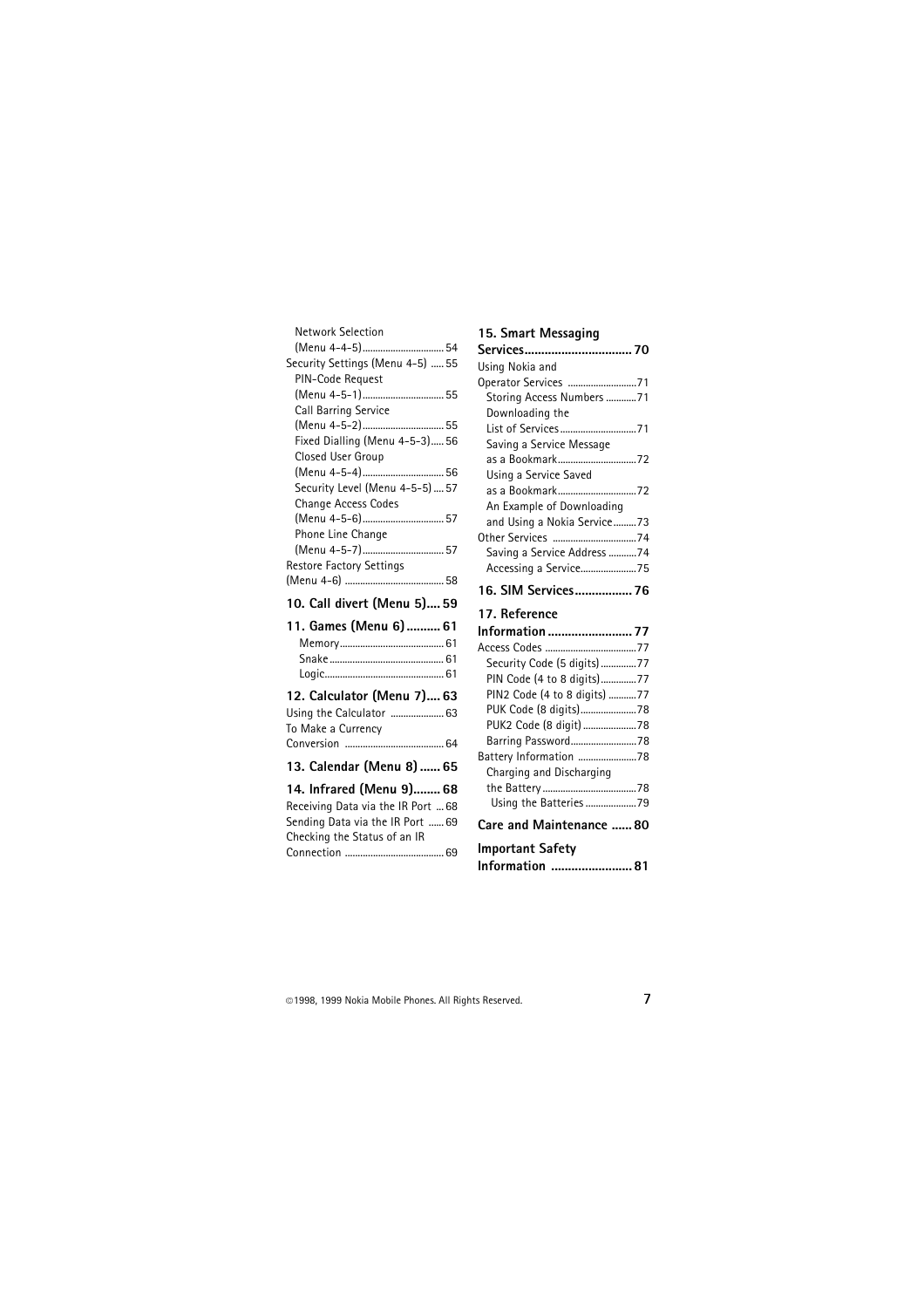# **For Your Safety**



*Read these simple guidelines.* Breaking the rules may be dangerous or illegal. Further detailed information is given in this manual.



#### **ROAD SAFETY COMES FIRST**

Don't use a hand-held phone while driving; park the vehicle first.



#### **INTERFERENCE**

All wireless phones may get interference which could affect performance.



#### **SWITCH OFF IN HOSPITALS**

Follow any regulations or rules. Switch phone off near medical equipment.



#### **SWITCH OFF IN AIRCRAFT**

Wireless phones can cause interference. Using them on aircraft is illegal.



#### **SWITCH OFF WHEN REFUELING**

Don't use phone at a refuelling point. Don't use near fuel or chemicals.



#### **SWITCH OFF NEAR BLASTING**

Don't use phone where blasting is in progress. Observe restrictions, and follow any regulations or rules.



#### **USE SENSIBLY**

Use only in normal position (to ear). Don't touch the antenna unnecessarily.



#### **USE QUALIFIED SERVICE**

Only qualified service personnel must install or repair equipment.



#### **ACCESSORIES AND BATTERIES**

Use only approved accessories and batteries. Do not connect incompatible products.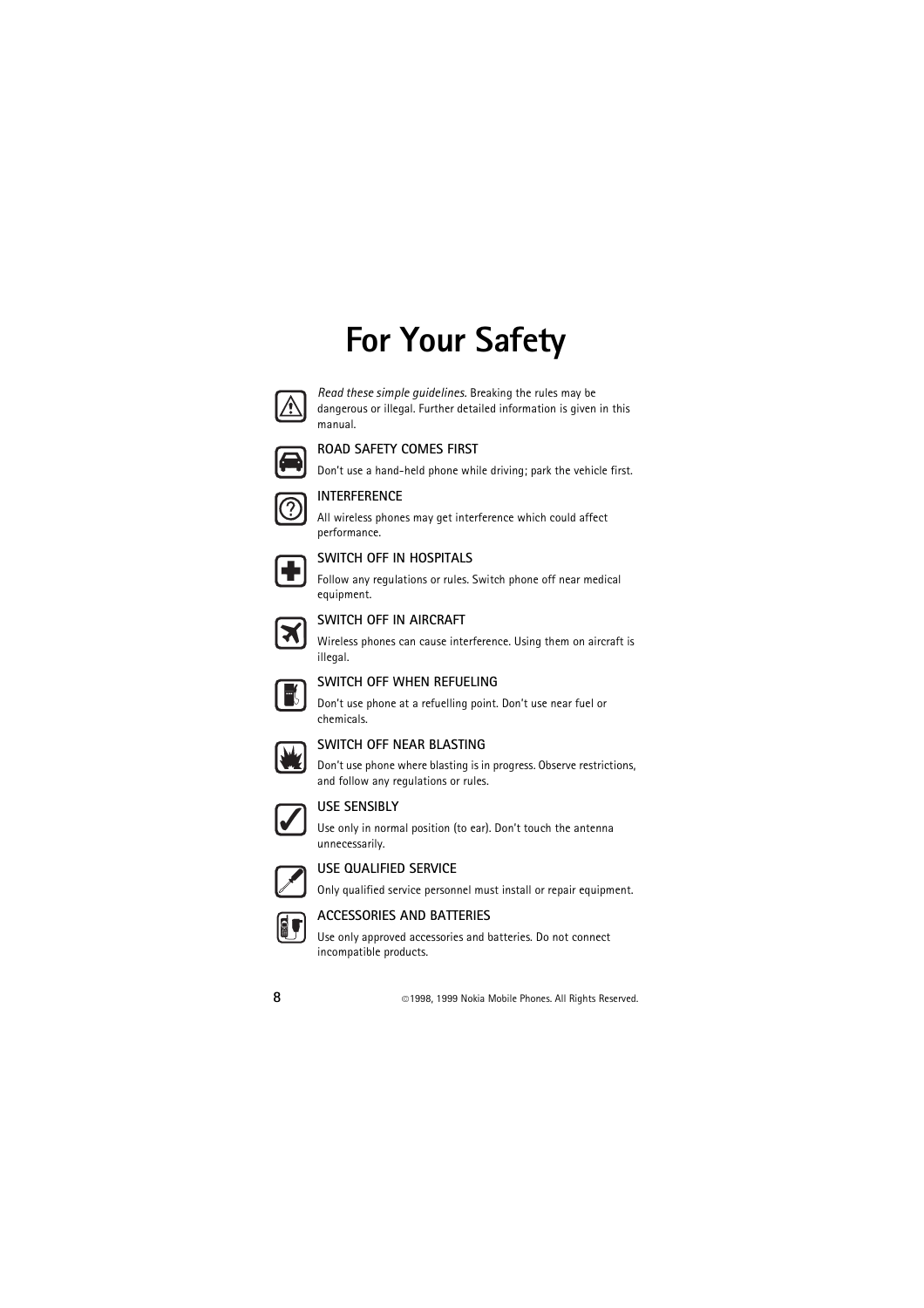

#### **CONNECTING TO OTHER DEVICES**

When connecting to any other device, read its user's quide for detailed safety instructions. Do not connect incompatible products. Remember to make backup copies of all important data.



#### **MAKING CALLS**

Ensure the phone is switched on and in service. Enter the phone number, including the area code, then press  $\mathbb{S}$ . To end a call press  $\circledcirc$ . To answer a call press  $\circledcirc$ .

#### **EMERGENCY CALLS**

Ensure the phone is switched on and in service. If the word "Clear" appears on the display above the  $\mathcal{D}$  key, press and hold Clear to clear the display. Enter the emergency number, then press  $\infty$ . Give your location. Do not end the call until told to do so.



#### **INFRARED PRECAUTIONS**

Do not point the IR beam at anyones's eyes or allow it to interfere with other IR devices.

## <span id="page-8-0"></span>**Using This Guide**

The wireless phone described in this guide is a dual band phone approved for use on the GSM900 and GSM1800 networks and on the GSM900/1800 dual band network.

A number of features included in this guide are called network services. They are special services provided by wireless service providers. Before you can take advantage of any of these network services, you must subscribe to these service(s) from your home service provider and obtain instructions for their use.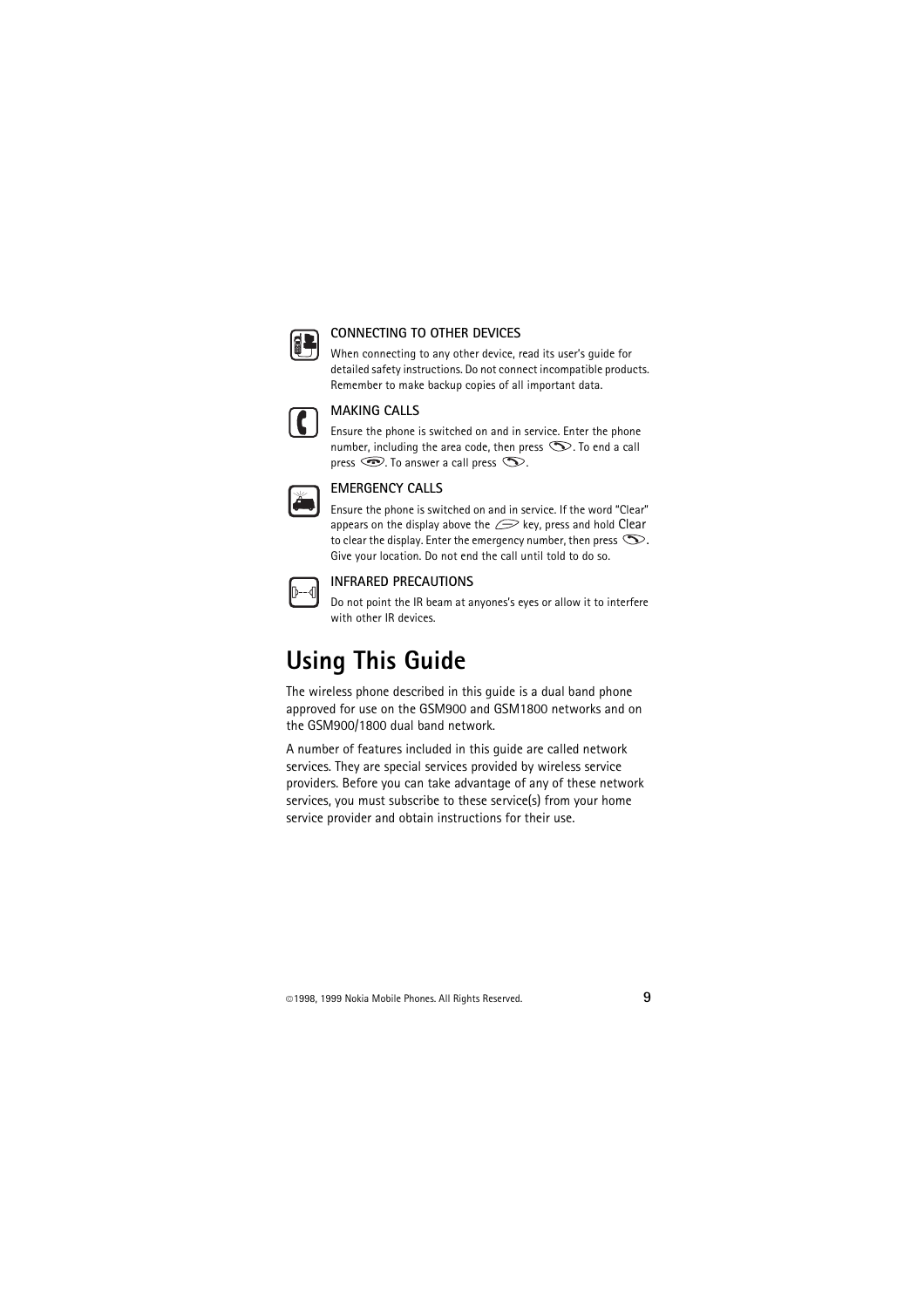## <span id="page-9-0"></span>**About Labels and Security Code**



**IMPORTANT!** Your phone has labels on it. These are important for service and related purposes, so be careful not to lose the label or the information it contains.



**IMPORTANT!** The security code 12345 is supplied with your phone. Change the code in Menu 4-5-6, 'Change Access Codes'. Keep the new code secret and in a safe place which is separate from the phone.

## <span id="page-9-1"></span>**Accessories**

The following manufacturer-approved rechargeable batteries are available for your phone: NiMH batteries BMS-2V, BMS-2S and BMS-2, and Li-Ion batteries BLS-2, BLS-2H, BLS-4 and BLS-5.

This apparatus is intended for use when supplied with power from ACP-7, ACP-9, LCH-9 and DCH-9. Other usage will invalidate any approval given to this apparatus and may be dangerous.

#### **Belt Clip**

Use only the belt clip BCH-16.



**WARNING!** Use only batteries, chargers and accessories approved by the phone manufacturer for use with this particular phone model. The use of any other types will invalidate any approval or warranty applying to the phone, and may be dangerous.

For availability of approved accessories, please check with your dealer.

When you disconnect the power cord of any accessory, grasp and pull the plug, not the cord.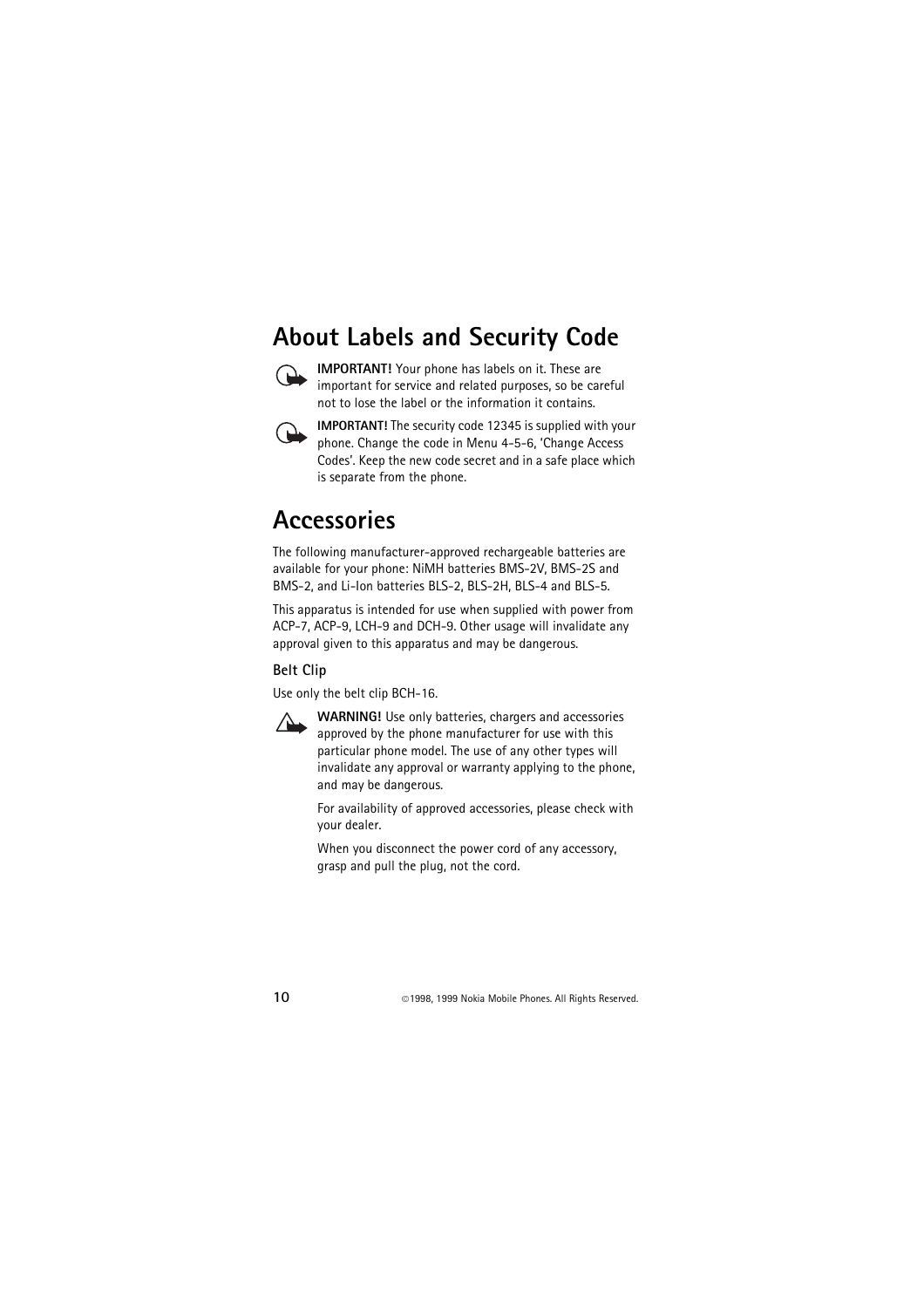# **1. Your Phone**

<span id="page-10-0"></span>The phone is equipped with the keys given below. Throughout this guide, all key presses are represented by icons such as  $\infty$  and  $\overline{\mathcal{L}}$ .



- 1. Power key
- 2. Infrared (IR) port

☜

- 3. Volume keys
- 4. Connectors for external devices

Switches the phone on or off. Pressing this key briefly while the display is clear or during a call will result in the list of profiles being displayed.

Pressing the power key briefly while in the Phone Book or menu functions will turn the phone's display light on for 15 seconds.

#### **Selection keys**

Each of these keys performs the function indicated by the text shown on the display immediately above it.

**A v** Scroll keys

Use these keys to scroll through names, phone numbers, menus or setting options.

Dials a phone number and answers a call.When the display is clear: shows the most recently dialled number.

Ends or rejects a call. Also exits from any function at any time.

 $\overline{(0)}$   $\overline{(9\text{avg})}$ Enter numbers and characters. calls your voice mailbox when pressed and held.

 $\circledast$   $\circledast$  Used for various purposes in different functions.

#### **Volume keys**

The upper key increases and the lower key decreases the earpiece volume.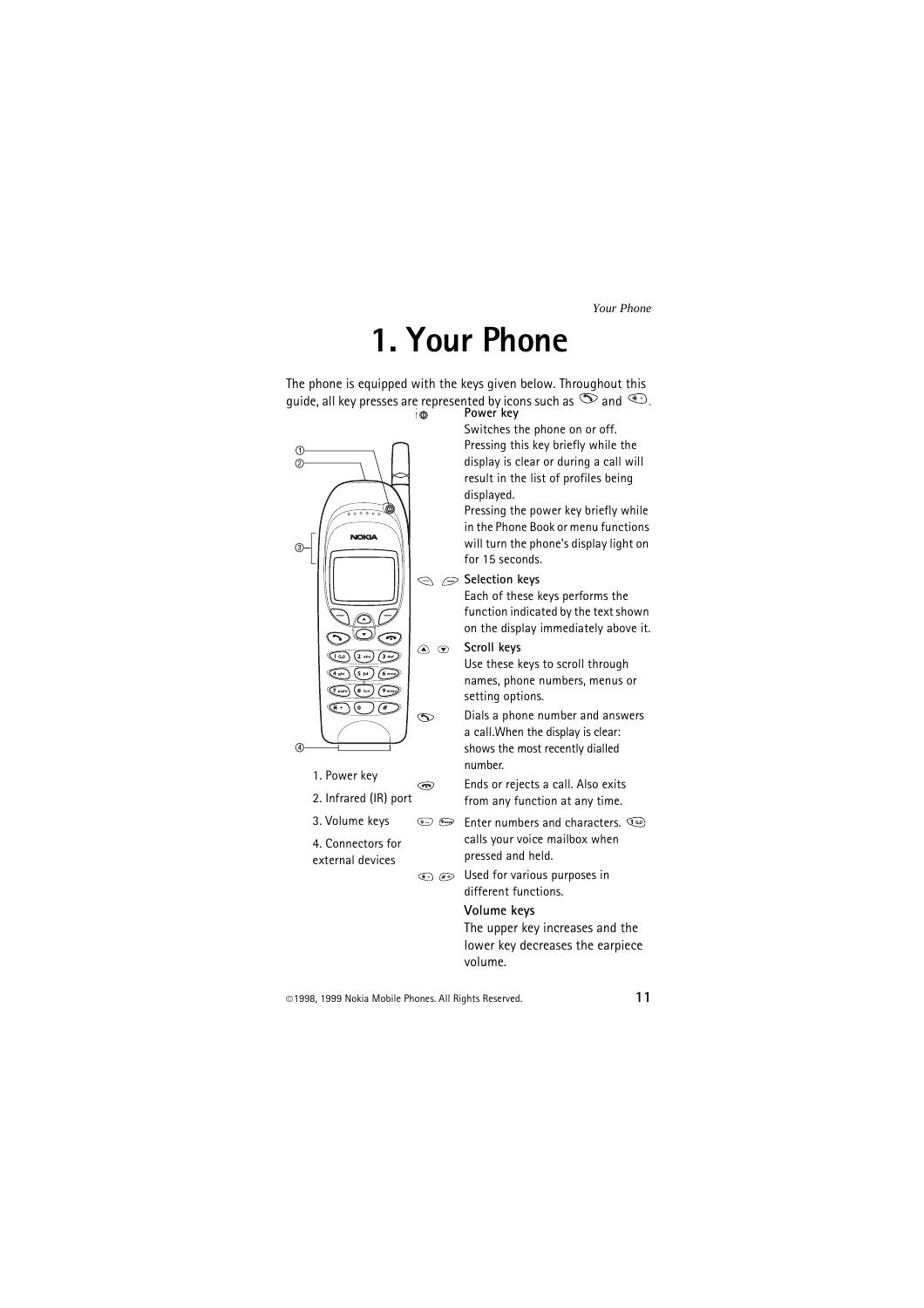## <span id="page-11-0"></span>**The Display Indicators**

Display indicators and icons inform you about the operation of the phone. Indicators and icons related to the different phone functions are explained later in this User's Guide.

### <span id="page-11-1"></span>**Clear Display**

The indicators described below are shown when the phone is ready for use, and no characters have been entered by the user. This screen is also called idle mode. The name of the current cellular network operator will be shown on the display.

 and bar Shows the signal strength of the cellular network at your current location. The higher the bar, the stronger the signal.

 $\prod$  and bar Shows the battery charge level. The higher the bar, the more power there is in the battery.

## <span id="page-11-2"></span>**The Selection Keys**

Below the display you can find two so-called selection keys. Their functions depend on the guide texts shown on the display above the keys.



For example, when there is the word 'Menu' above the  $\leq$  key, pressing this key enters the menu functions.

Similarly, pressing the  $\mathcal{D}$  key under the word 'Names' allows access to the Phone Book functions.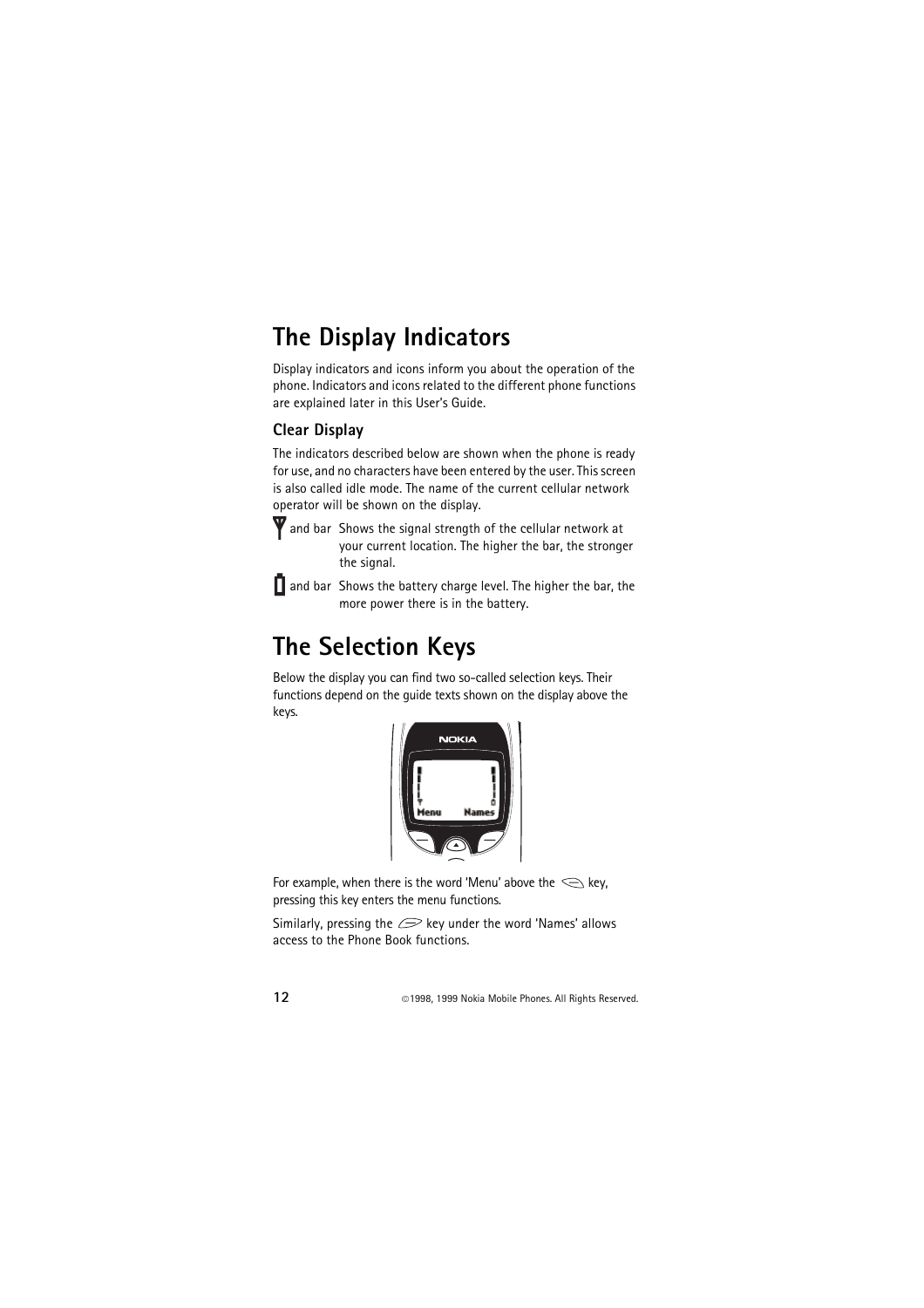In this User Guide, the selection keys are indicated by the relevant guiding text appearing in bold (e.g. **Menu** or **Names**).

## <span id="page-12-0"></span>**Protection Cap of the Antenna Connector**

At the back of the phone below the antenna there is a connector for an external antenna.

The connector is protected by a rubber cap. To attach an external antenna to the phone, first remove the cap and then connect the antenna.

After removing the external antenna, remember to replace the cap.



**NOTE:** Keep the cap out of small children's reach.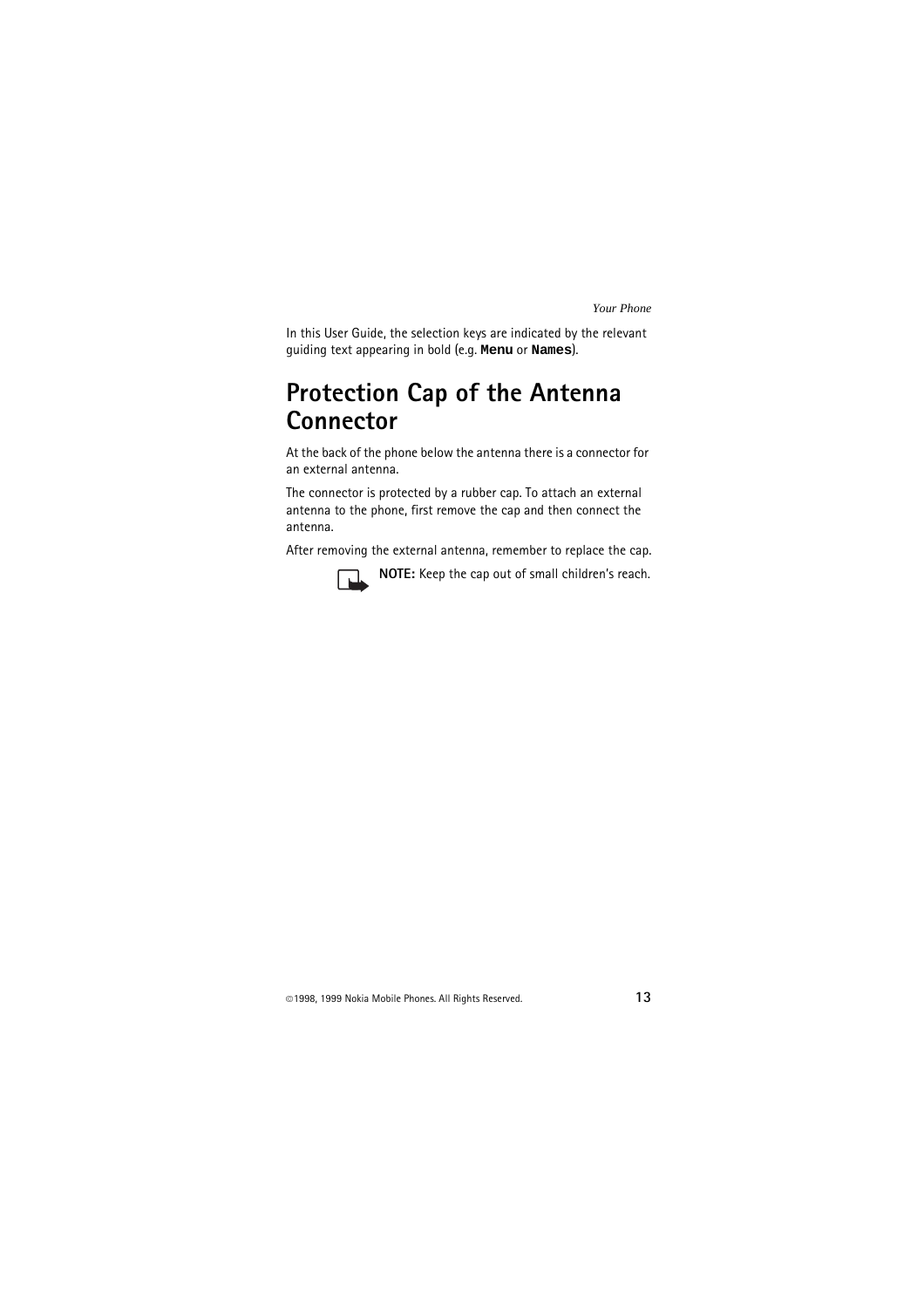# <span id="page-13-0"></span>**2. Getting Started**

## <span id="page-13-1"></span>**Installing the SIM card**

- Keep all miniature SIM cards out of the reach of small children.
- The SIM card and its contacts can easily be damaged by scratches or bending, so be careful when handling, inserting or removing the card.
- Before installing the SIM card, always make sure that the phone is switched off and then remove the battery.
- **1** With the back of the phone facing you, press the locking catch of the battery downwards(1.), and lift the battery off the phone (2.).
- **2** Release the SIM card holder by drawing it in the direction of the arrow.
- **3** Insert the SIM card ensuring that the bevelled corner is on the right side and that the golden connectors are downwards. Follow the directions on the phone.

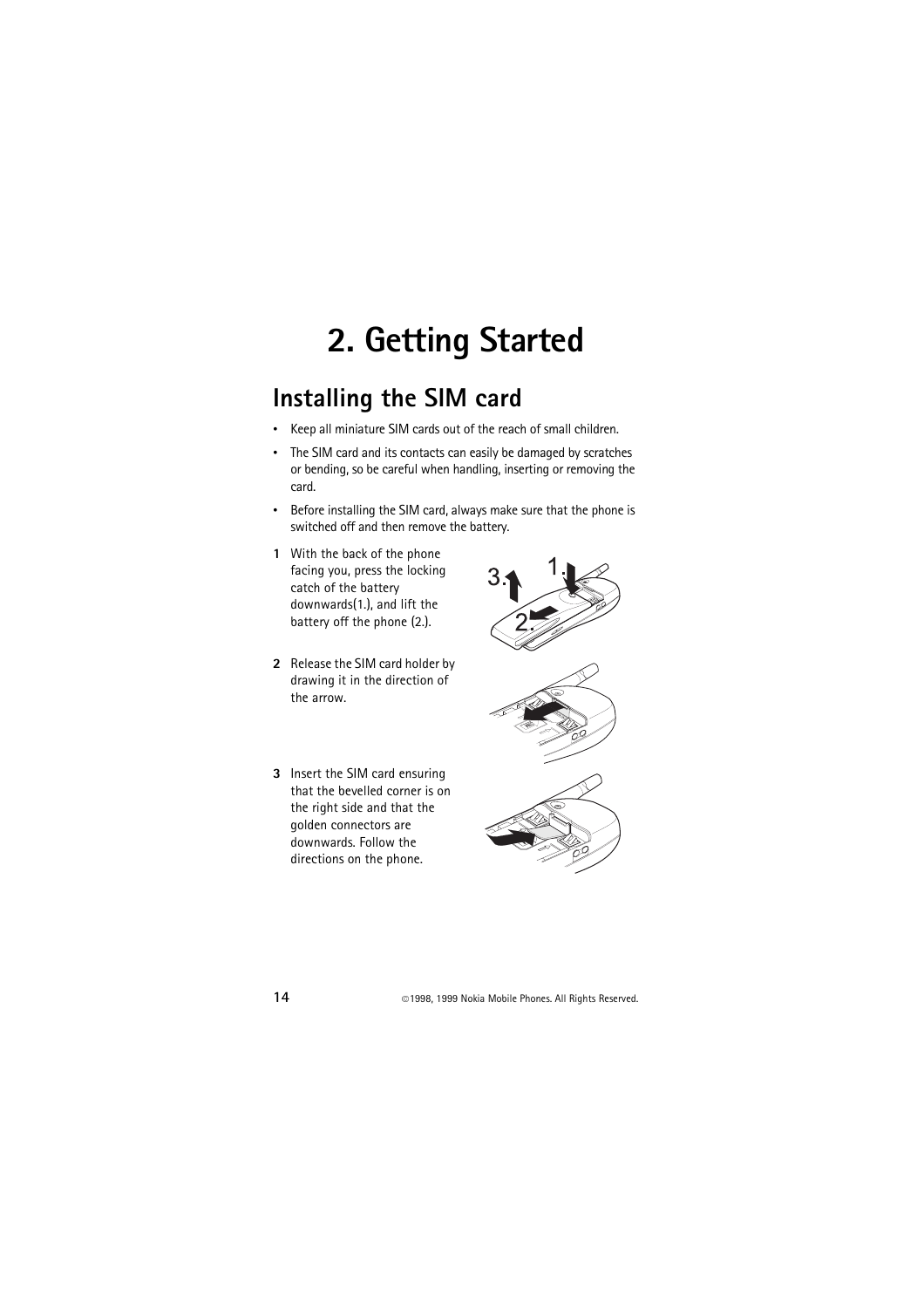**4** Slide the SIM card holder back to keep the card in its place.

**5** Place the battery onto the back of the phone as shown below. Slide the battery up the body of the phone until the catch engages (a click is heard).



## <span id="page-14-0"></span>**Removing the SIM Card**

Lift the battery off the phone as described on page 14. Keep the phone on its side and release the SIM card holder. Then remove the SIM card.

## <span id="page-14-1"></span>**Charging the Battery**

**1** Connect the lead from the charger to the bottom of the phone.

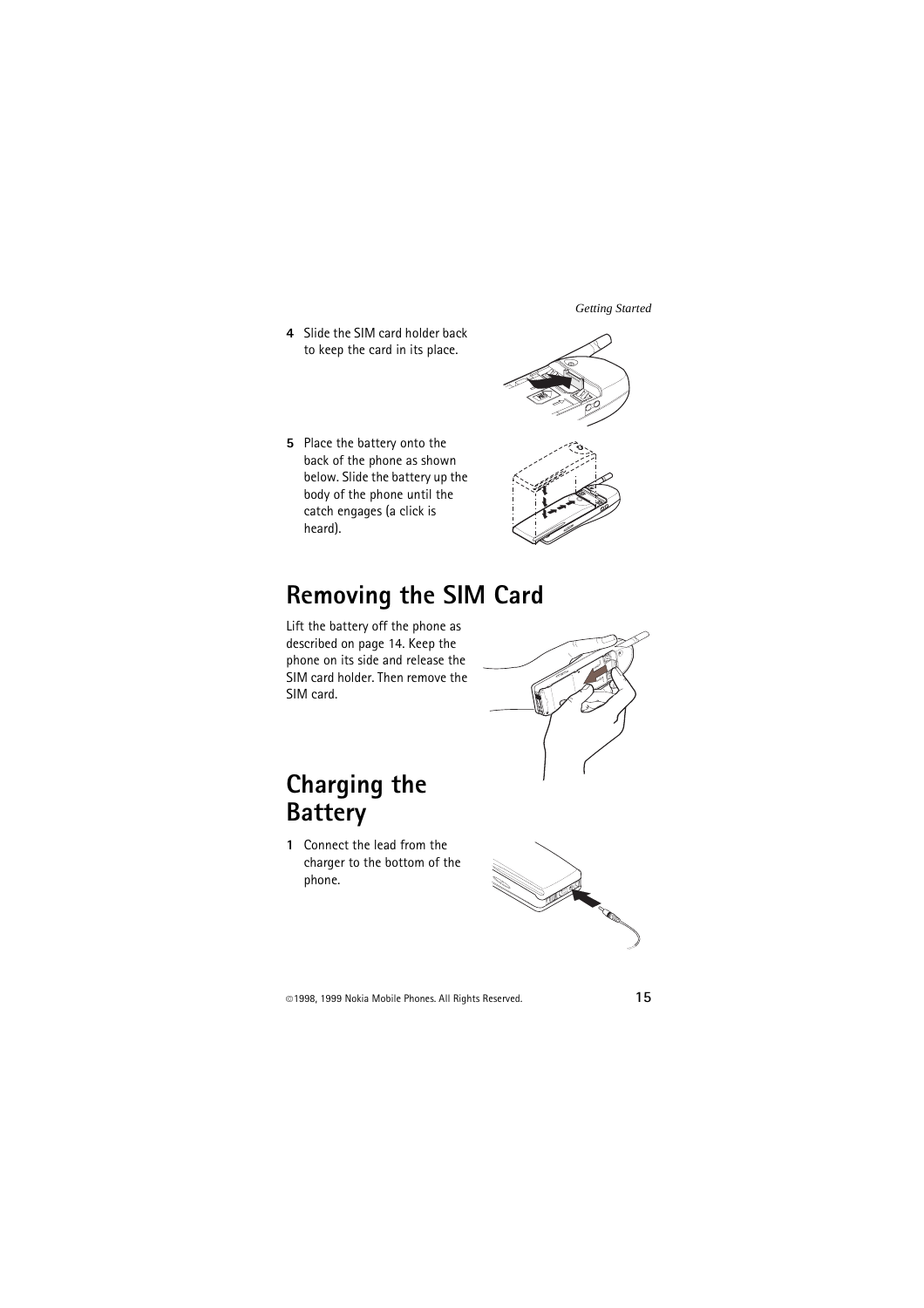**2** Connect the charger to an AC wall outlet. The battery indicator bar will start to scroll.

The text Charging is briefly displayed if the phone is switched on. You can use the phone while charging it is charging.



**NOTE:** If the battery is totally flat, it may take a few minutes before the charging indication appears on the display or any calls can be made.

ī Ī Ī Γ ō

The charging time depends on the charger and battery used. For example, charging a BLS-2 battery takes about 4 hours.

- **3** The battery is fully charged when the battery indicator bar stops scrolling, and the text Battery full is briefly displayed (if the phone is on). Charging time depends on the charger and battery used.
- **4** Disconnect the charger from the AC outlet and the phone.

If the text Not charging is displayed, charging has been suspended. Wait for a while, disconnect the charger, plug it in again and retry. If charging still fails, contact your dealer.

For more information, see chapter 'Reference Information' - 'Battery Information'.

## <span id="page-15-0"></span>**Switching the Phone On and Off**

Press and hold the **1** key for a second.

#### **If the phone asks for a PIN code:**

The PIN code is usually supplied with the SIM card.

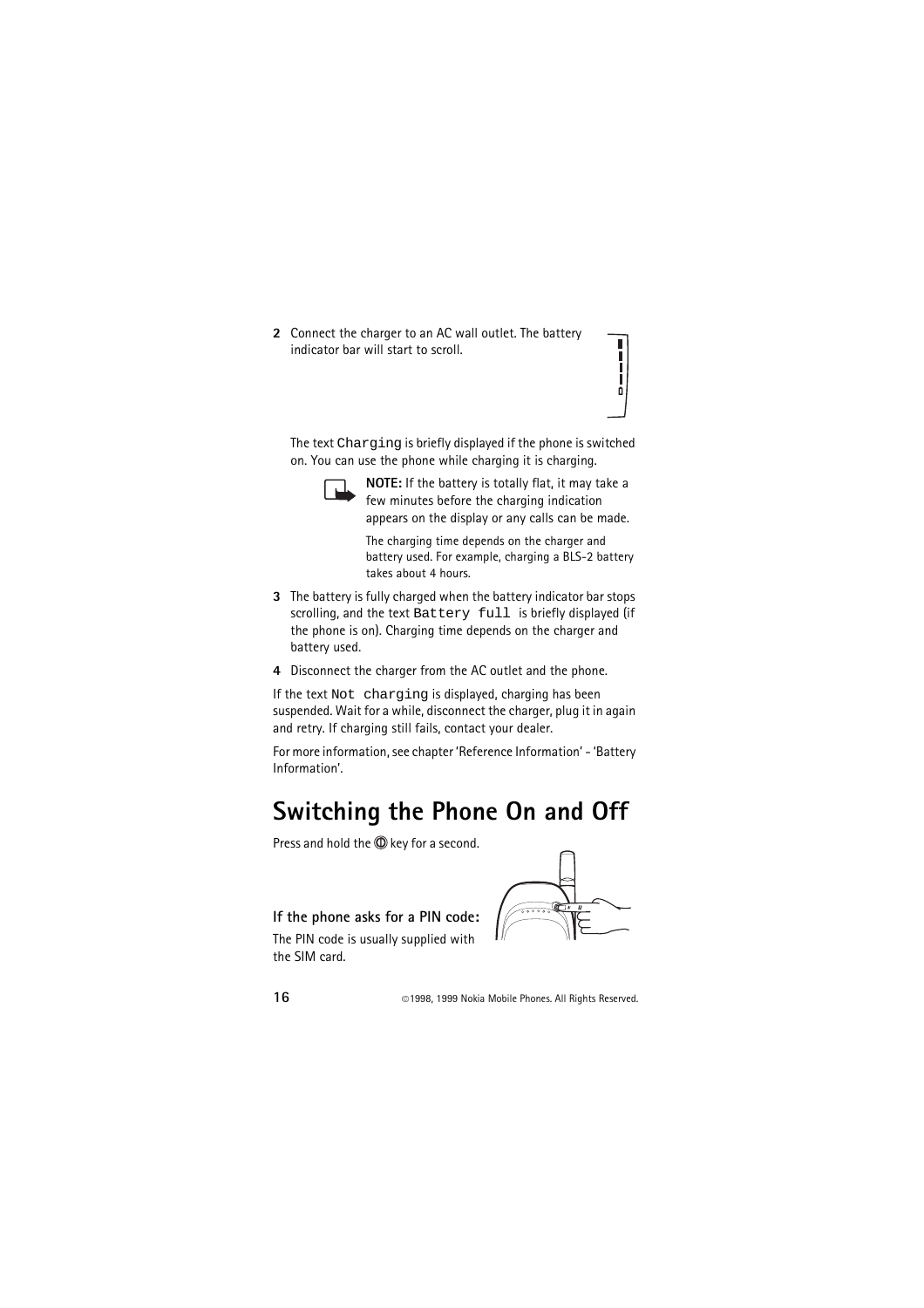• Key in the PIN code, which is displayed as asterisks, and press **OK**. See also 'Reference Information - Access Codes'.

#### **If the phone asks for a security code:**

• Key in the security code, which is displayed as asterisks, and press **OK**.

See also 'Reference Information - Access Codes'.



**WARNING!** Do not switch on the phone when wireless phone use is prohibited or when it may cause interference or danger.

**TIPS ON EFFICIENT OPERATION:** As with any other radio transmitting device, do not touch the antenna unnecessarily when the phone is switched on. Contact with the antenna affects call quality and may cause the phone to operate at a higher power level than otherwise needed.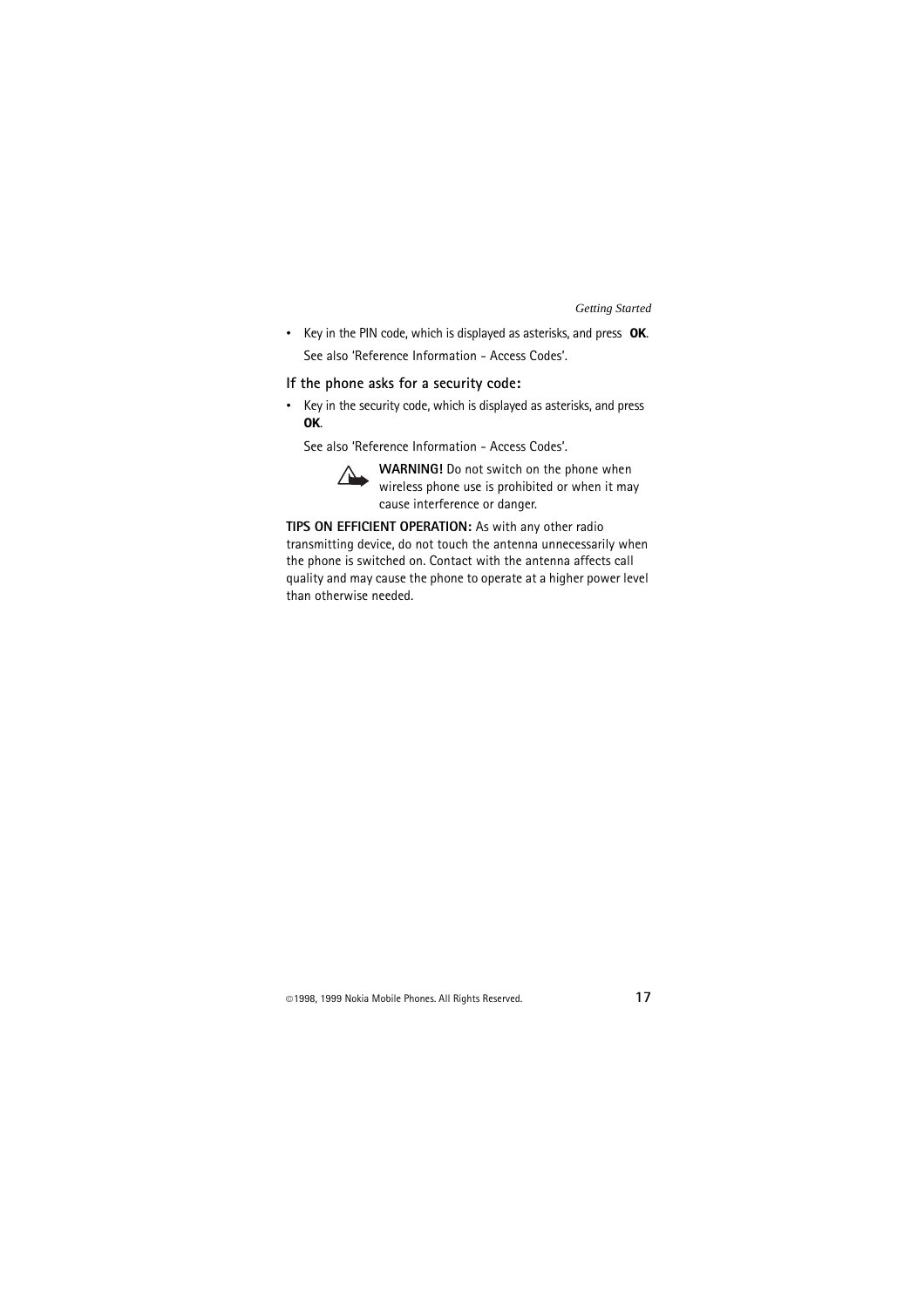# <span id="page-17-0"></span>**3. Call Functions**

## <span id="page-17-1"></span>**Making and Answering Calls**

## <span id="page-17-2"></span>**Making Calls**

**1** Key in the phone number including the area code.

To edit a number on the display, press  $\bullet$  to move the cursor to the right and to move it to the left. Press **Clear** to delete the character to the left of the cursor.

- **2** Press  $\odot$  to call the number.
- **3** Press  $\odot$  to end the call (or to cancel the call attempt).

**Normal position:** Hold the phone as you would any other telephone with the antenna pointed up and over your shoulder.

$$
\Box\!\!\!\!\Box
$$

**NOTE:** If you accidentally select phone line 2 and your SIM card does not support this function, you cannot make any calls. You can get back to phone line 1 by pressing and holding  $\mathcal{F}$  when the display is clear.



**NOTE:** When you are using the phone with the car kit CARK-91, you can switch from handsfree mode to privacy mode by picking up the external handset HSU-1. To switch back to handsfree, first press **Options** and then put down the handset within 15 seconds.

#### <span id="page-17-3"></span>**International Calls**

- **1** Press  $\bigoplus$  twice for the international prefix (+ character replaces the international access code).
- **2** Enter the country code, area code and phone number.
- **3** To call the number, press  $\infty$ .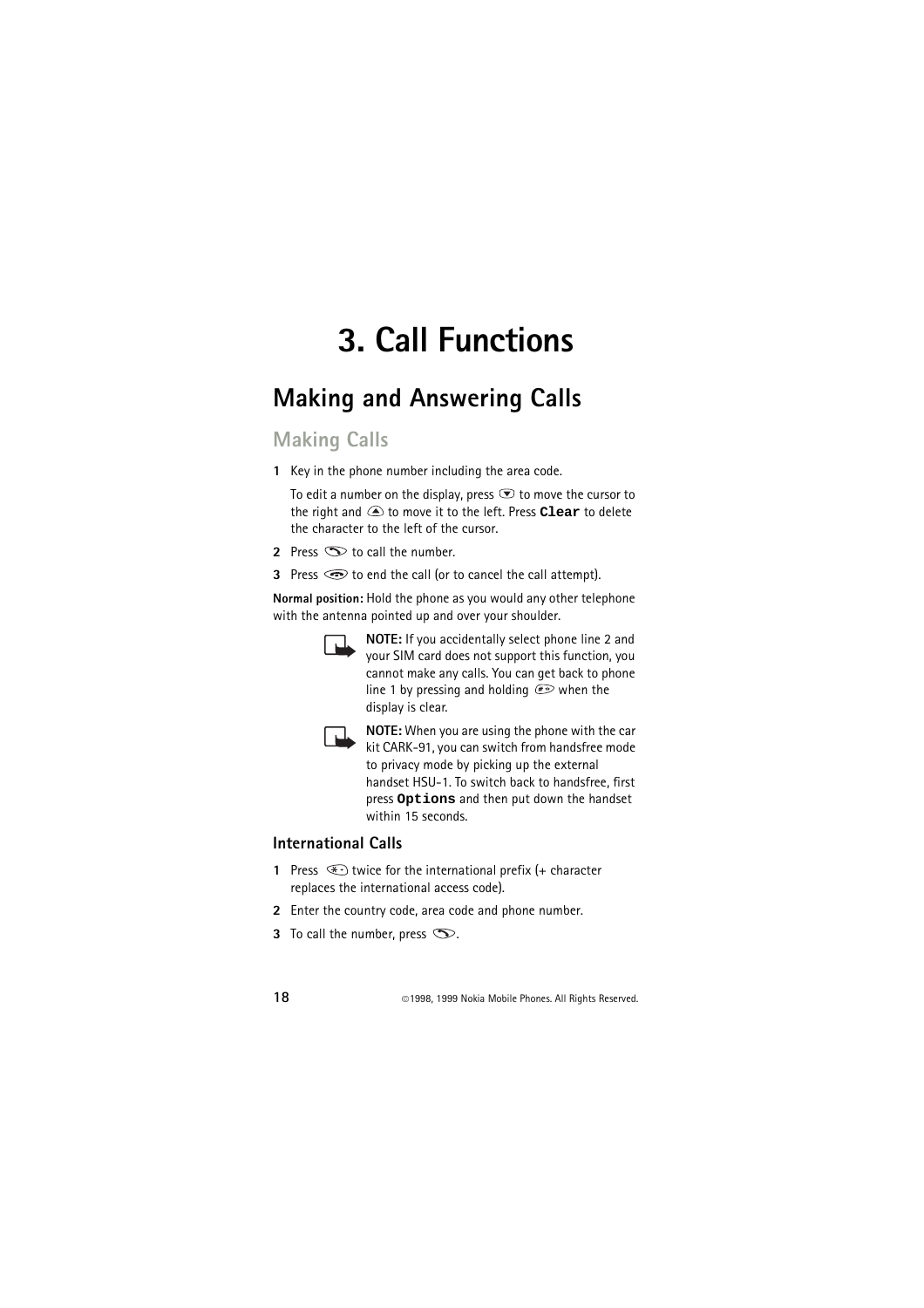#### <span id="page-18-0"></span>**Making a Call Using the Phone Book**

- **1** Press **Names**.
- **2** When Search is highlighted press **Select**.
- **3** Key in the first letter of the name and press **OK**. You can skip this step if you wish.
- **4** Use  $\bigtriangledown$  and  $\bigtriangleup$  to reach the desired name.
- $5$  Press  $\infty$ .

#### <span id="page-18-1"></span>**Last Number Redial**

The last ten phone numbers you called or attempted to call are stored in the phone's memory. To redial one of these last-dialled numbers:

- **1** With display clear, press  $\infty$  once to access the list of the lastdialled numbers.
- **2** Use  $\mathbf{\nabla}$  or  $\mathbf{\nabla}$  to reach the desired number or name.

#### <span id="page-18-2"></span>**Calling Your Voice Mailbox**

**1** Press and hold  $\textcircled{1}$  when the display is clear.



**2** If the phone asks for the voice mailbox number, key it in and press **OK**. You obtain this number from your service provider. To edit this number at a later time, see 'Voice mailbox number (Menu 1-8-2)'.

#### <span id="page-18-3"></span>**Speed Dialling a Phone Number**

If you have assigned a phone number to one of the speed dialling keys ( $\circledcirc$  to  $\circledast$ ), you can call that phone number in either of the following ways:

• Press the corresponding speed dialling key and press  $\infty$ .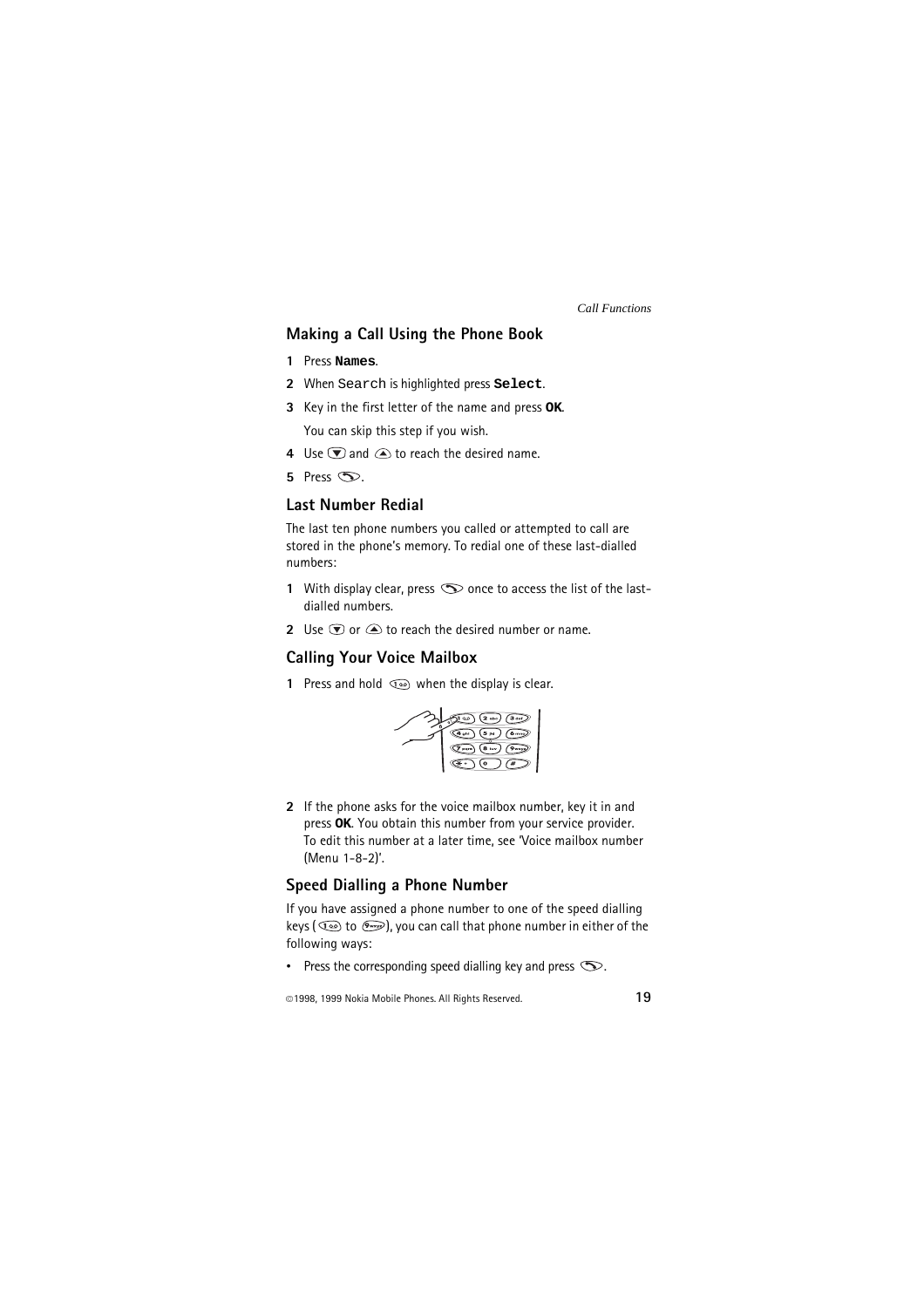• If the Speed Dialling function is set to on (see Menu 4-3-3): Press and hold the corresponding speed dialling key ( $\frac{2}{\sqrt{2}}$  to  $\frac{6}{\sqrt{2}}$ ) until the call is started. **Note:** Pressing and holding  $\Phi$  dials your voice mailbox number.

### <span id="page-19-0"></span>**Answering a Call**

- **1** To answer the call, press  $\infty$ .
- **2** Press  $\odot$  to end the call.

**TIP:** To reject an incoming call, press  $\circled{=}$ . If the 'Divert when busy' function is activated to divert the calls, for example to your voice mailbox, rejecting an incoming call will also divert the call. See chapter 10 - 'Call Divert (Menu 5)'.



**NOTE:** If more than one name is found in the Phone Book with the same last seven digits as the caller's phone number, only the caller's phone number will be displayed, if this is available.

### <span id="page-19-1"></span>**Call Waiting**

This network service allows you to answer an incoming call while you have a call in progress if you have activated the menu function Call Waiting Options (Menu 4-3-4).

- **1** Press Answer or  $\infty$ . The first call is put on hold. To reject the new call, press Options, choose Reject.
- **2** To switch between the two calls, press Swap or  $\infty$ .
- **3** To end the active call, press  $\circled{=}$ .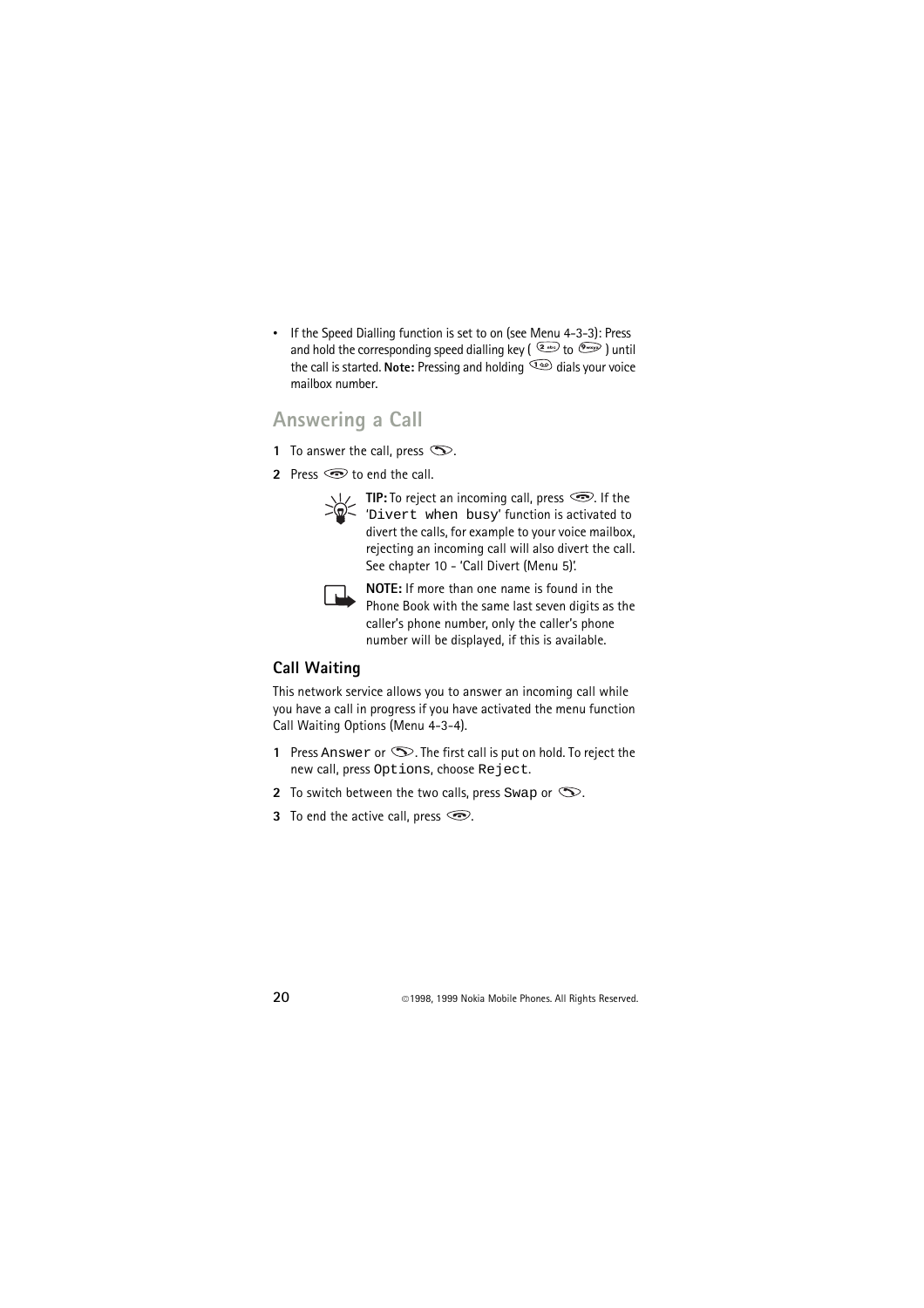### <span id="page-20-0"></span>**In-Call Options**

Your phone provides a number of control functions that you can use during a call. You cannot utilise all of these functions at all times. Many of the In-Call options are network services. By pressing **Options** during a call the following In-Call options may be available:

|                                | Hold or Unhold to hold or release a call                                               |
|--------------------------------|----------------------------------------------------------------------------------------|
| New Call                       | to make a call when you have a call in progress                                        |
| Send DTMF                      | to send DTMF tones                                                                     |
| End all calls to end all calls |                                                                                        |
| Names                          | to access the Phone Book                                                               |
| Menu                           | to access menu functions                                                               |
| Mute                           | to mute the phone's microphone                                                         |
| Transfer                       | to connect a call on hold with an active call and<br>to disconnect you from both calls |

#### <span id="page-20-1"></span>**Making a Conference Call**

This feature allows up to six persons to take part in a conference call (network service).

- **1** While in a call, press **Select** and choose New Call. The first call is put on hold.
- **2** To join the first conference participant into the call, press **Options**, choose Conference and press **Select**.
- **3** To add a new participant to the call, repeat steps 1 and 2.
- **4** To drop a single participant from the call, press **Options**, choose Private and press **Select**. Select the participant that you want to drop and press  $\alpha$ **K**. Then press  $\odot$ .
- **5** To end the conference call, press  $\odot$ .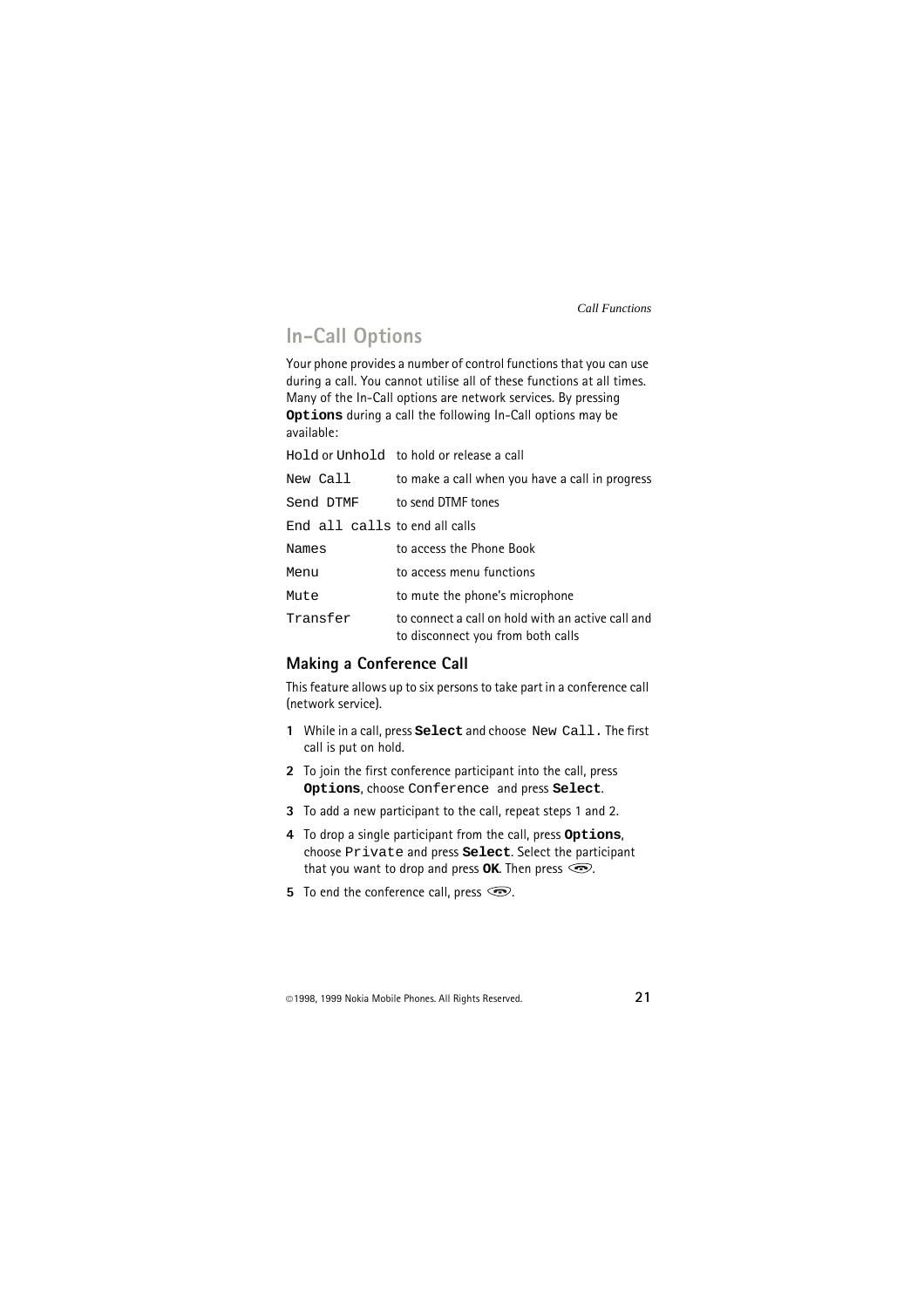## <span id="page-21-0"></span>**Adjusting the Earpiece Volume**

You can adjust the volume of the phone's earpiece (this can also be done during a call). Use the keys on the side of the phone. The upper key increases the volume and the lower key decreases the volume.

## <span id="page-21-1"></span>**Keypad Lock (Keyguard)**

This feature locks the keypad to prevent keys being pressed by accident (for example when your phone is in your pocket or in your purse).

#### **To lock the keypad:**

While the display is clear, press **Menu** and then  $\circledast$  within three seconds.

When the keypad is locked.  $\blacksquare$  appears at the top of the display.

#### **To unlock the keypad:**

Press **Unlock** and then  $\textcircled{\tiny{\text{}}}\textcircled{\tiny{\text{}}}$  within two seconds.

## **When the keyguard is on:**

To answer a call, press  $\infty$ . To end or reject a call, press  $\odot$ . During a call, the phone can be operated in the normal way.

**NOTE:** When Keyguard is on, calls may be possible to the emergency number programmed into your phone (e.g. 112 or other official emergency number).

Key in the emergency number and press  $\infty$ . The number is displayed only after you have keyed in its' last digit.

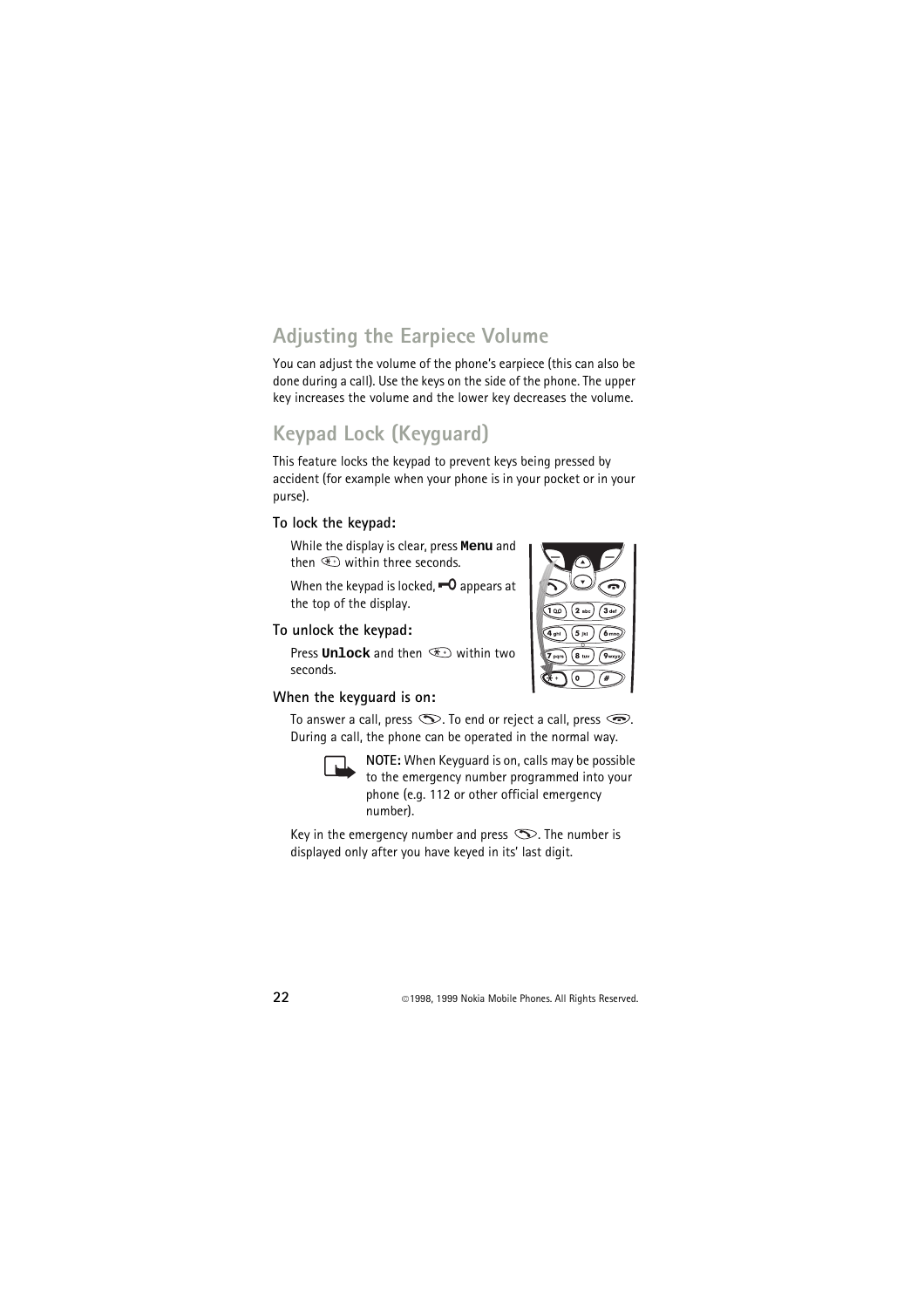# **4. Phone Book**

## <span id="page-22-1"></span><span id="page-22-0"></span>**About the Phone Book (Names)**

You can store phone numbers and their associated names in the memory of the phone (internal Phone Book) or the SIM card (SIM Phone Book). The internal Phone Book can store 150 names (each of which can have up to 20 characters) and phone numbers (each of which can have up to 30 digits) at a time. The phone supports SIM cards which can store up to 250 names and phone numbers.

In addition to storing names and phone numbers, Phone Book also offers a wide range of functions for managing them.

## <span id="page-22-2"></span>**Entering the Phone Book**

**1** While the display is clear: Press **Names** or press  $\bullet$  or  $\bullet$ .

During a call: Press Options, scroll with  $\mathcal D$  or  $\triangle$  to Names, and press **Select**.

### <span id="page-22-3"></span>**Selecting the Phone Book (Memory in Use)**

- **1** While the display is clear, press **Names**.
- **2** Scroll with  $\mathbf{\nabla}$  or  $\mathbf{\triangle}$  to Options and press **Select**.
- **3** Scroll to Memory in use and press **Select**.
- **4** Scroll to SIM card or Phone and press **Select**.



**NOTE:** After the SIM card is changed, the SIM Phone Book is automatically selected.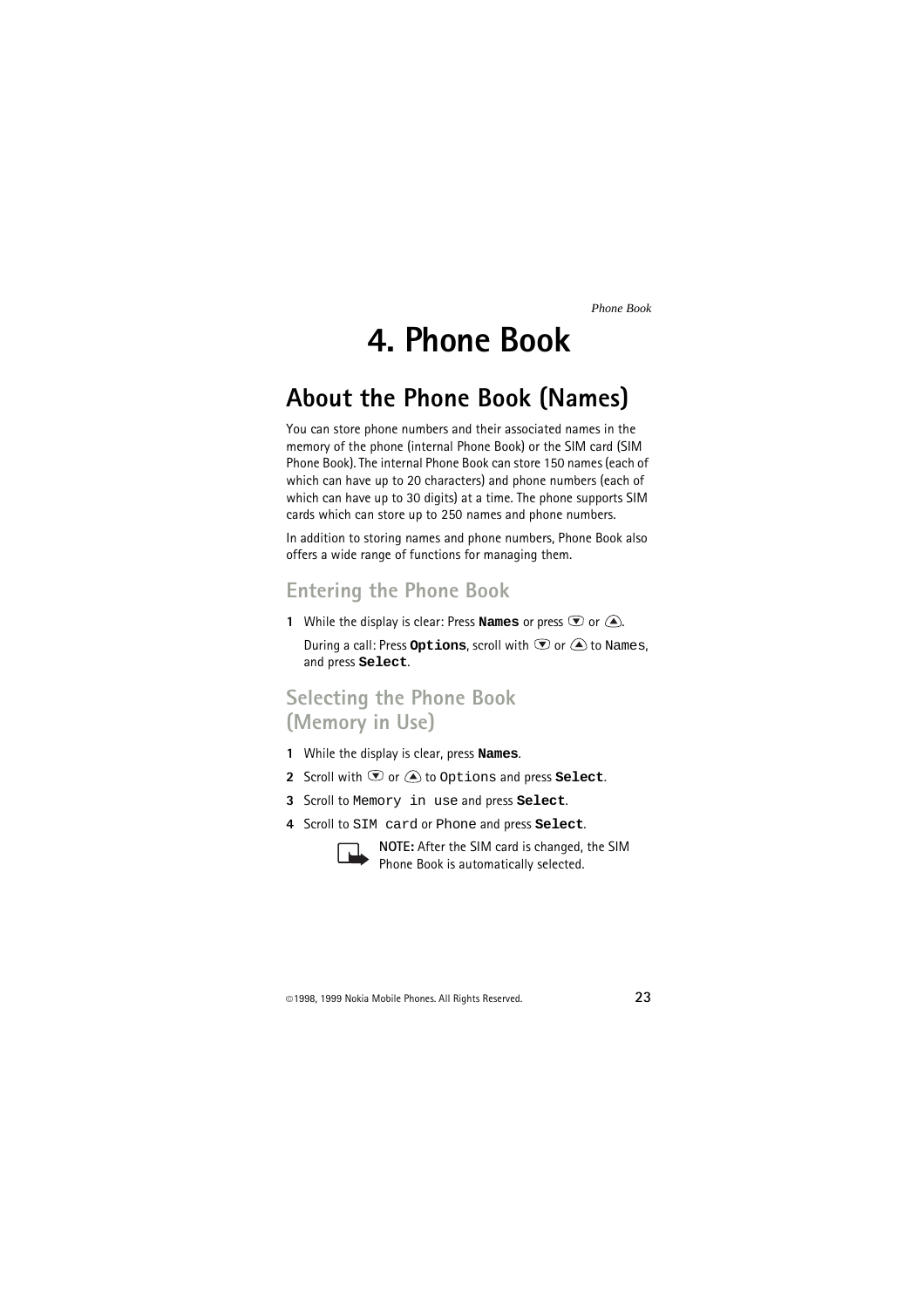### <span id="page-23-0"></span>**Setting the Type of View for Stored Names and Phone Numbers**

The phone can show the stored phone numbers and names in three different ways, called 'Types of view'. You can select:

| Name list                            |         |          |
|--------------------------------------|---------|----------|
| shows three names at a time:         | ann     |          |
|                                      |         |          |
|                                      | MARY    |          |
|                                      | Detail  | Exil     |
| Name, number                         |         |          |
| shows a single name and phone number | ANNA    | 佃        |
| together:                            |         |          |
|                                      |         | 12345678 |
|                                      | Options | Exit     |
| Large font                           |         |          |
|                                      |         | 佃        |
| shows just one name at a time:       | anna    |          |
|                                      |         |          |
|                                      |         |          |
|                                      | Detail  | Exil     |

#### <span id="page-23-1"></span>**To Set the 'Type of View'**

- **1** While the display is clear, press **Names**.
- **2** Scroll with  $\textcircled{1}$  or  $\textcircled{2}$  to Options and press **Select**.
- **3** Scroll with  $\odot$  or  $\bigcirc$  to Type of view and press **Select.**
- 4 Scroll with  $\overline{\mathcal{D}}$  or  $\widehat{\triangle}$  to Name List or Name, Number or Large font and press **OK** to select the option.

### <span id="page-23-2"></span>**Storing a Phone Number with a Name (Add Entry)**

You can store phone numbers and their associated names in the internal or the SIM Phone Book.

- **1** With the display clear, press **Names**.
- **2** Scroll with  $\Phi$  or  $\triangle$  to Add entry and press **Select**.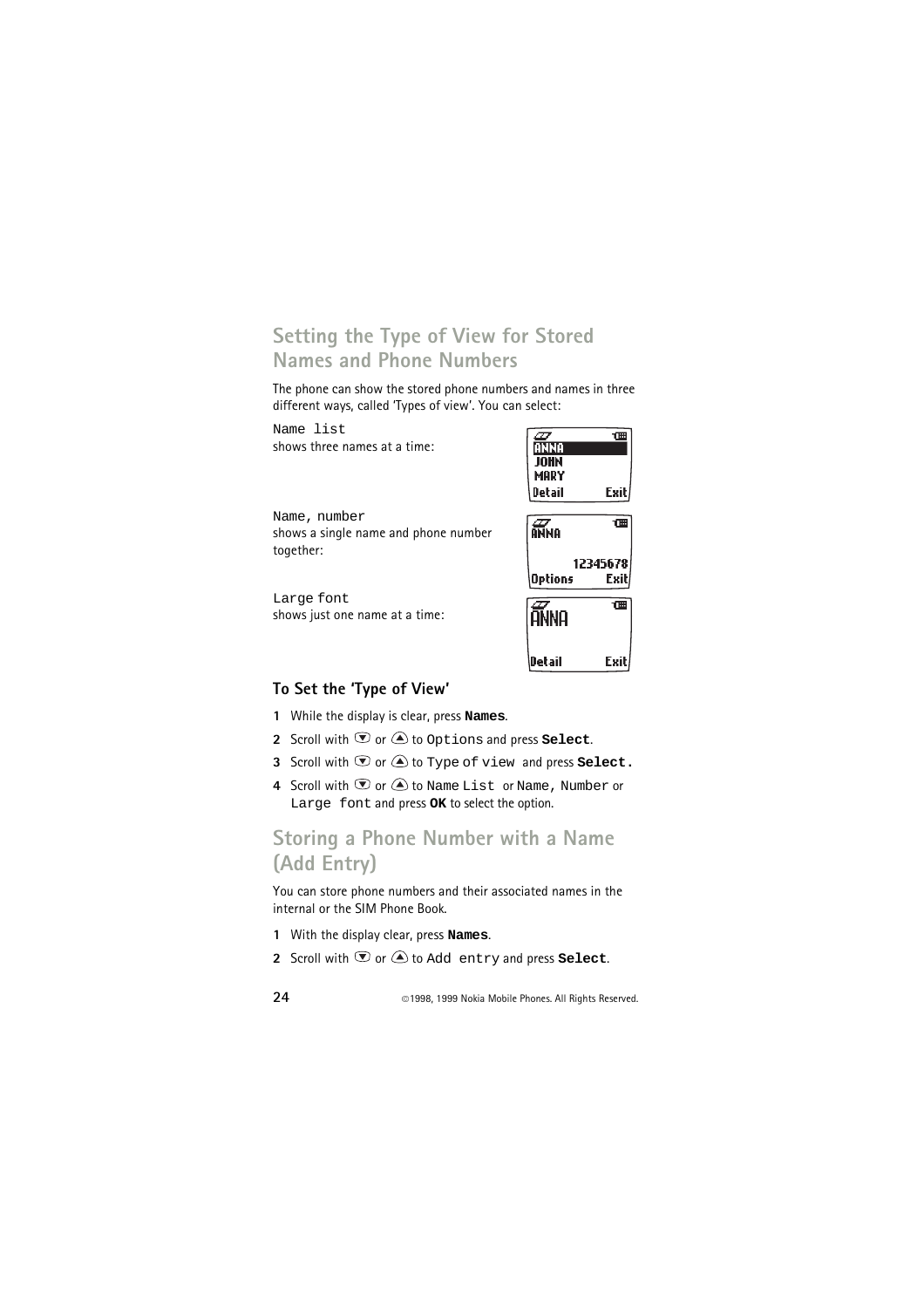**3** Key in a name and press **OK.**The characters available are listed below:.

| ு∞                       | . . ? ! - & 1                       |
|--------------------------|-------------------------------------|
| $(2)$ abc)               | ABC2ÄÀÁÂÃÆÇ                         |
| $\sqrt{3}$ def           | D F F 3 F F F F                     |
| $(4 \text{ ghi})$        | G H I 4 Î Î Ì Í İ Ğ                 |
| $(5 \text{ m})$          | J K L 5 £                           |
| $6 \text{ mm}$           | M N O 6 Ö Ô Ò Ó Ø Ñ                 |
| $\sigma$ <sub>pqrs</sub> | $P$ Q R S 7 \$ $B$                  |
| (8 tuv)                  | TUV 8 Ü Ù Û Ú                       |
| $\sqrt{9}$ wxyz          | W X Y 7 9                           |
| $\overline{(\bullet -)}$ | space, 0                            |
| $\overline{\alpha}$ +    | special characters, e.g. +<br>and % |
| $(* \circ$               | upper or lower case                 |

- If the next letter is located on the same key as the present one, press  $\odot$  or  $\bigcirc$  (or wait until the cursor appears again) and then key in the letter.
- To switch between upper case and lower case, press  $\mathcal{F}$  quickly. The symbol **ABC** or **abc** shown at the top of the display indicates the selected case.
- To insert a number, press and hold the key labelled with the desired number. To switch between letters and numbers, press and hold  $\sqrt{2\pi}$
- To insert a space, press  $\circledcirc$ .
- Pressing  $\textcircled{1}$  brings up a list of special characters. Move through the list to the desired character with  $\heartsuit$  or  $\triangle$  and press **Use** to insert it in the name.
- If the character list continues on to another screen, you can scroll between the screens by pressing  $\mathcal{F}$ .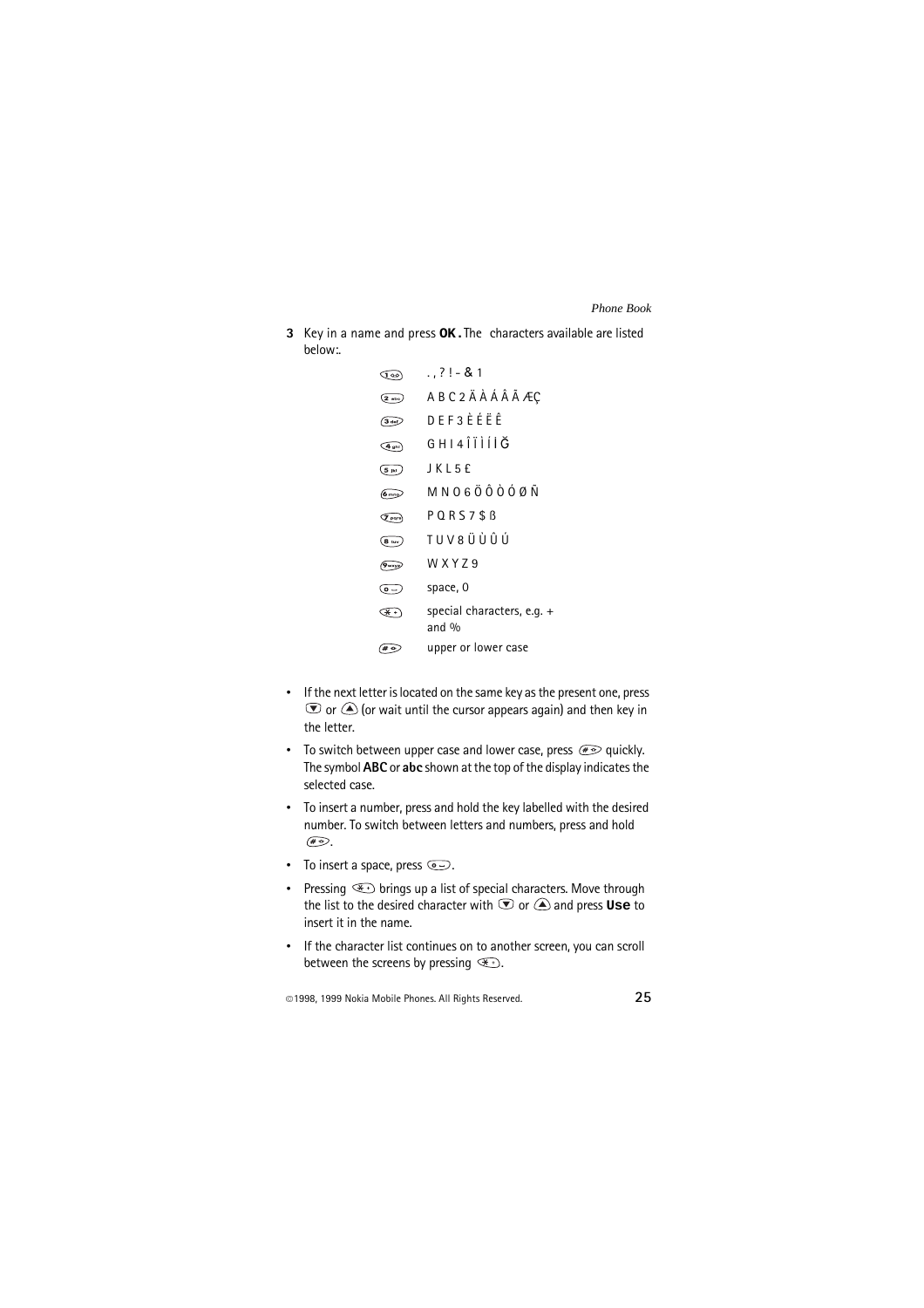- If you make a mistake, you can remove characters to the left of the cursor by pressing **Clear** as many times as necessary. Pressing and holding **Clear** will clear the screen.
- $\bullet$  and  $\bullet$  move the cursor left and right, respectively.
- **4** Key in an area code and phone number, and press **OK**.



**TIP:** If you key in the + character for the international prefix (press  $\mathcal{F}$  twice) in front of the country code, you will be able to use the same phone number when you are calling from abroad.



**TIP: QUICK SAVE**: With the display clear, key in the phone number and press **Save**. Key in the name and press **OK**.

### <span id="page-25-0"></span>**Recalling a Name and Phone Number**

- **1** While the display is clear, press **Names**.
- **2** Choose **Search** and press **Select.**
- **3** Key in the first character of the name you are searching for.
- **4** Press **OK** or  $\bullet$  for the first name, or  $\bullet$  for the last name beginning with the character you keyed in Step 3 above.
- **5** Press  $\bullet$  or  $\bullet$  until the desired name appears.



**TIP: QUICK SEARCH:** Press **Names**, key in the first letter, for example A, and scroll with  $\mathcal D$  or until the desired name appears.

### <span id="page-25-1"></span>**Erasing a Name and Phone Number**

You can remove names and phone numbers from the selected Phone Book one by one or all at once.

### <span id="page-25-2"></span>**One by One**

- **1** Recall the name and the number that you want to erase.
- **2** Press **Options**.
- **3** Scroll with  $\textcircled{\textbf{r}}$  or  $\textcircled{\textbf{a}}$  to Erase and press OK.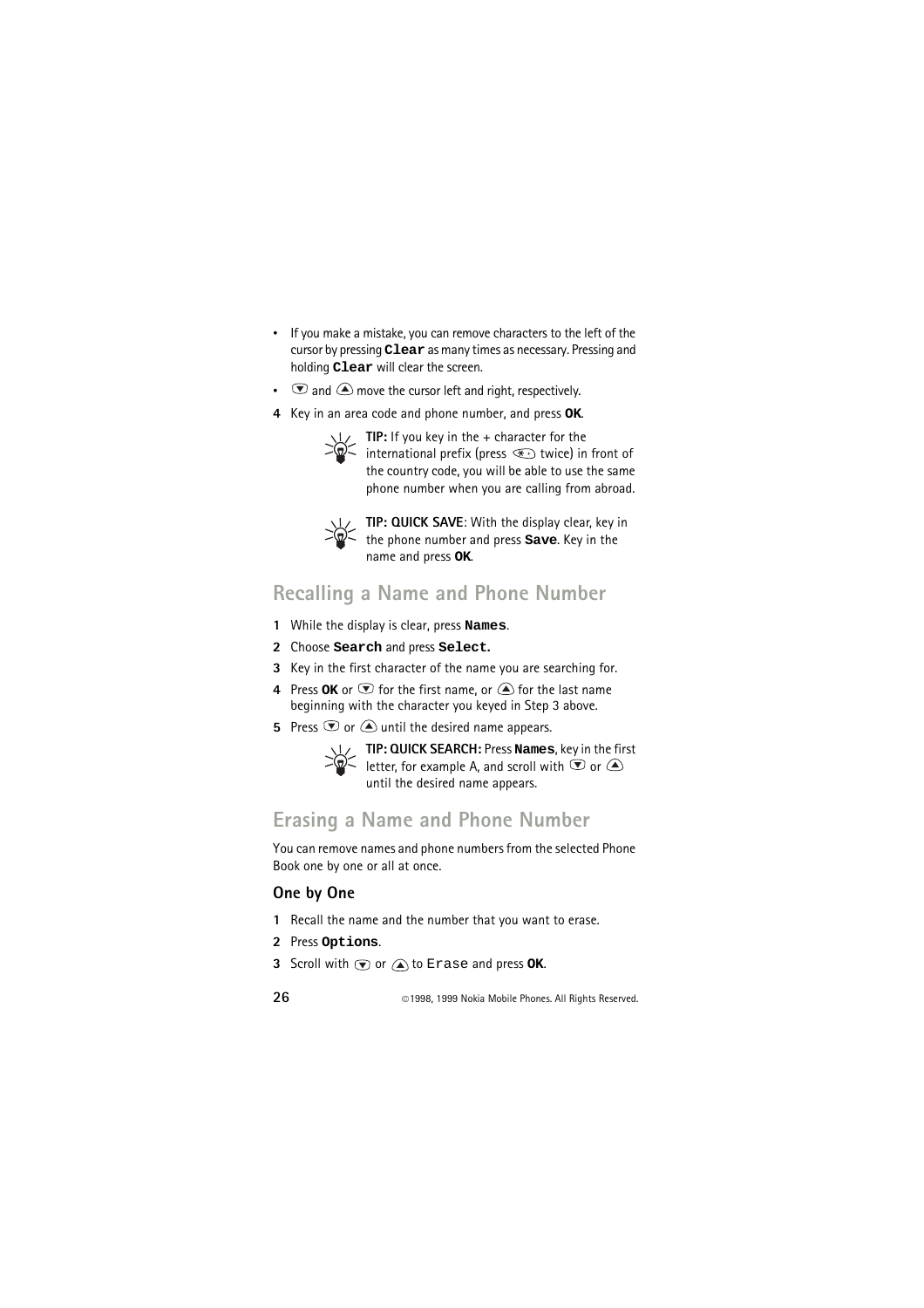#### <span id="page-26-0"></span>**All at Once**

- **1** While the display is clear, press **Names**.
- **2** Scroll with  $\odot$  or  $\bigcirc$  to Erase and press **Select**. Then choose Erase all and press **Select**.
- **3** Scroll to the Phone Book to be erased (Phone or SIM card) and press **Select.**
- **4** At the prompt Are you sure, press **OK**, key in the security code and press **OK**. For more information about the security code, see chapter 'Reference Information' - 'Access Codes'.

### <span id="page-26-1"></span>**Assigning a Phone Number as a Speed Dial Number**

The first nine names & phone numbers stored in Phone Book are automatically stored as speed dial numbers and can be speed dialled via the number keys  $\circled{2}$  -  $\circled{}$  -  $\circled{}$ . If you want to assign another number to one of the speed dial keys, do as follows:

**1** Press Names and choose Speed Dials. If no phone number is assigned to a key, press **Assign**.



**NOTE:** Assign is also shown when the phone has automatically assigned a phone number from the Phone Book to a speed dialling key.

**2** Search for the desired name and/or phone number from Phone Book, and press **OK** to select it.

If a phone number is already assigned to a key, you can view the number, change it or erase it by first pressing **Options**.

#### <span id="page-26-2"></span>**To Use the Speed Dial Key**

Press the desired speed dial key ( $\circledcirc$  to  $\circledast$ ) and press  $\circledcirc$  to make the call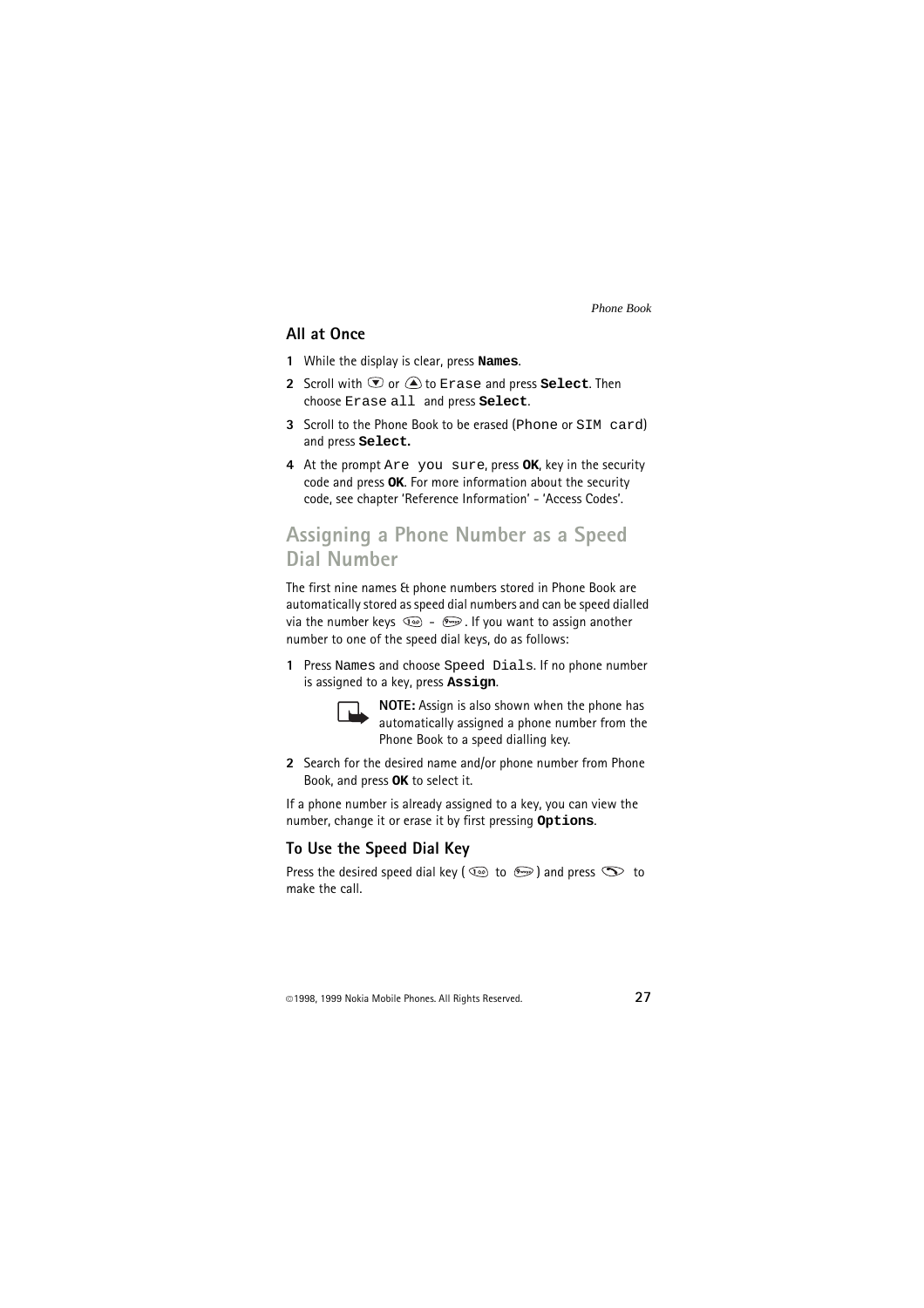### <span id="page-27-0"></span>**Caller Groups**

You can set the phone to sound a specific ringing tone and flash a preselected graphic on the display when you receive a call from a particular phone number.

To make this happen, first include the phone number in the desired caller group. Then define a ringing tone and graphic for the caller group.



**NOTE**: You can set the phone to ring only when you receive calls from phone numbers that belong to a specific caller group. See chapter 8 'Profiles (Menu 3)'.

#### <span id="page-27-1"></span>**Including a Phone Number in a Caller Group**

- **1** Recall the name and phone number that you want to include in the caller group.
- **2** Press **Options**.
- **3** Scroll with  $\mathcal{D}$  or  $\mathcal{A}$  to Caller groups, and press **Select.**
- **4** Scroll to the desired caller group, e.g. Family, and press **Select.**



| No group |      |
|----------|------|
| Family   |      |
| VID      |      |
| \Select  | Back |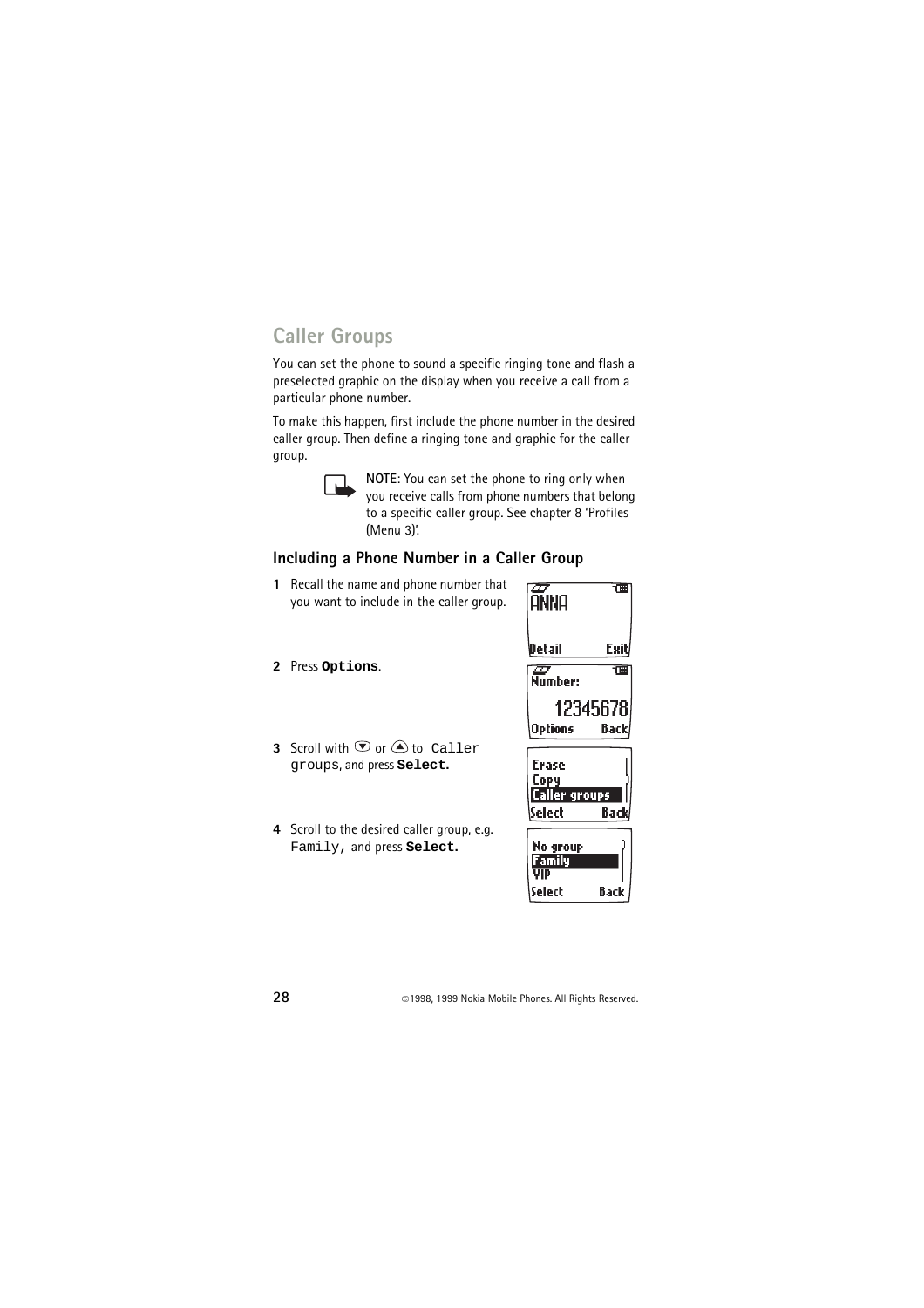#### <span id="page-28-0"></span>**Setting the Ringing Tone and Graphic for a Caller Group**

- **1** While the display is clear, press **Names**.
- **2** Scroll with  $\overline{\mathcal{D}}$  or  $\widehat{A}$  to Caller groups and press **Select**.
- **3** Scroll to one of the caller groups and press **Select**.
- **4** Scroll to one of the following functions and press **Select**.

Rename group Key in the name and press **OK**.

Group ringing tone Scroll to the desired ringing tone and press **OK**. Preset is the tone selected for the currently selected profile.

Group graphic: Scroll to On, Off, View graphic, Send via IR, Send graphic (send via SMS), and press **Select**.

**5** If you selected Send graphic (network service), key in the recipient's phone number or recall it from Phone Book and press **OK**.

### <span id="page-28-1"></span>**Phone Book Status**

You can check how many names and phone numbers are stored and how many locations are still free in Phone Book.

- **1** While the display is clear, press **Names**.
- **2** Scroll with  $\textcircled{r}$  or  $\textcircled{a}$  to Options and press **Select**.
- **3** Scroll to Memory status and press **Select**.
- **4** Scroll to SIM card or Phone. The number of free locations and locations in use is displayed.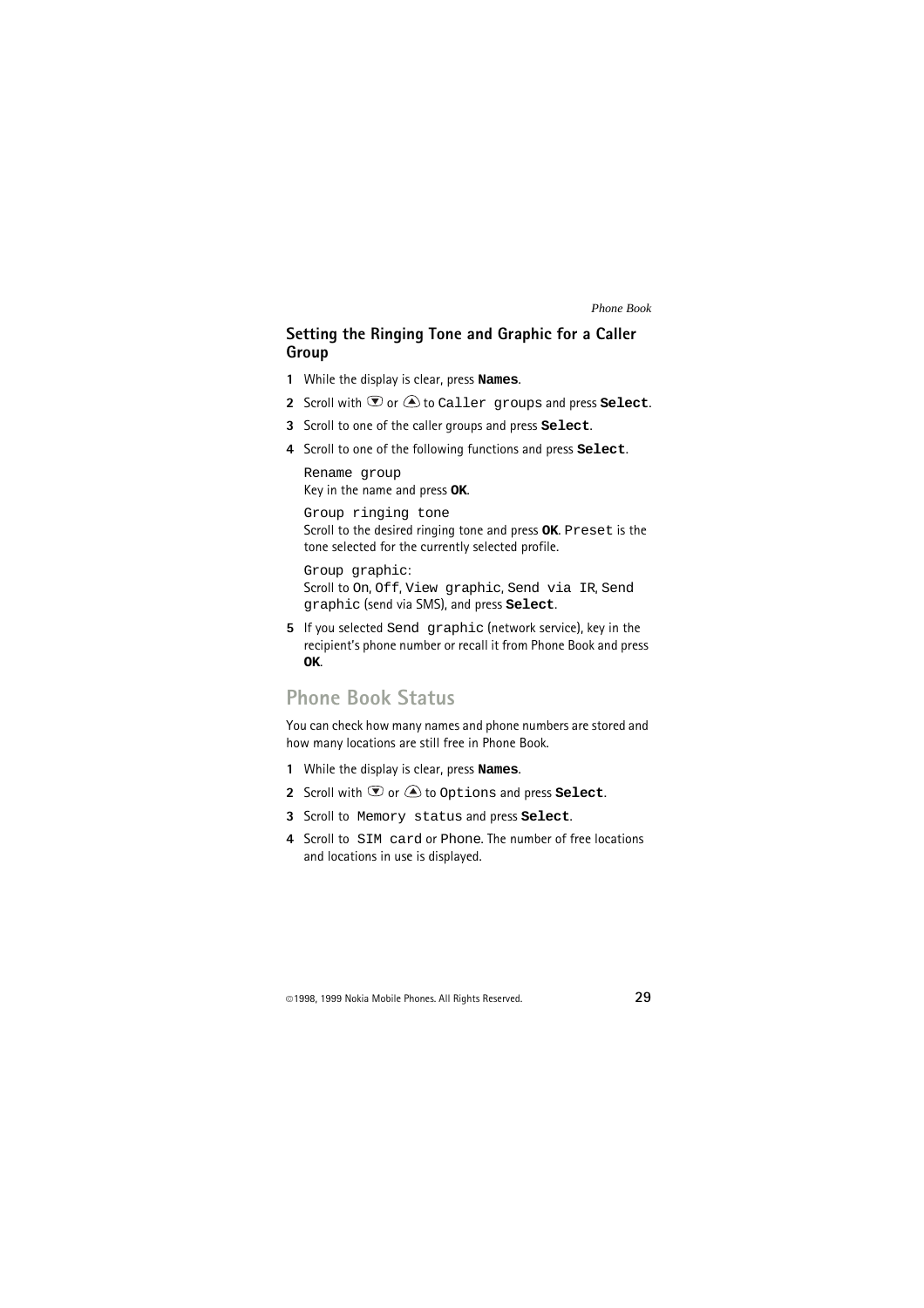### <span id="page-29-0"></span>**Service Numbers (Service Nos)**

This function makes it easy to call the service numbers of your service provider.

This function is displayed only if there are service numbers stored on your SIM card.

- **1** While the display is clear, press **Names**.
- **2** Scroll with  $\Phi$  or  $\widehat{=}$  to Service nos and press **Select**.
- **3** Scroll to the desired service number and press  $\infty$  to call the number.

### <span id="page-29-1"></span>**Copying and Printing via IR**

Using the phone's infrared (IR) port, you can copy names and phone numbers to a compatible phone or a PC which is running an appropriate application. You can also print phone numbers and names from Phone Book on a compatible printer.

- **1** Recall the name and phone number to be copied.
- **2** Make sure that the other phone or the PC is set up to receive data via its IR port.
- **3** Once you are in the Details of the given name or phone number: Press **Options**, scroll with  $\bullet$  or  $\bullet$  to Send via IR (to copy the phone number/name) or Print via IR (to print names and phone numbers on a compatible printer) and press **Select**.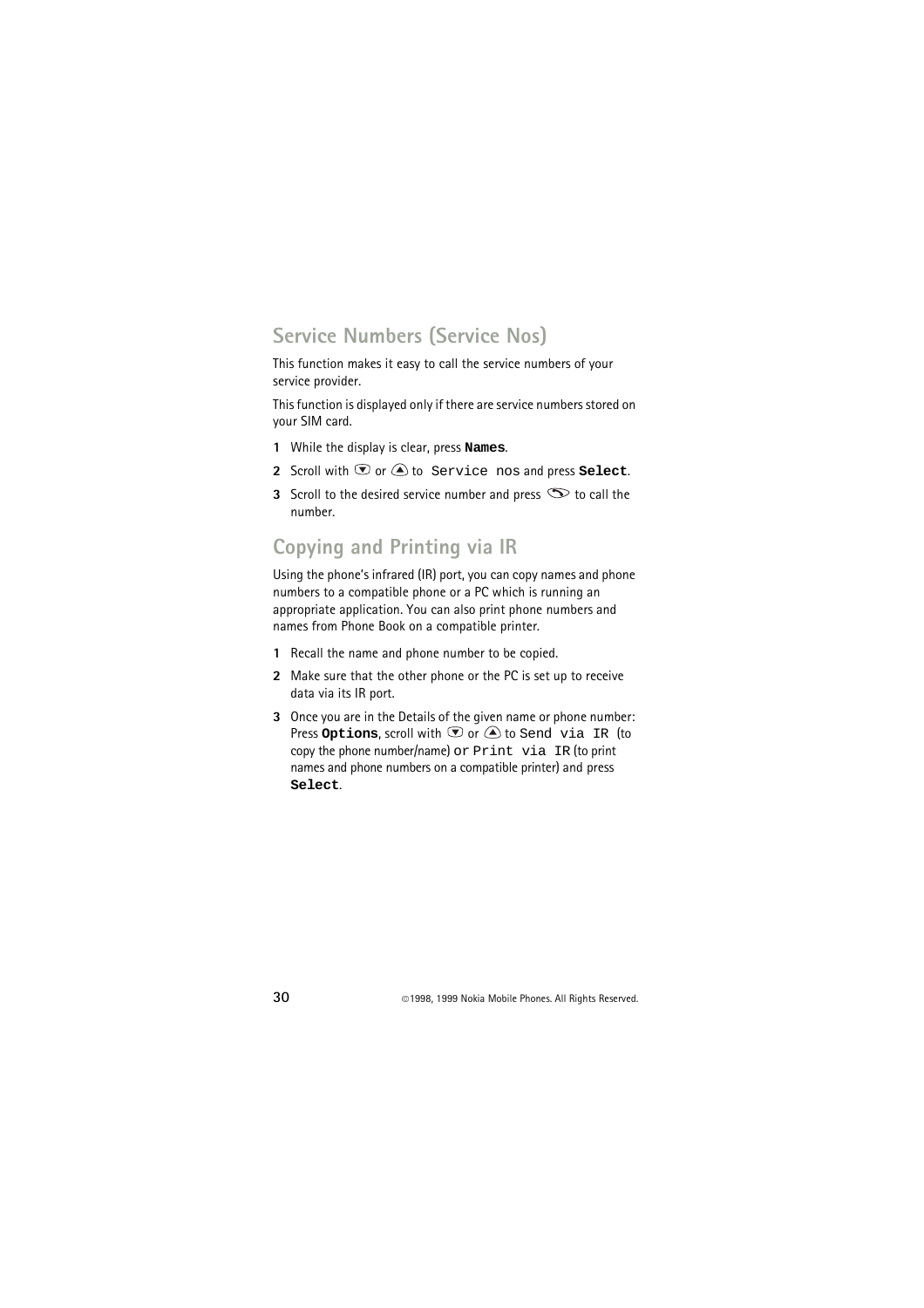#### **Copying a Name and a Phone Number to Your Phone from another Phone**

To copy names and phone number from another compatible phone, you need to first set your phone to receive data through its IR port by entering the Infrared menu (Menu 9). The user of the other phone should then send the name and phone number, 'Business Card', as described above.

Once the name and phone number have been copied, scroll to Show, Save or Discard, and press **OK**.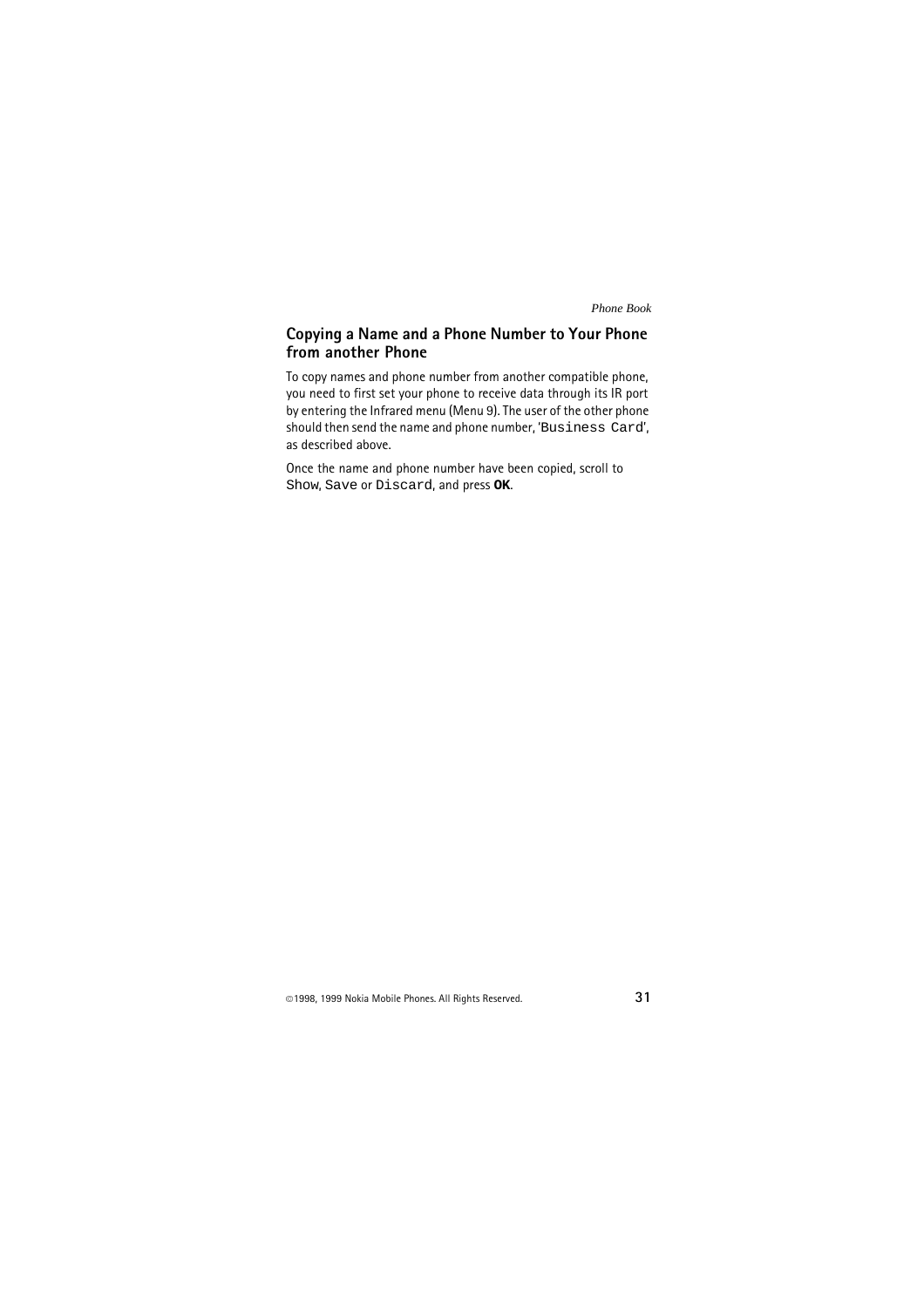# <span id="page-31-0"></span>**5. Using the Menu**

The phone offers an extensive range of functions which allows you to tailor the phone to your needs. These functions are arranged in menus and submenus.

Most of the menu functions are provided with a brief help text. To view the help text, scroll to the desired menu function and wait for 10 seconds.

The menus and submenus can be accessed by scrolling or by using the appropriate shortcut.

## <span id="page-31-1"></span>**Accessing a Menu Function by Scrolling**

- **1** To access the menu facility, press **Menu**. Press  $\overline{\bullet}$  or  $\overline{\bullet}$  to reach the desired main menu, e.g. Settings. Press **Select** to enter the menu.
- **2** If the menu contains any submenus, find the one you want with  $\bullet$  or  $\bullet$ . Press **Select** to enter the submenu (e.g. Call Settings).
- **3** If the menu you have selected contains submenus, repeat step 2. Press **Select** to enter the next submenu (e.g. Speed Dialling).
- **4** Press  $\bullet$  or  $\bullet$  to find the setting of your choice. Press **OK** to confirm the chosen setting.

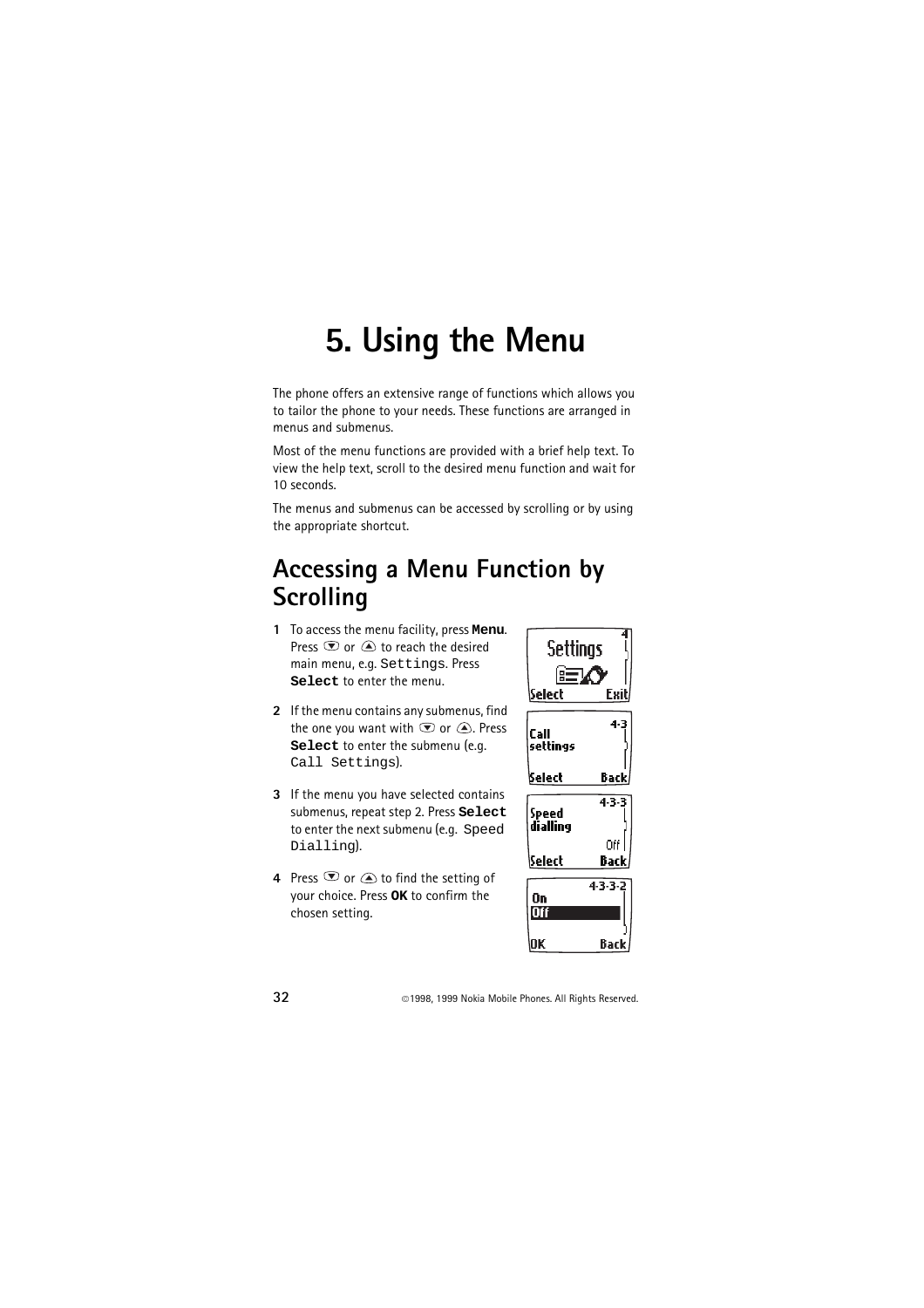

**TIP:** You can return to the previous menu level by pressing **Back** or exit the menu without changing any settings by pressing and holding **Exit**.



**TIP:** You can always exit the menu without  $\leq$  changing the menu settings by pressing  $\odot$ .

## <span id="page-32-0"></span>**Accessing a Menu Function by Using Its Shortcut**

The menu items (menus, submenus and setting options) are numbered and can be accessed quickly by using their shortcut number. The shortcut index number is shown in the top right corner of the display. For menu shortcuts, see the list of menu functions.



- **1** Press **Menu**.
- **2** Key in quickly, within three seconds, the index number of the menu function you want to access.

#### **For example, to set the Anykey function to on:**

Press **Menu**,  $\left( \frac{a_{\text{orb}}}{a_{\text{orb}}} \right)$ ,  $\left( \frac{a_{\text{orb}}}{a_{\text{orb}}} \right)$  and  $\left( \frac{a_{\text{ob}}}{a_{\text{orb}}} \right)$ .

**Menu** for entering the menu

for Settings

for Call Settings

for Anykey Answer

**To access the menu 1:**

Key in the index number 1 and wait until the submenu level 1 opens. Then quickly key in the index numbers of the desired submenu.

Or, alternatively:

Key in the index number 01 and then quickly key in the index numbers of the desired submenu.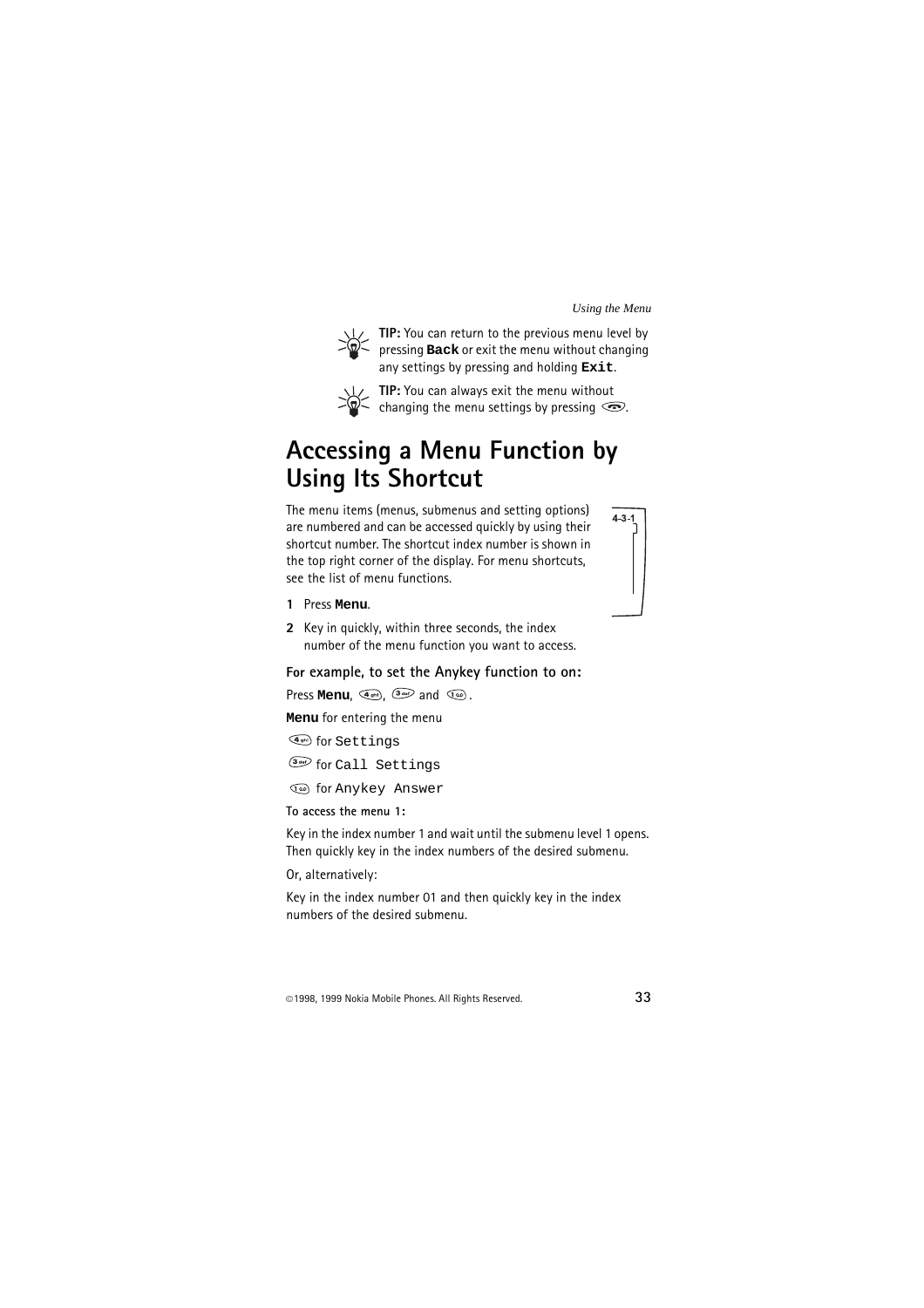## <span id="page-33-0"></span>**List of Menu Functions**

**1 Messages**



- 1 Inbox 2 Outbox
- 3 Write messages
- 4 Message settings
	- 1 Set 1<sup>1</sup>
		- 1 Message centre number
		- 2 Messages sent as
		- 3 Message validity
		- 4 Rename this set
	- 2 Common2
		- 1 Delivery reports
		- 2 Reply via same centre
- 5 Info service
- 6 Fax or data call
- 7 Service command editor
- 8 Voice messages
	- 1 Listen to voice messages
	- 2 Voice mailbox number

1 The number of sets depends on how many sets your SIM card offers. Each set appears in its own submenu and may have any name.

2 The shortcut number of this submenu depends on the number of sets available.

- **2 Call register**
	- 1 Missed calls
	- 2 Received calls
	- 3 Dialled numbers
	- 4 Erase recent call lists
	- 5 Show call duration
		- 1 Last call duration
		- 2 All calls' duration
		- 3 Received calls' duration
		- 4 Dialled calls' duration
		- 5 Clear timers
	- 6 Show call costs
		- 1 Last call cost
		- 2 All calls' cost
		- 3 Clear counters
	- 7 Call costs settings
		- 1 Call costs' limit
		- 2 Show costs in

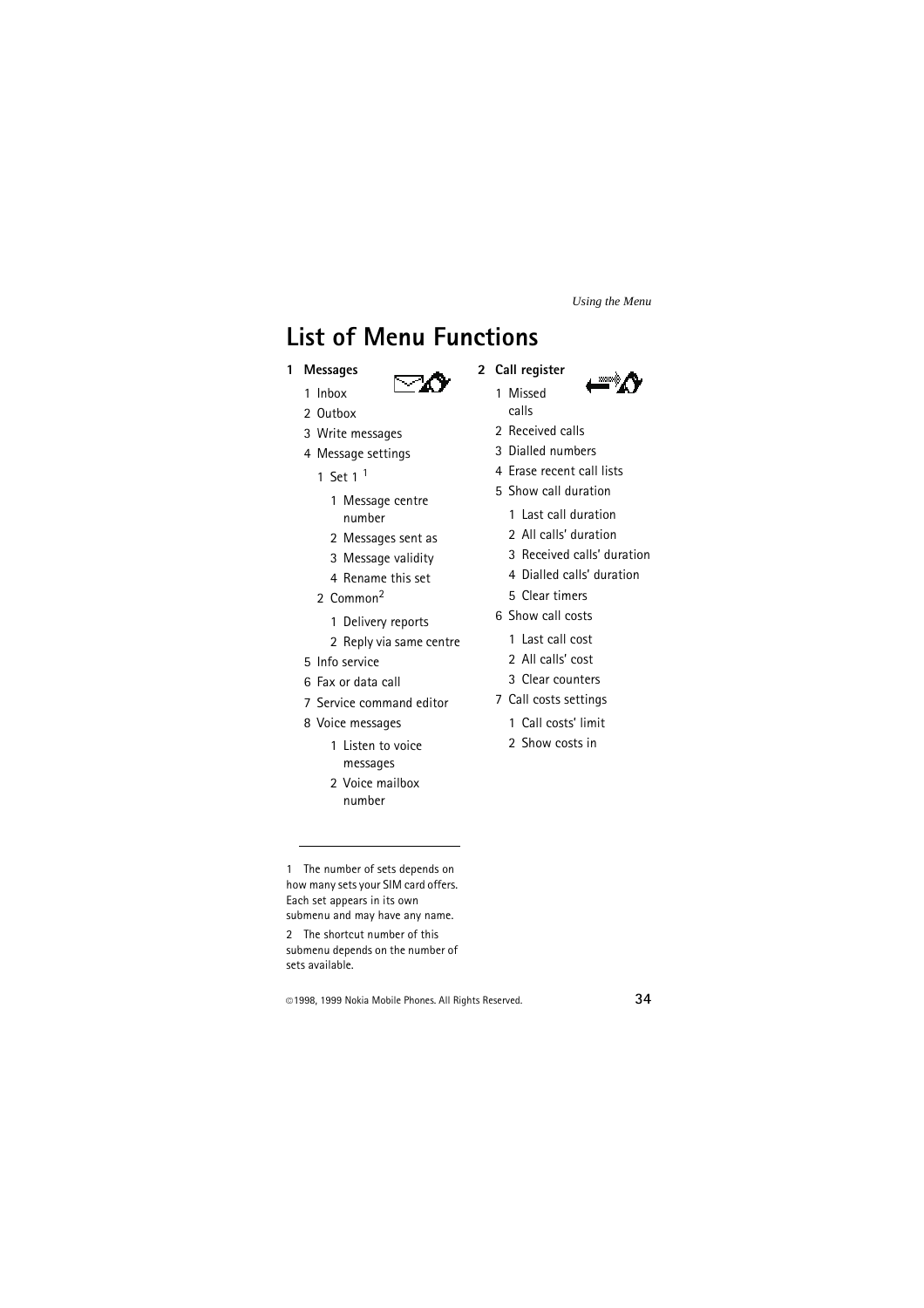#### **3 Profiles**



- 1 General
	- 1 Activate
	- 2 Personalise
		- 1 Incoming call alert
		- 2 Ringing tone
		- 3 Ringing volume
		- 4 Vibrating alert<sup>1</sup>
		- 5 Message alert tone
		- 6 Keypad tones
		- 7 Warning and game tones
- 2 Silent
	- 1 Activate
	- 2 Personalise (same submenus as in General)
	- 3 Rename
- 3 Meeting (same submenus as in Silent)
- 4 Outdoor (same submenus as in Silent)
- 5 Pager (same submenus as in Silent)
- $6$  Car<sup>2</sup>
	- 1 Personalise

1 This setting is available only when the phone is used with a special battery.

2 This profile is shown only if the phone is or has been used with the car kit CARK-91.

- 1 Incoming call alert
- 2 Ringing tone
- 3 Ringing volume
- 5 Message alert tone
- 6 Keypad tones
- 7 Warning and game tones
- 8 Lights
- 9 Automatic answer
- 7 Headset  $3$ 
	- 1 Personalise (same submenus as in General plus Automatic answer)

#### **4 Settings**

- 1 Alarm clock
- 2 Clock
- 3 Call settings
	- 1 Anykey answer
	- 2 Automatic redial
	- 3 Speed dialling
	- 4 Call waiting options
	- 5 Own number sending
	- 6 Phone line in use<sup>4</sup>
- 4 Phone settings
	- 1 Language
	- 2 Cell info display

3 This profile is shown only if the phone is or has been used with the headset HDC-9.

4 This function is available only if your SIM card supports it.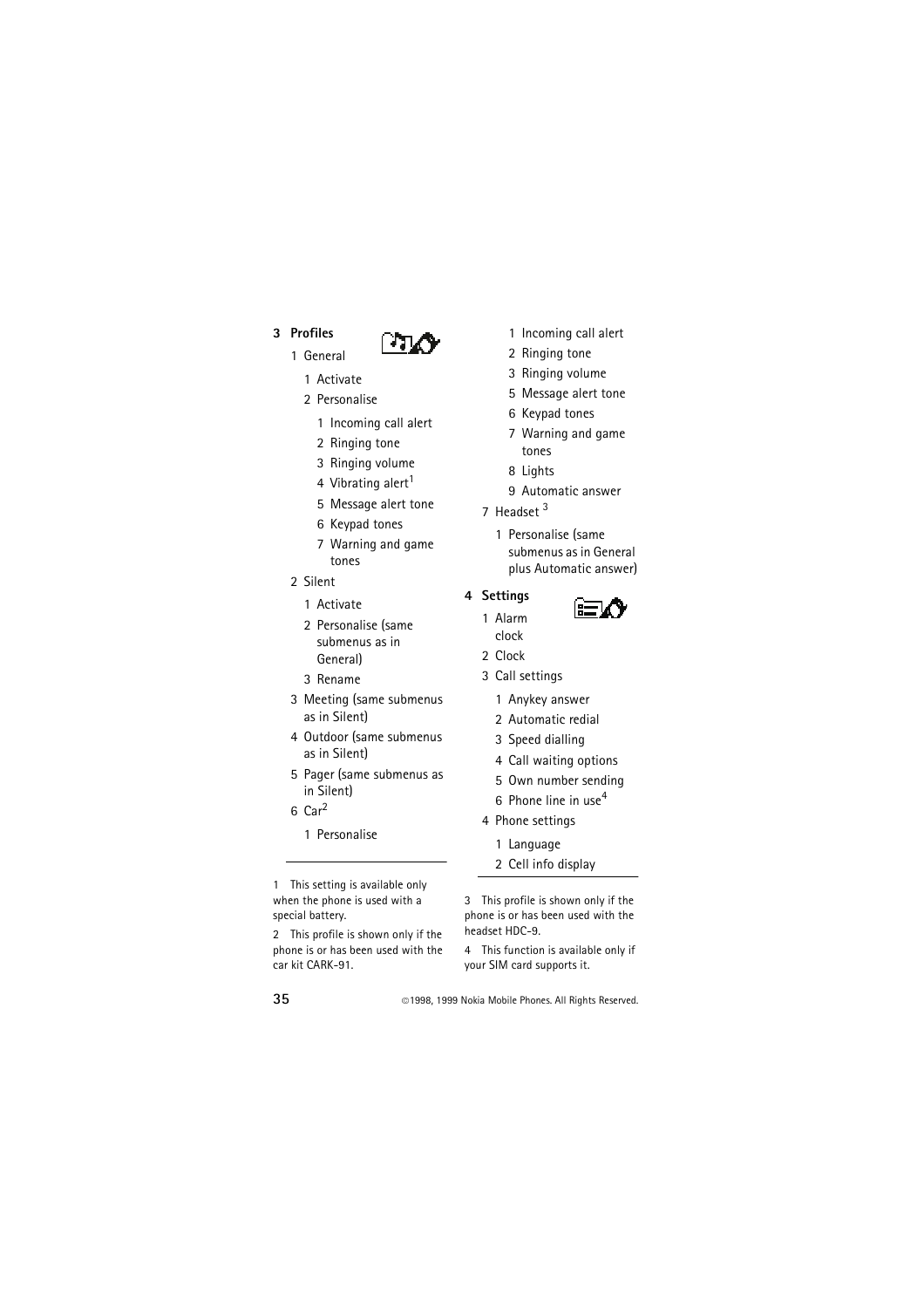- 3 List of own numbers
- 4 Welcome note
- 5 Network selection
- 6 Confirm SIM service actions
- 5 Security settings
	- 1 PIN code request
	- 2 Call barring service
		- 1 Outgoing calls
		- 2 International calls
		- 3 International except to home country
		- 4 Incoming calls
		- 5 Incoming calls if abroad
		- 6 Cancel all barrings
	- 3 Fixed dialling
	- 4 Closed user group
	- 5 Security level
	- 6 Change access codes
		- 1 Change security code
		- 2 Change PIN code
		- 3 Change PIN2 code
		- 4 Change barring password
	- 7 Phone line change<sup>1</sup>
- 6 Restore factory settings

**5 Call divert**



- 1 Divert all voice calls without ringing
- 2 Divert when busy
- 3 Divert when not answered
- 4 Divert when phone off or no coverage
- 5 Divert when off, no answer or no coverage<sup>2</sup>
- 6 Divert all fax calls
- 7 Divert all data calls
- 8 Cancel all diverts

#### **6 Games**

- 1 Memory
- 2 Snake
- 3 Logic
- **7 Calculator**
- **8 Calendar**



**9 Infrared**



1 This function is available only if your SIM card supports it.

2 This function is available only if your SIM card supports it.

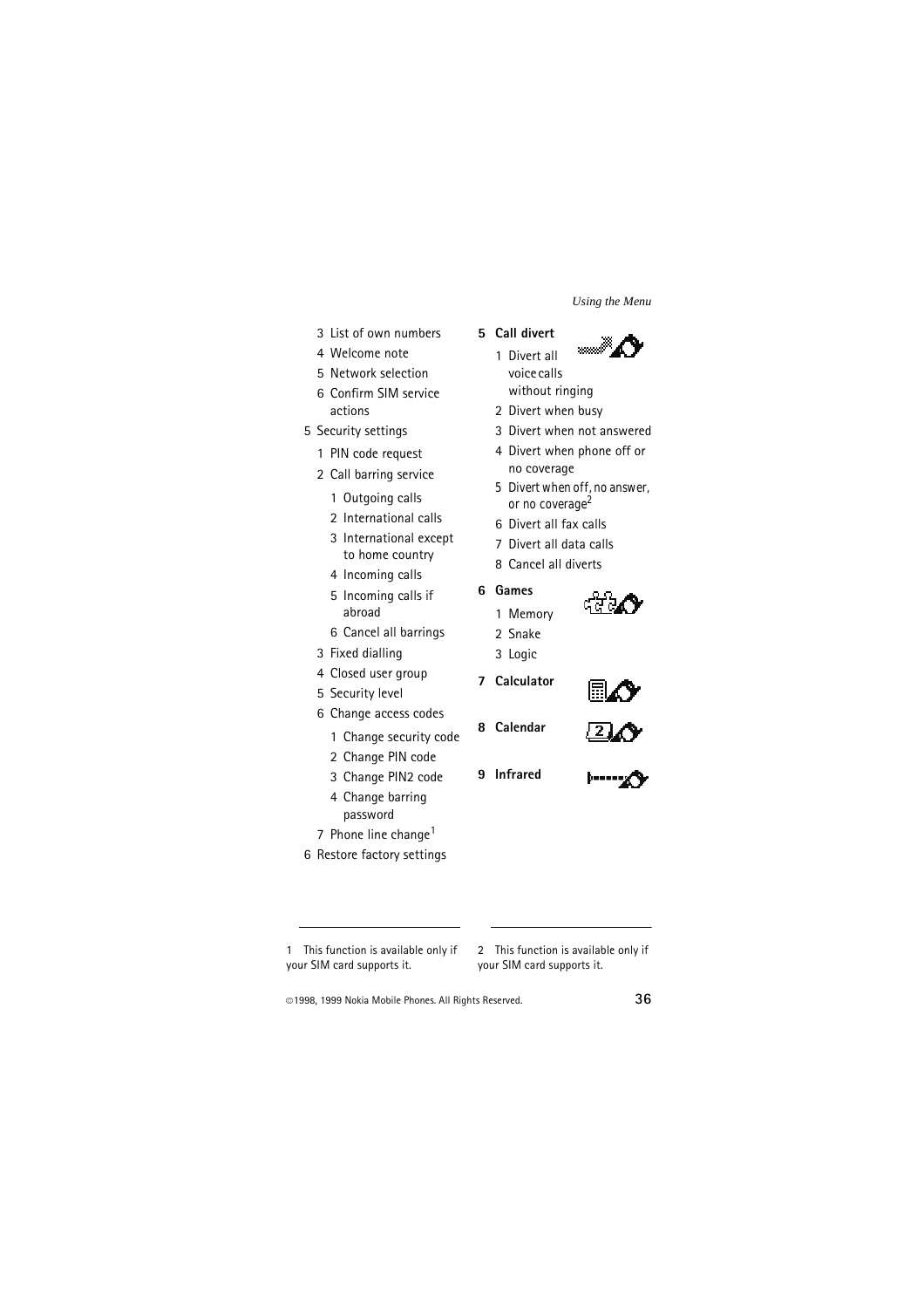**10 Services<sup>1</sup>**

**11SIM**  ∍⊛∡∩

**Services<sup>2</sup>**



**1 Personal Bookmarks** Service name \* ) Add New Service **2 Operator Services** Service name \* ) Operator Settings Operator Access Number 1 Operator Access Number 2 Update Operator Services **3 Nokia Services** Service name \* ) Nokia Settings Nokia Access Number 1 Nokia Access Number 2 Update Nokia Services

1 This is a network service and may not be supported by your network. For availability, contact your network operator or service provider.

\*) In this menu you will see the names of the available services. 2 This menu is shown only if supported by your SIM card. The name and the contents of this menu vary depending on the SIM card.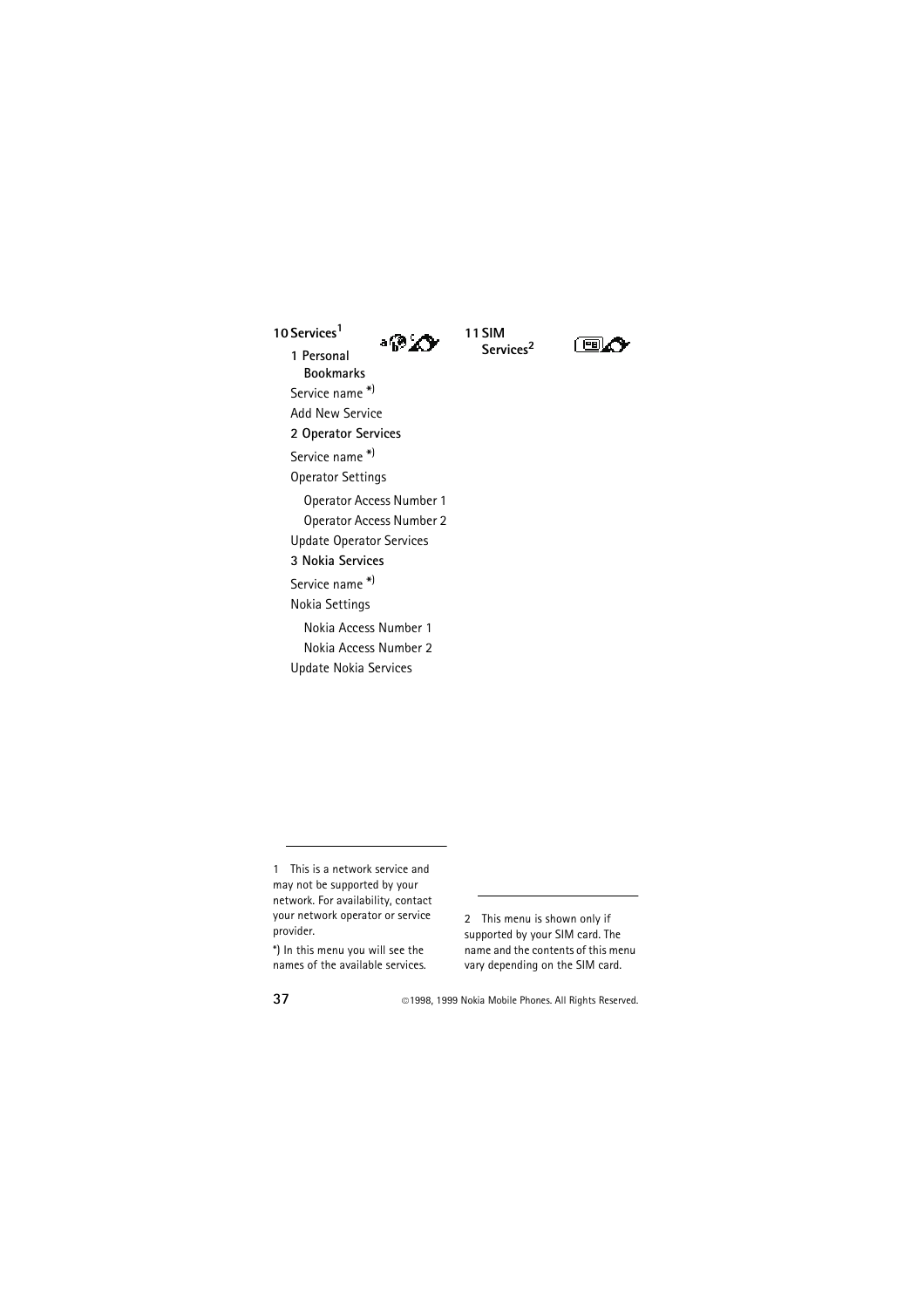# **6. Messages (Menu 1)**



## **About Messages**

This menu includes functions related to text (SMS) messages, voice messages, fax and data calls, as well as service commands and the network's information service messages.

#### **Reading a Text Message (Inbox - Menu 1-1)**

When you receive a text message,  $\leq$  and the number of new messages followed by message(s) received will appear and a short tone will be heard.

**1** Press **Read** to read the message immediately or **Exit** to view it later.

To view the message later:

Once you are in the Messages menu, scroll with  $\mathcal D$  or  $\mathcal \triangle$  to Inbox, and press **Select**.

- **2** Scroll to the desired message and press **Read** to view it. Use  $\bullet$ or  $\bigcirc$  to browse through the message and related information, such as Sender's phone number and Reception date and time.
- **3** While reading the message, press **Options** to access the available options, and press **OK**:
	- Erase
	- Reply
	- Edit
	- Use number (extracts a phone number from the message for calling or saving
	- Forward (allows you to send the message onwards)
	- Print via IR (uses the phone's infrared port to print the message on a compatible printer)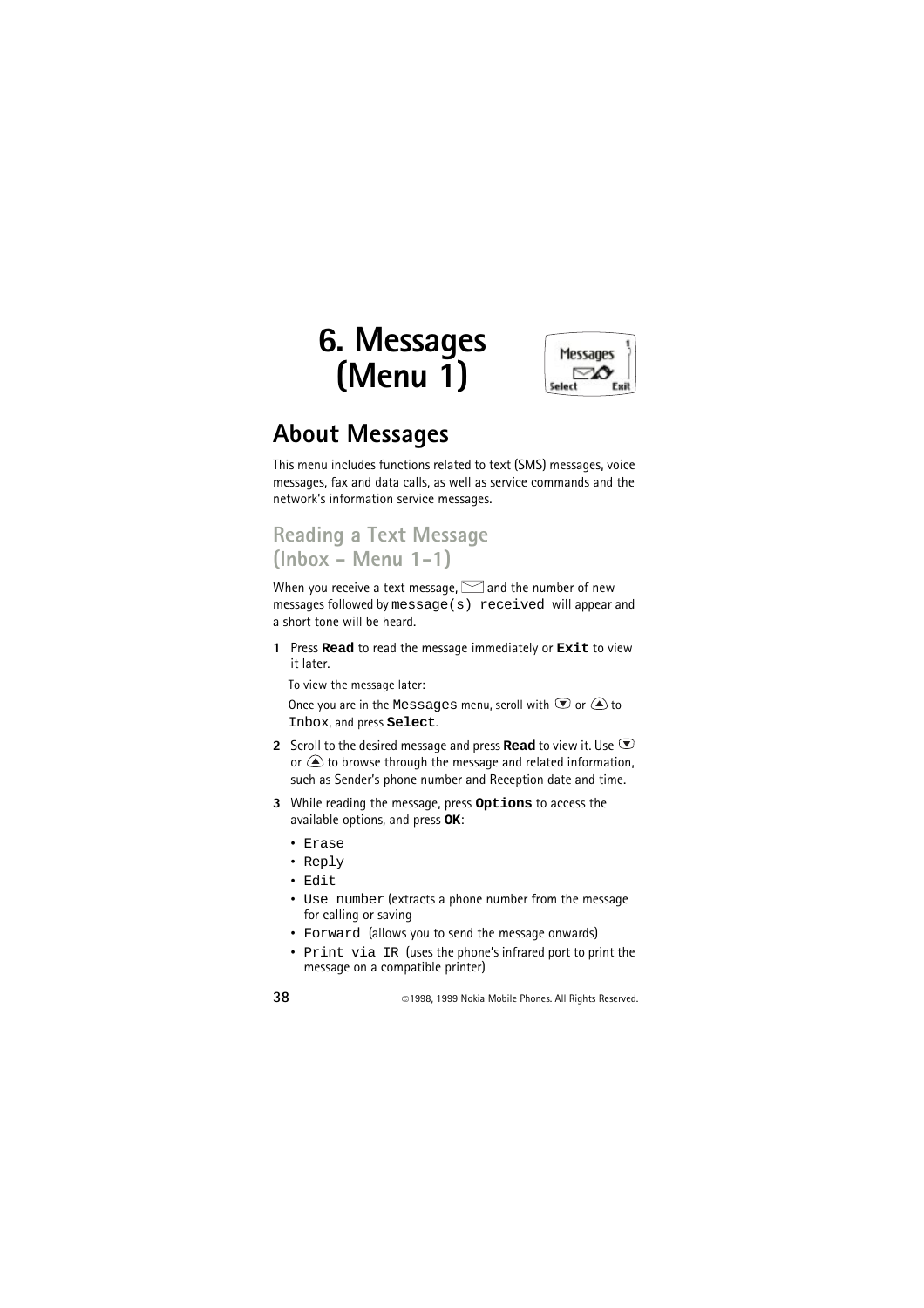• Details shows details of the message: Sender's name and phone number, the Message centre used for sending, Reception date and time, Reply path availability.



**NOTE:**

 $\leq$  in front of the header means that the message has not yet been read.

 $\overline{\mathbf{I}}$  in front of the header indicates a delivery report.

When  $\triangleright$  blinks your phone has no more space for new messages. Use the 'Erase' function in the 'Inbox' submenu to make some space.

When  $\leq$  is not shown all received messages have been read and there is still free space for at least one new message.

### **Sending a Text Message (Outbox- Menu 1-2 and Write Messages - Menu 1-3)**

The SMS network service allows you to send short text messages to phones which have SMS capability.



**NOTE:** Before you can send any messages, you need to store the number of your Messages centre in menu 'Message settings', Message centre number. You will receive this number from your service provider when you subscribe to the Short Message Service (SMS).

#### **Writing, Sending and Saving a Text Message**

Within the Write messages menu you can write and edit text messages of up to 160 characters. For instructions on how to enter characters, see chapter 'Storing a phone number with a name'.

When you have finished writing your message, press **Options** to display the following functions: Send, Send by set (sends the message to a preselected set - see below), Save, (stores the message in the Outbox), Clear screen (removes all the characters that you have keyed in from the display).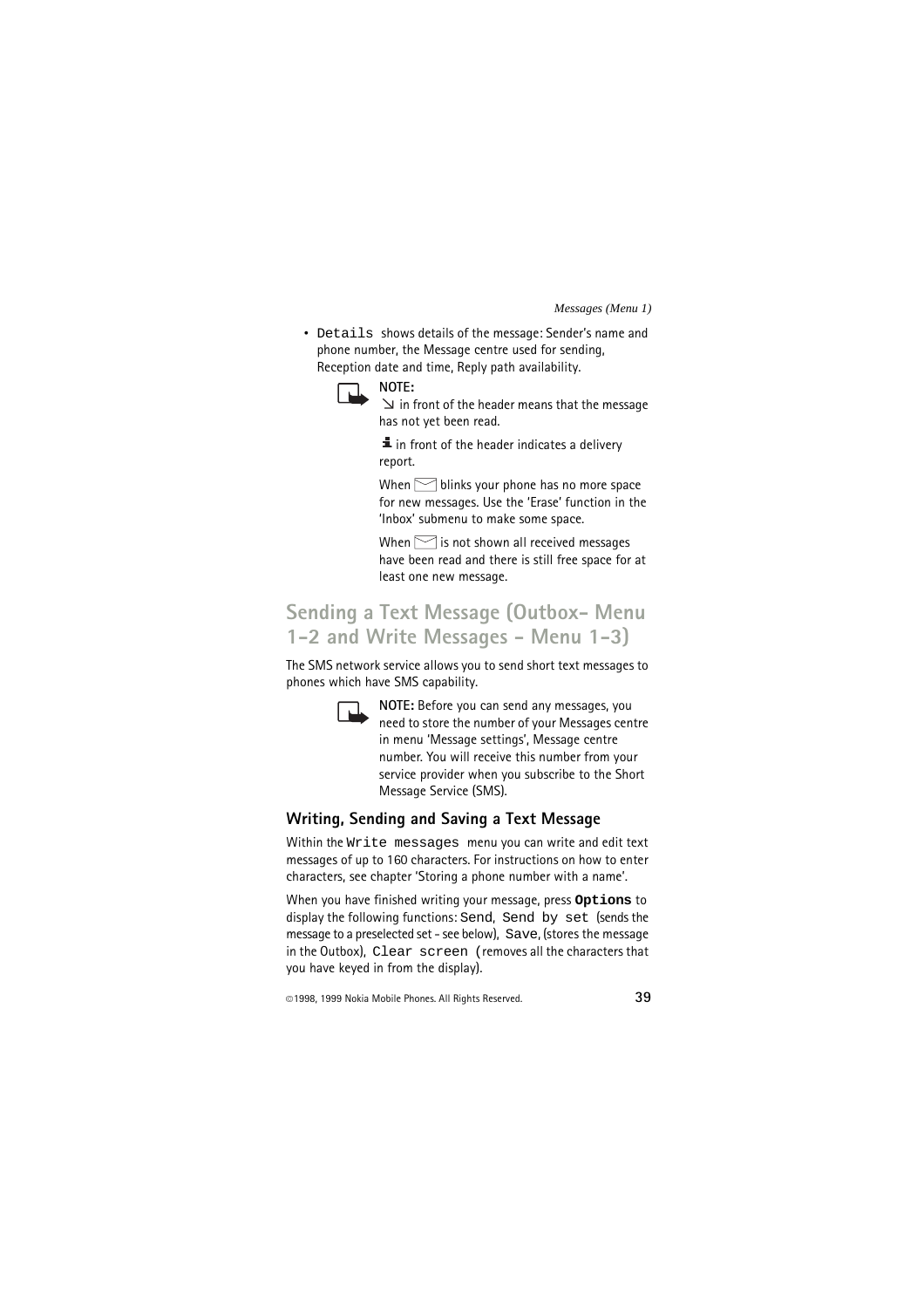You can save your own messages in the 'Outbox' submenu (Menu 1-2) for use at a later time.

#### **Viewing your own messages**

Once you are in the Messages menu, scroll to Outbox and press **Select**. Scroll to the desired message.

Pressing **Read** shows the message. Pressing **Options** while you are reading a message allows access to the same functions as 'Inbox' (Menu 1-1), except for Reply.

### **Message Settings (Menu 1-4)**

```
Set 1 (Menus 1-4-1)<sup>1</sup>
```
A setting group or 'set' is a collection of the settings required for sending text messages.

You can, for example, send a text message as a fax (provided that this function is supported by your service provider) by simply selecting the set in which you have defined the proper settings for fax transmissions.

Each set has its own submenu:

• Message centre number

Use this menu to store the phone number of the message centre needed for sending text messages.

Key in or edit the phone number and confirm with **OK**.

• Message sent as

Normally, this menu choice should be set to Text. Your messaging service may however offer you the facility of converting your text messages into alternative formats (e-mail, fax or paging) which are suitable for the equipment that will be receiving the message. Contact your service provider for availability of this function.

<sup>1</sup> The total number of sets depends on how many sets your SIM card offers.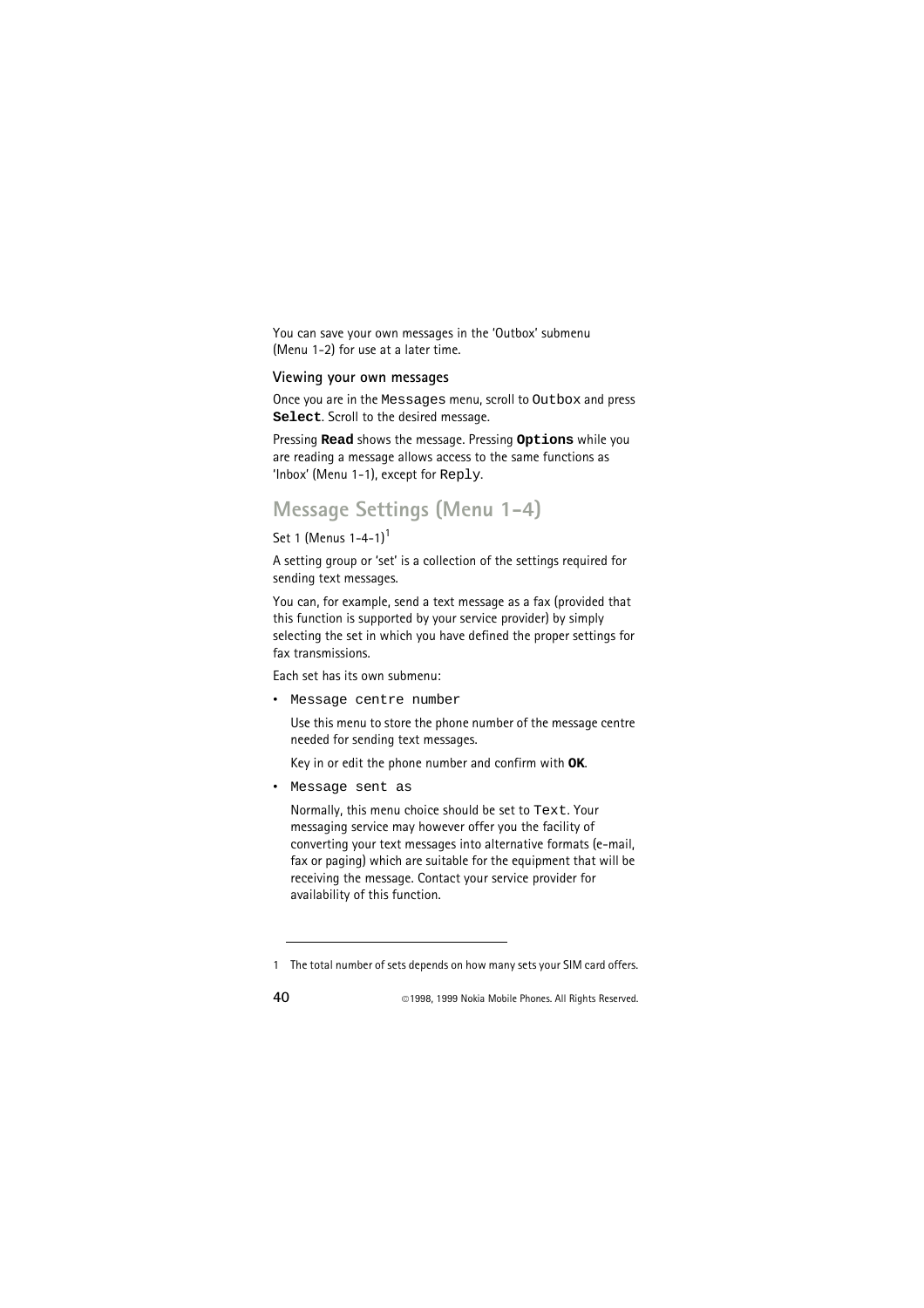• Message validity

This network service allows you to set the length of time that your text messages will be stored at the message centre while attempts are made to deliver them to you.

• Rename this set

Allows you to rename the set.

#### **Common (Menu 1-4-)<sup>1</sup>**

• Delivery reports

You can request the network to send delivery reports about your text messages (this is a network service).

• Reply via same centre

You can request the network to route the reply to your text message via your own message centre (network service).

## **Info Service (Menu 1-5)**

This network service allows you to receive messages about a variety of topics (such as weather or traffic conditions) from your service provider. For available topics and relevant topic numbers, contact your service provider.

By selecting On, you will receive messages about the active topics. You can edit the topic list, and mark the topics as active or inactive.

Topic Index retrieves a list of available topics from the network. By selecting Topics, you can add a topic to the topics list. Key in the topic number and name. You can also Edit or Erase the topic list.

Select Language to set the language for the messages. Only messages in the selected language will be shown. If automatic language selection is on, the language is chosen according to the SIM card.

<sup>1</sup> The shortcut number of this menu depends on the number of sets available.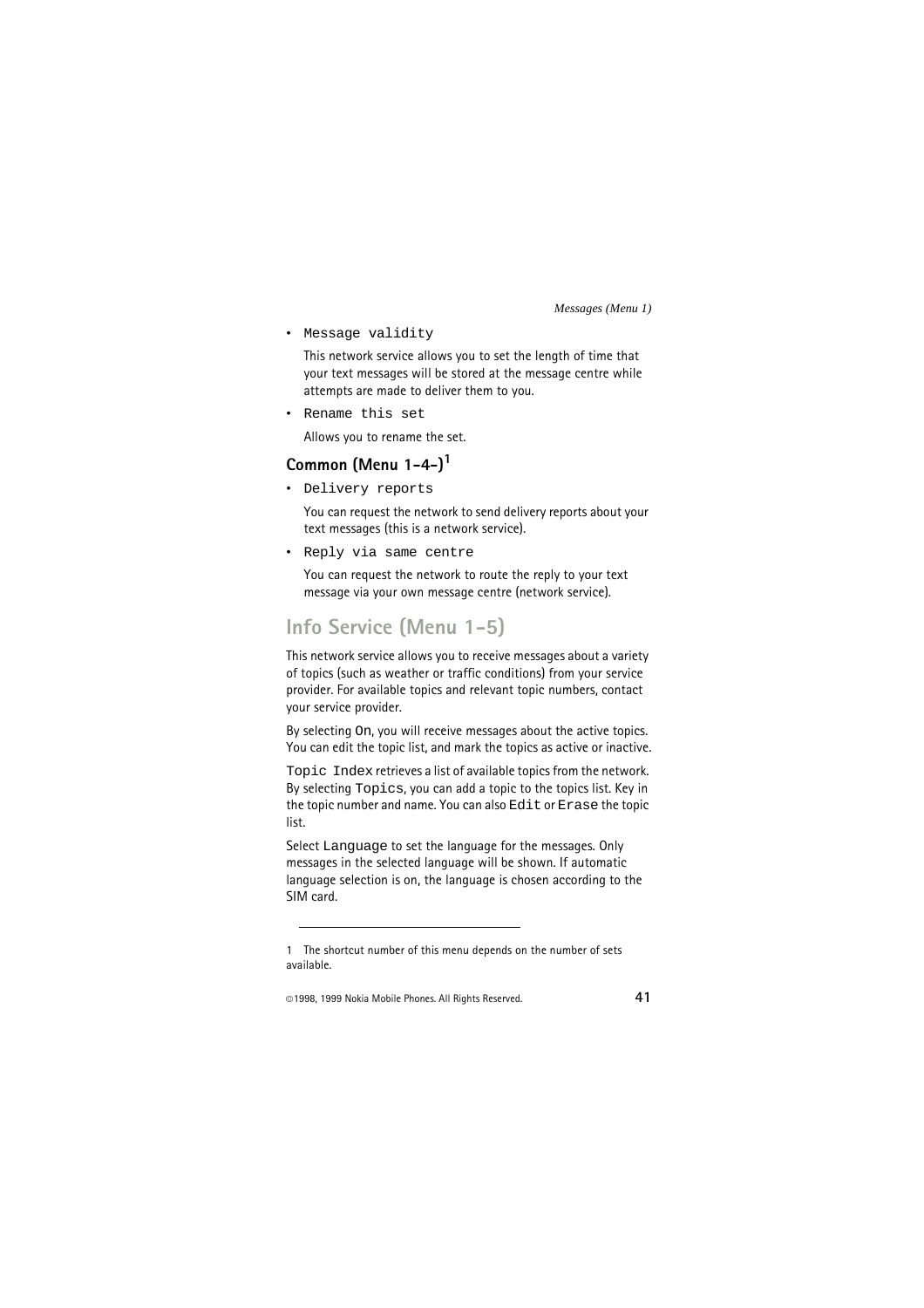## **Fax or Data Call (Menu 1-6)**

The phone can send and receive data through the Nokia Cellular Data Suite PC application (network service). For more details, refer to the documentation supplied with your Nokia Cellular Data Suite and communications applications.

#### **Making a data or fax call**

- **1** Once in the Messages menu, select Fax and data or Also voice and press **Select.** Also voice allows you to switch from voice mode to data (or fax) mode during a call.
- **2** Key in or recall the desired phone number and press **OK**.
- **3** If you selected Also voice in step 1, to switch between voice and data/fax mode during a call, press **Options**, select Voice Mode or Data Mode (or Fax Mode) and press **OK**.
- **4** After the transmission, end the call by pressing  $\odot$ .

#### **Receiving a data or fax call**

You can answer a data or fax call in the normal way, even when the phone keypad is locked.

## **Service Command Editor (Menu 1-7)**

From this submenu you can send service requests (such as activation commands) for network services, to your service provider.

## **Voice Messages (Menu 1-8)**

#### **Listen to Voice Messages (Menu 1-8-1)**

When you enter this submenu, the phone automatically calls your voice mailbox at the phone number stored in Menu 1-8-2.



**TIP:** Alternatively, press and hold we when the  $\sum_{i=1}^{\infty}$  display is clear.



**NOTE:** When a note about a received message is shown on the display, you can press **Listen** to listen to the message.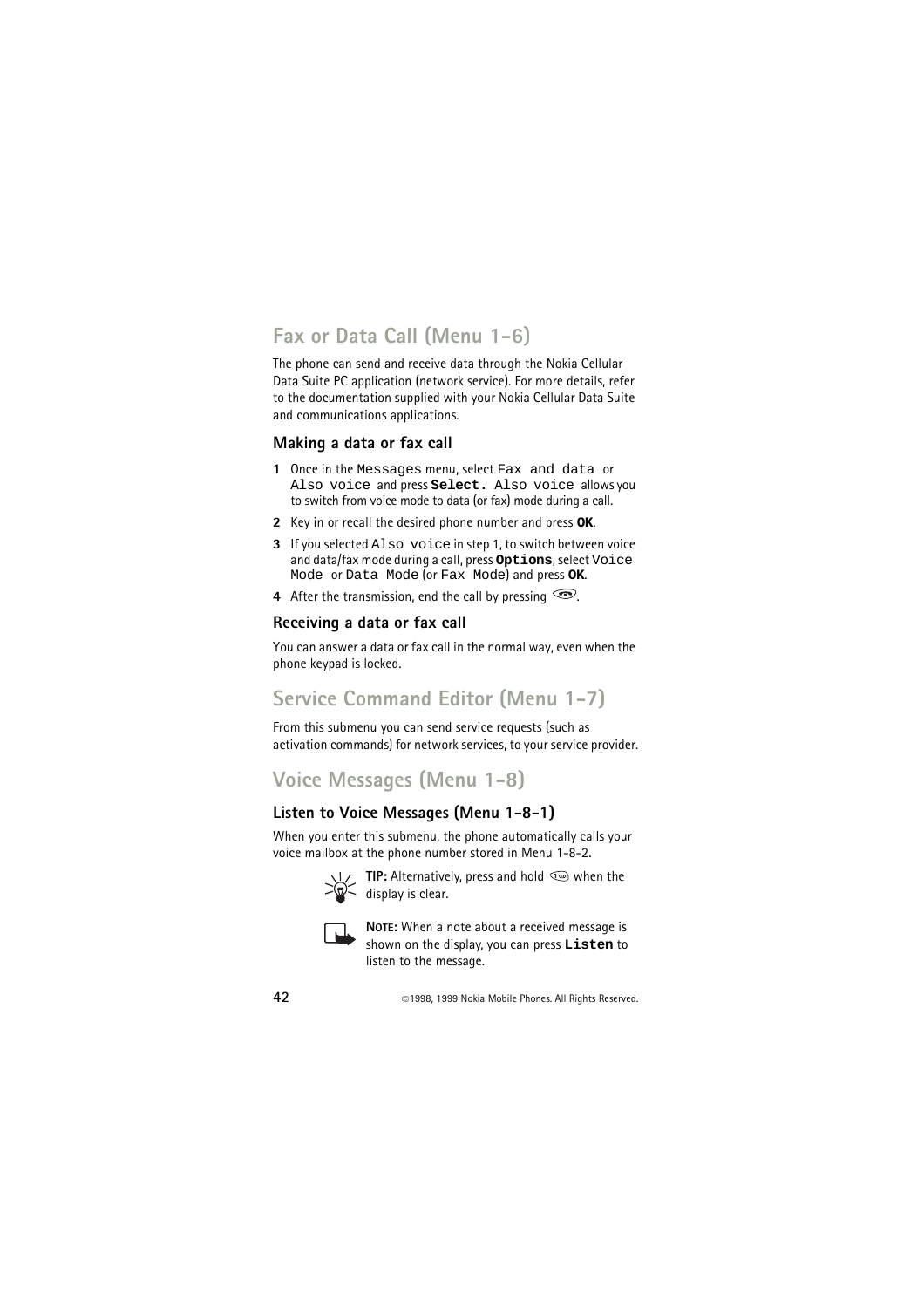#### **Voice Mailbox Number (Menu 1-8-2)**

Within menu Voice Mailbox Number you can store the phone number of your voice mailbox. Key in the number and press **OK**. This number will remain unchanged until you replace it. You will obtain the number from your service provider.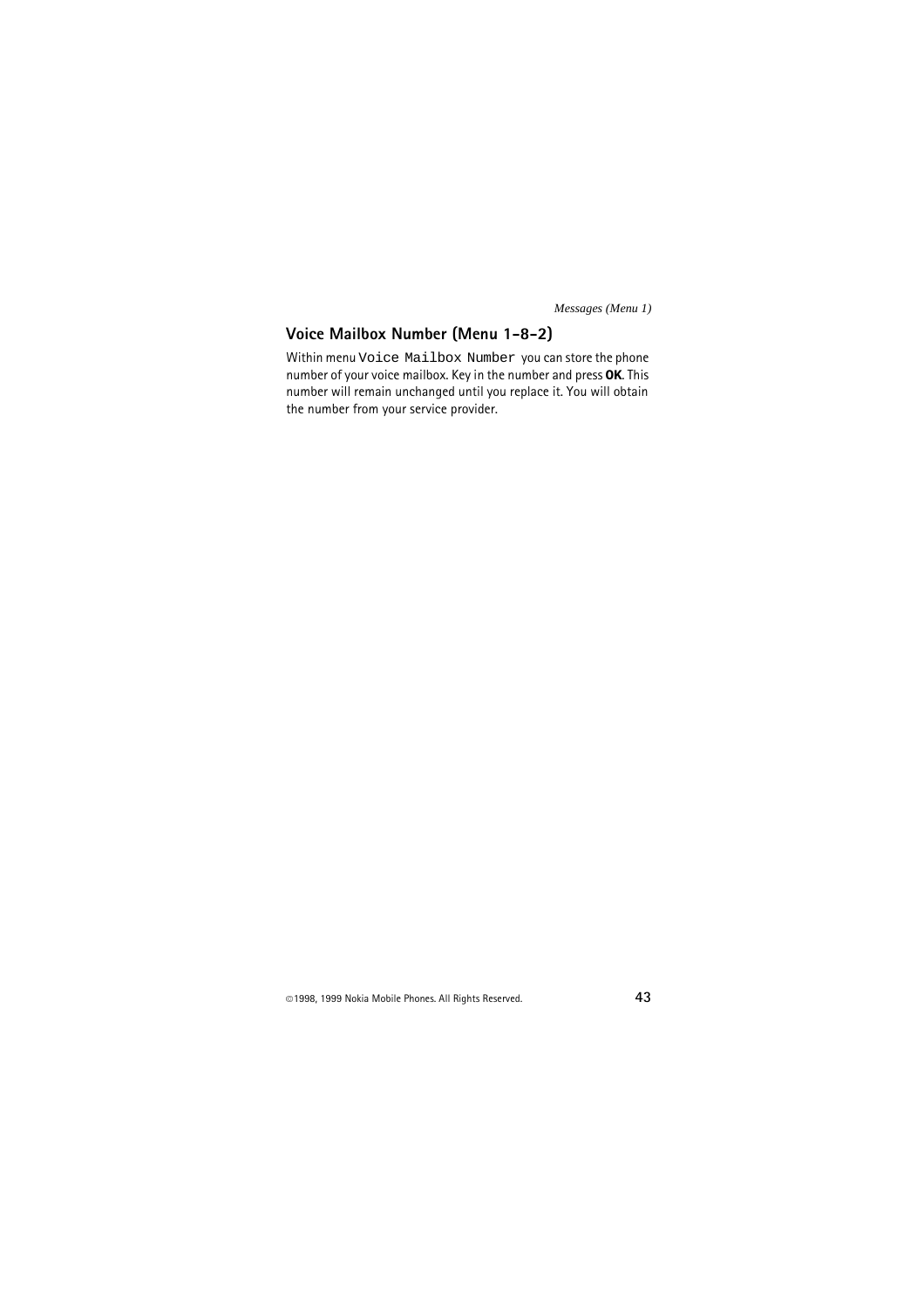# **7. Call Register (Menu 2)**



## **About Call Register**

Your phone will only register missed and received calls if the network you are using supports the Calling Line Identification function, the phone is switched on and is within the network's service area.

### **Missed Calls (Menu 2-1)**

This function allows you to view a list of the last ten phone numbers from which somebody has tried to call you with no success (network service).

Using the options provided in the Missed calls menu you can view the date and time of each call, and view, edit, erase or save the number in the Phone Book.



**TIP:** When a note about missed calls is being displayed, press **List** to see the phone number.

### **Received Calls (Menu 2-2)**

This function allows you to view a list of the ten phone numbers from which you have most recently accepted calls (network service).

Using the options provided in the Received calls menu you can view the date and time of each call, and view, edit, erase or save the number in the Phone Book.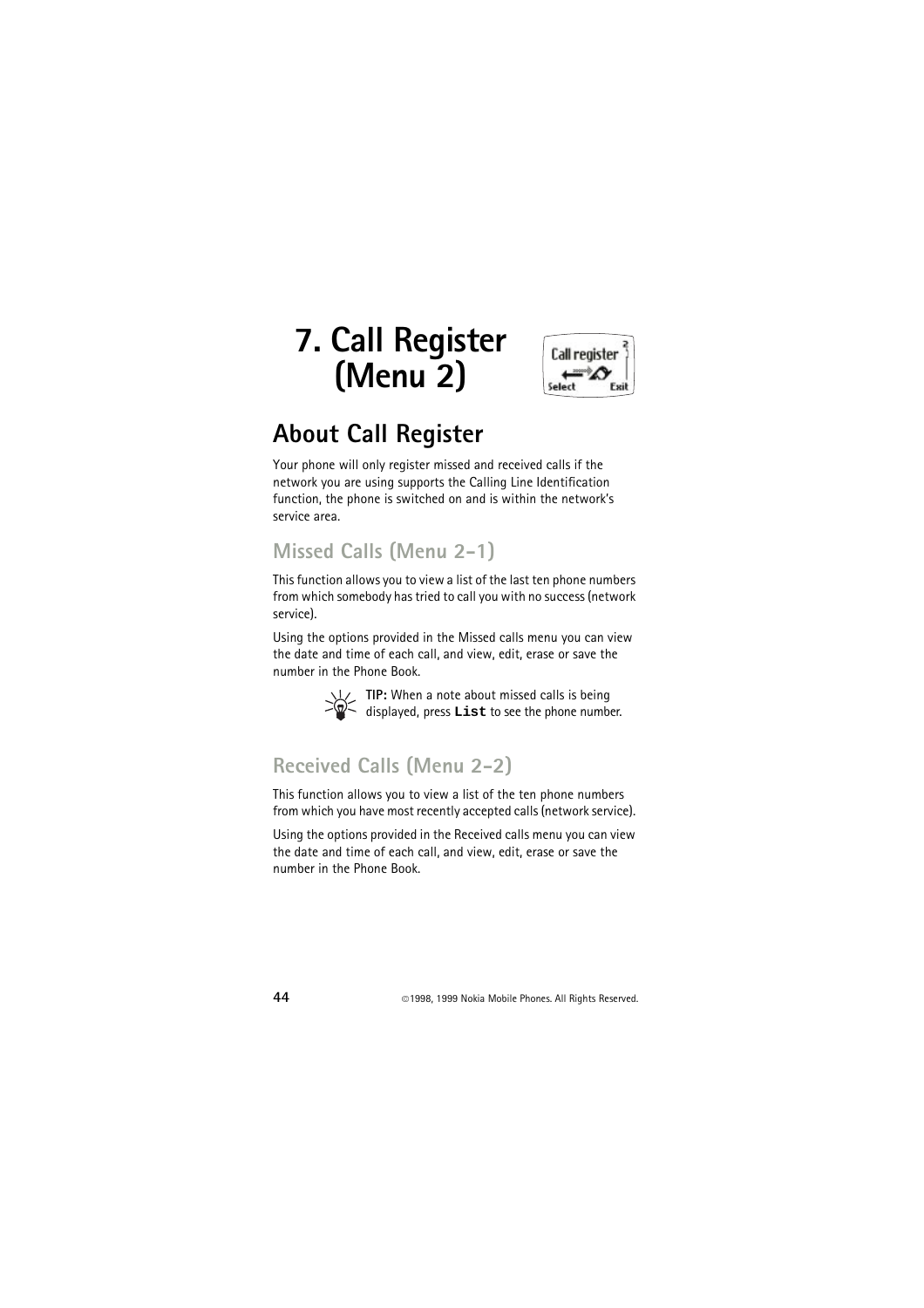## **Dialled Numbers (Menu 2-3)**

This function allows you to view a list of the ten phone numbers that you have most recently dialled, i.e. called or tried to call.

Using the options provided in the Dialled calls menu you can view the date and time of each call, and view, edit, erase or save the number in the Phone Book.

#### **Erase Recent Call Lists (Menu 2-4)**

This function allows you to delete all the phone numbers which appear in Menus 2-1, 2-2 and 2-3.

These phone numbers are also erased in the following cases:

- When you switch on the phone with a SIM card inserted which is not one of the five SIM cards used most recently with the phone.
- When you change the 'Security level' setting (see chapter 9, 'Settings' - Menu 4-5-5).

### **Show Call Duration (Menu 2-5)**

This function allows you to view the duration of your incoming and outgoing calls in hours, minutes and seconds. You can also (by first entering the security code) clear the call timers. See chapter Reference Information - 'Access Codes'



**NOTE:** The actual time invoiced for calls by your service provider may vary, depending upon network features, rounding-off for billing, and so forth.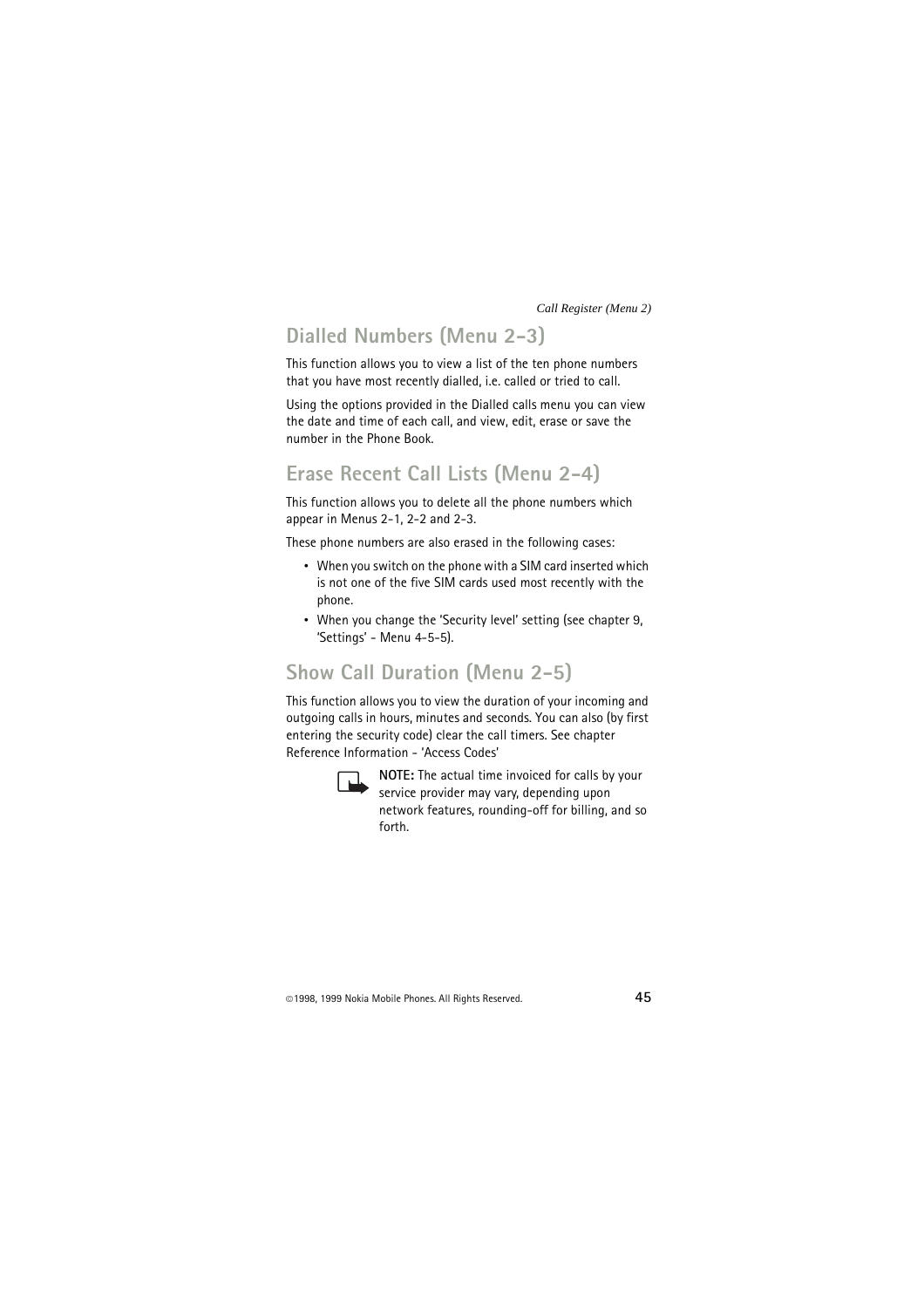## **Show Call Costs (Menu 2-6)**

This network service allows you to check the costs of your last call (or all calls and clear the counters). To clear the counters you will need to have the PIN2 code. See chapter Reference Information - 'Access Codes'.

The costs are shown in terms of units set within Menu 2-7-2, for each SIM card independently.



**NOTE:** The actual time invoiced for calls by your service provider may vary, depending upon network features, rounding-off for billing, taxes and so forth.

## **Call Cost Settings (Menu 2-7)**

#### **Call Costs' Limit (Menu 2-7-1)**

This network service allows you to limit the costs of your calls to a selected number of charging units or units of currency (as set in Menu 2-7-2).

If you have selected On, the number of remaining units is shown when the display is clear.

When all units have been used, no calls can be made except emergency calls to the number 112.

Depending on the SIM card you may need the PIN2 code to set a call cost limit. See chapter Reference Information - 'Access Codes'.

#### **Show Costs in (Menu 2-7-2)**

The phone can show the call cost limits in terms of charging units or the desired currency. Contact your service provider for charging unit prices.

To select the currency or unit this menu, you will need the PIN2 code. See chapter Reference Information - 'Access Codes'.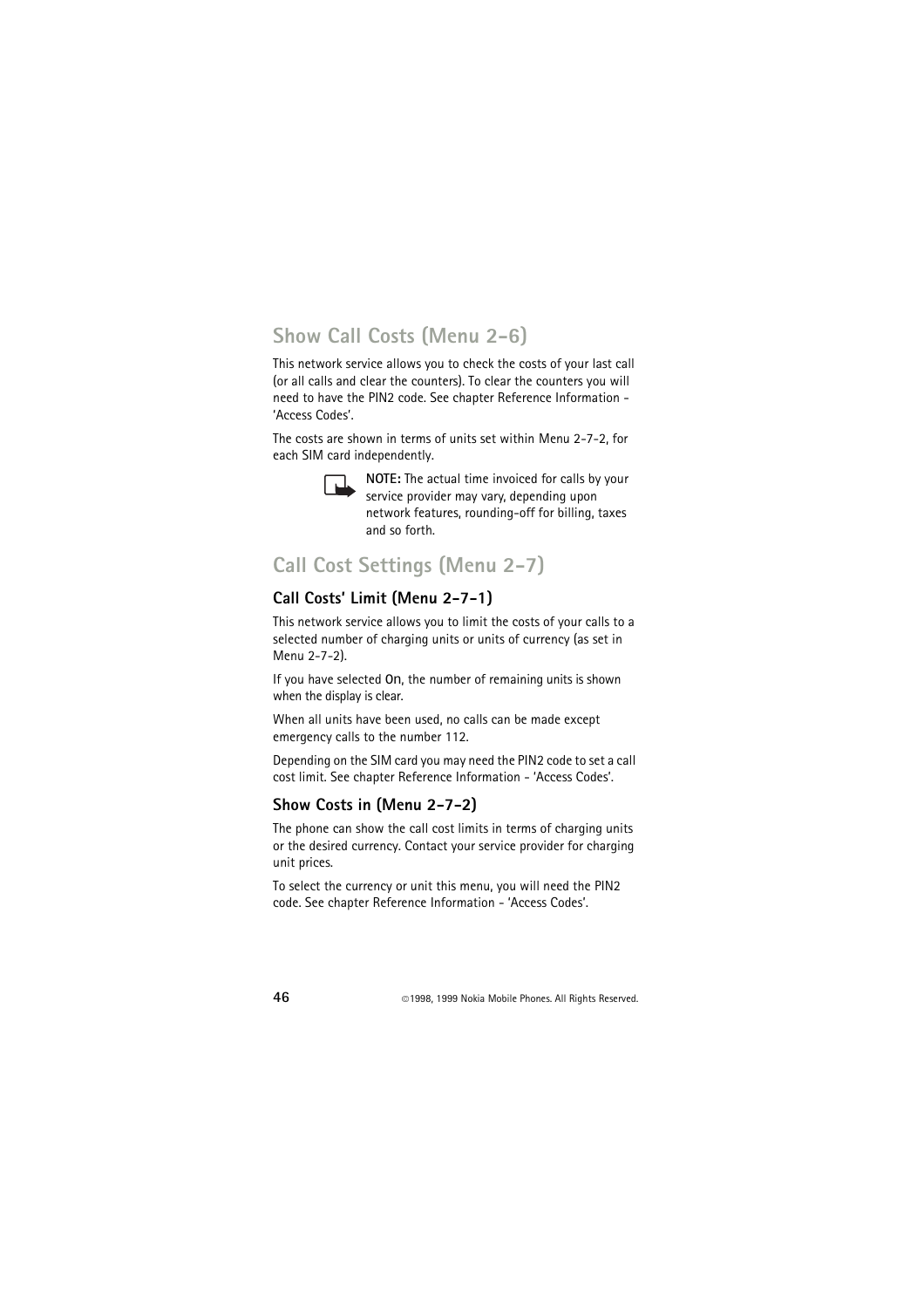# **8. Profiles (Menu 3)**



# **What You Can Do with Profiles**

You can adjust and customise the alert of your phone to suit a wide variety of events and environments (e.g. meetings, movies, etc.).

## **Selecting Different Profiles**

If you want to change the current Profile being used by your phone press the  $\mathbb O$  key quickly. Press  $\mathbb O$  or  $\triangle$  to choose another Profile and press **OK**.



**NOTE:** Doing this allows you to choose other Profiles, but you cannot customise them here.



**TIP: Quick Silent** If you want to activate the Silent profile quickly, press  $\mathbb O$  and  $\mathbb P$ . To change to the previous profile, press  $\mathbb{O}$  and  $\mathbb{R}$ .

### **Customising Profiles**

**(e.g. selecting a ringing tone for the General profile)**

- **1** Once you are in Profiles, Menu 3, the following Profiles list appears:
	- General (this is the default setting)
	- Silent
	- Outdoor
	- Meeting
	- Pager
	- Car
	- Headset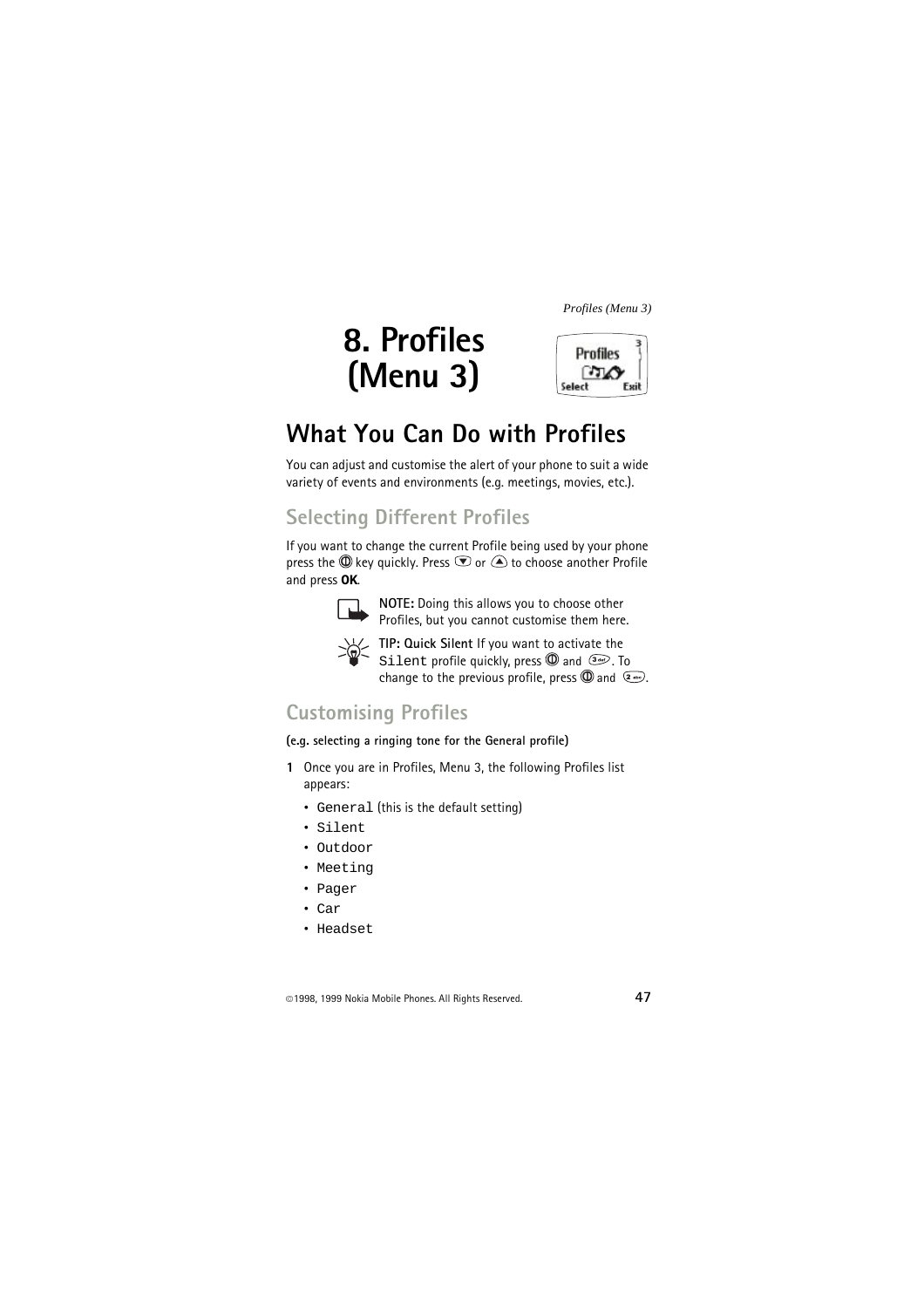**NOTE:** Car and Headset will not appear in the Profiles list unless car kit CARK-91 or headset HDC-9 are connected to your phone. However, the settings for the Car and Headset will remain in the menu once connected.

- **2** Scroll to the desired profile (e.g. General) and press **Options**.
- **3** Select Personalise and press **OK**.

Selecting Activate only makes the selected profile the current one, the profile cannot be customised in this way.





**NOTE:** When the phone is connected to the car kit CARK-91 or headset HDC-9, the Activate function will not be available.

**4** Select the setting that you wish to customise, for example Ringing Tone.

| Ringing<br>tone | 3-1-2-2 |
|-----------------|---------|
| Select          | Back    |

**5** Scroll to the desired option and press **OK**.

#### **Settings for Profiles**

#### **Incoming Call Alert**

This setting defines how the phone will notify you about an incoming voice call. The options available are: Ringing, Ascending, Ring once, Beep Once, Caller Groups and Off.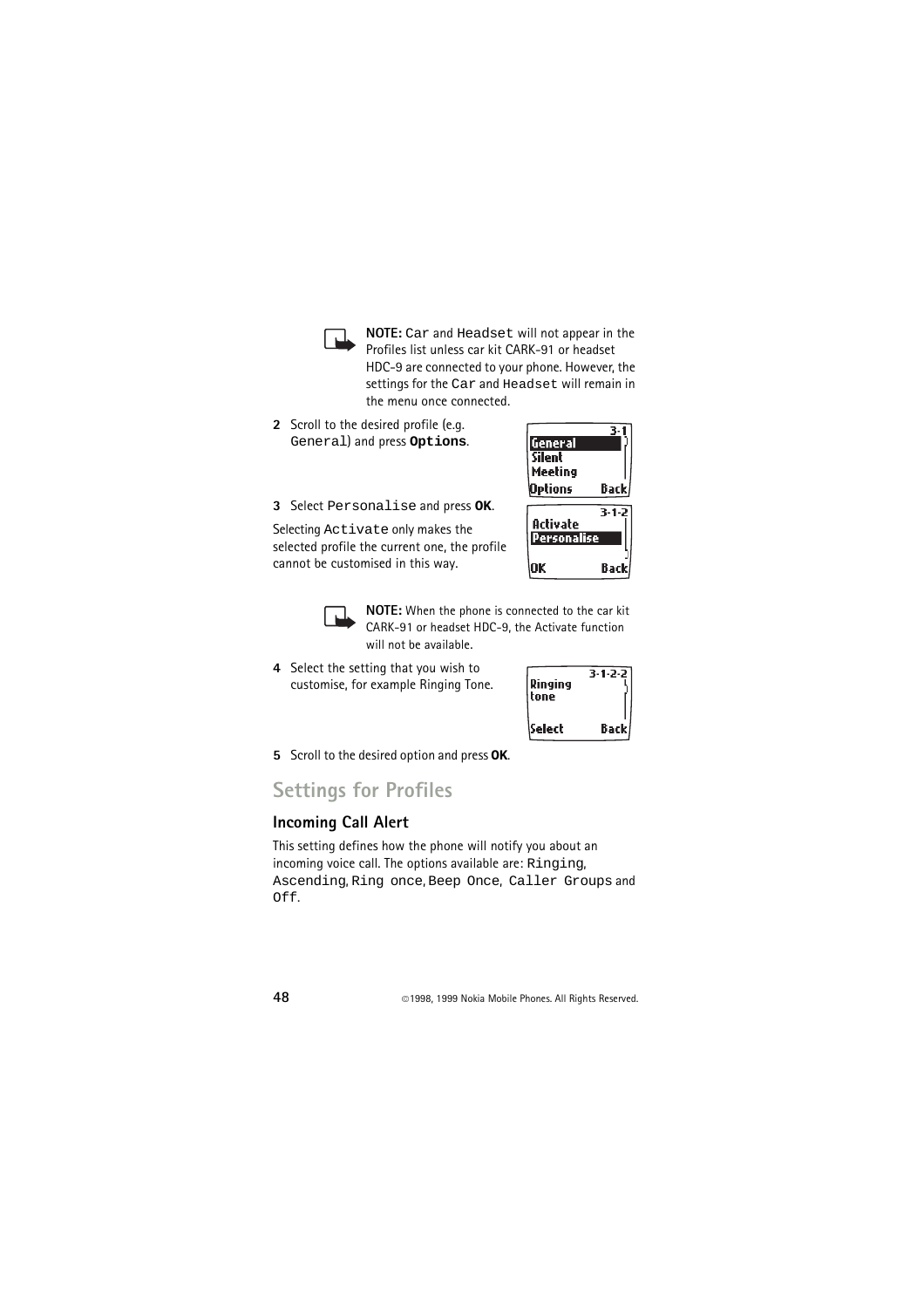#### **Caller Groups**

The phone will ring only when calls are received from phone numbers which belong to the selected caller group. (Also a graphic is shown, if specified to the group.)

Scroll to the desired group and press **Mark** to select or **Unmark** to deselect it. Repeat this as many times as necessary. Next, press **Back** and then **Yes** to save or **No** to discard the changes. See also chapter 4 'Phone Book', 'Caller Groups'.

#### **Ringing Tone**

Sets the ringing tone for voice calls.

#### **Ringing Volume**

Sets the volume level for the ringing, message and alarm clock alert tones.

#### **Vibrating Alert**

Sets the phone to vibrate when a voice call is received. The vibrator does not operate when the phone is connected to a charger, deskstand or handsfree car kit.

#### **Message Alert Tone**

Sets the ringing tone for text messages.

#### **Keypad Tones**

Sets the volume level for keypad tones.

#### **Warning and Game Tones**

Sets the phone to sound a warning tone, for example when the battery is running out of power or when you play one of the games offered by your phone. This setting has no effect on the tones which are related to network services.

#### **Automatic Answer (in Car and Headset Profile Only)**

Sets the phone to answer an incoming voice call after a single ring. This function can be used when the car kit is equipped with ignition sense and ignition is switched on. Scroll to On or Off and press **OK**.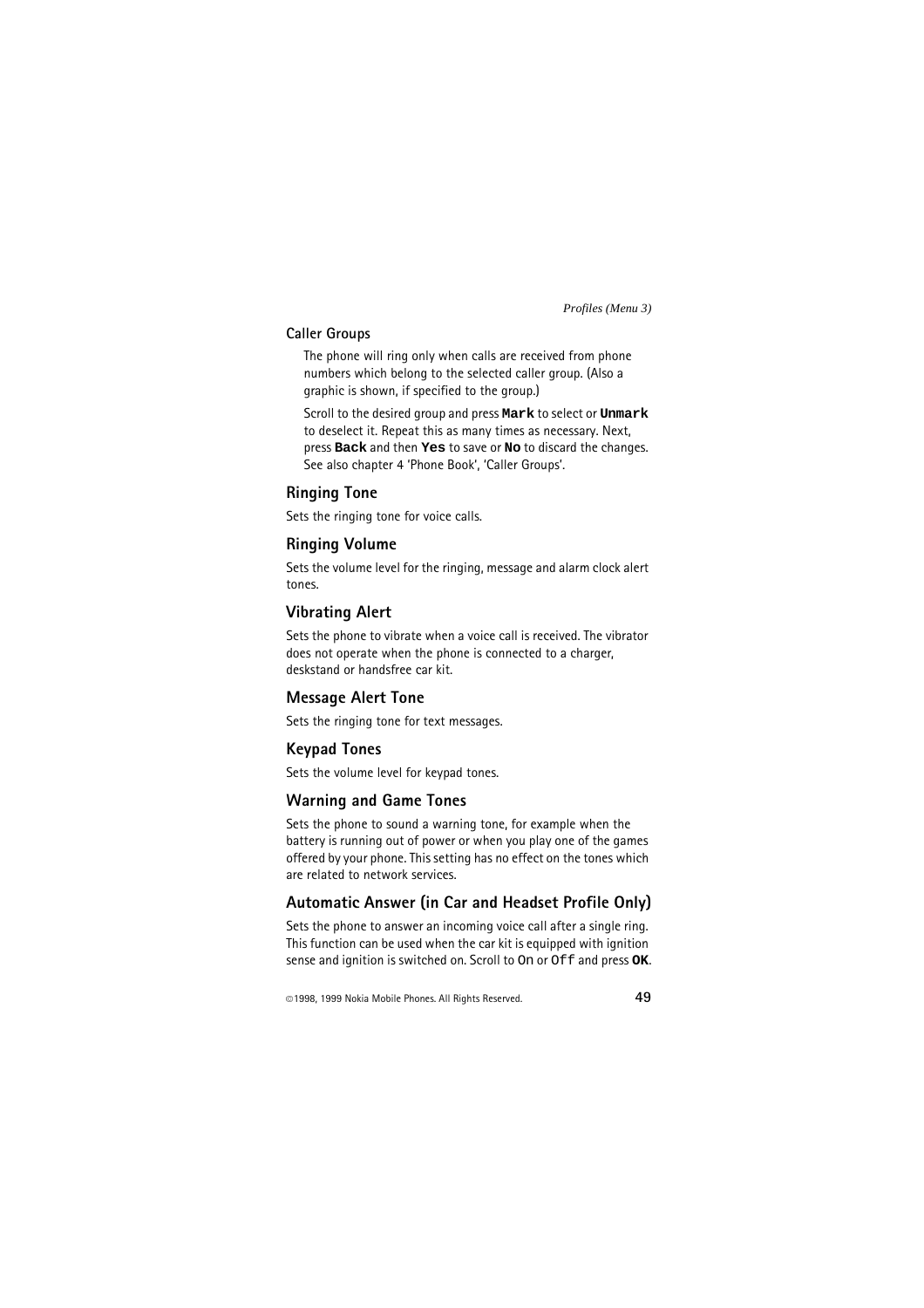#### **Lights (in Car Profile Only)**

Sets the display and keypad lights. Scroll with  $\bigcirc$  or  $\bigcirc$  to  $\circ$ n (always on) or Automatic (on for 15 seconds after key press or incoming call alert) and press **OK**.



**NOTE:** While in Phone Book or the menu functions, you can switch on the lights for 15 seconds by pressing  $\mathbb O$  quickly even if 'Automatic' is selected

## **Renaming Profiles**

This function allows you to edit the name of the selected profile.

- **1** When the desired Profile is highlighted, press **Options.**
- **2** Scroll with  $\textcircled{2}$  or  $\textcircled{3}$  to Rename and press OK.
- **3** Enter the new name and press **OK.**



**NOTE:** This function is not available in the General, Headset and Car profiles.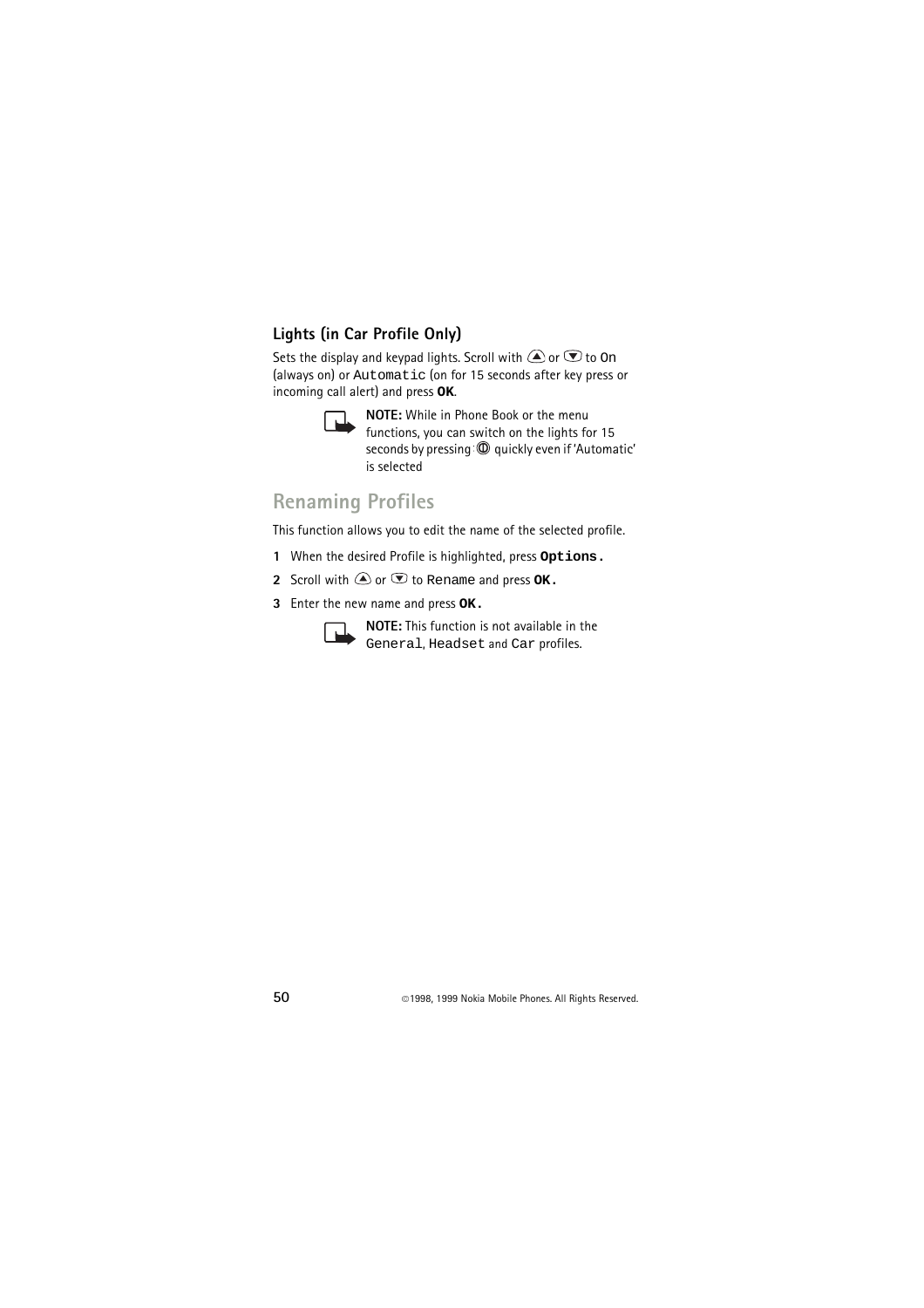# **9. Settings (Menu 4)**



# **Alarm Clock (Menu 4-1)**

The phone can be set to alarm at a specified time. The alarm clock uses the time format set for the clock, either 12-hours or 24-hours.

The alarm clock will still work even when the phone is switched off.

In this menu you can set the alarm time and select On to change the alarm time or  $\bigcap$  f to turn the alarm clock off.

#### **When the alarm time is reached**

The phone will sound an alert tone. When the phone is alerting, ALARM! is also shown and the phone's lights flash. If you let the phone sound the alarm for a full minute or if you press any other key, the alarm stops for a few minutes and then resumes. You can end this 'snoozing' by pressing Stop or by switching the phone off.



#### **NOTE:**

If the alarm time expires while the phone is switched off, the phone starts alarming. If you press Stop, the phone asks whether you want to activate the phone for calls. Press **Yes** to switch on the phone or **No** to keep the phone switched off.

Do not switch on the phone when wireless phone use is prohibited or when it may cause interference or danger.

# **Clock (Menu 4-2)**

The phone has its own clock. The current time is shown on the display except when you are in the Phone Book or Menu functions.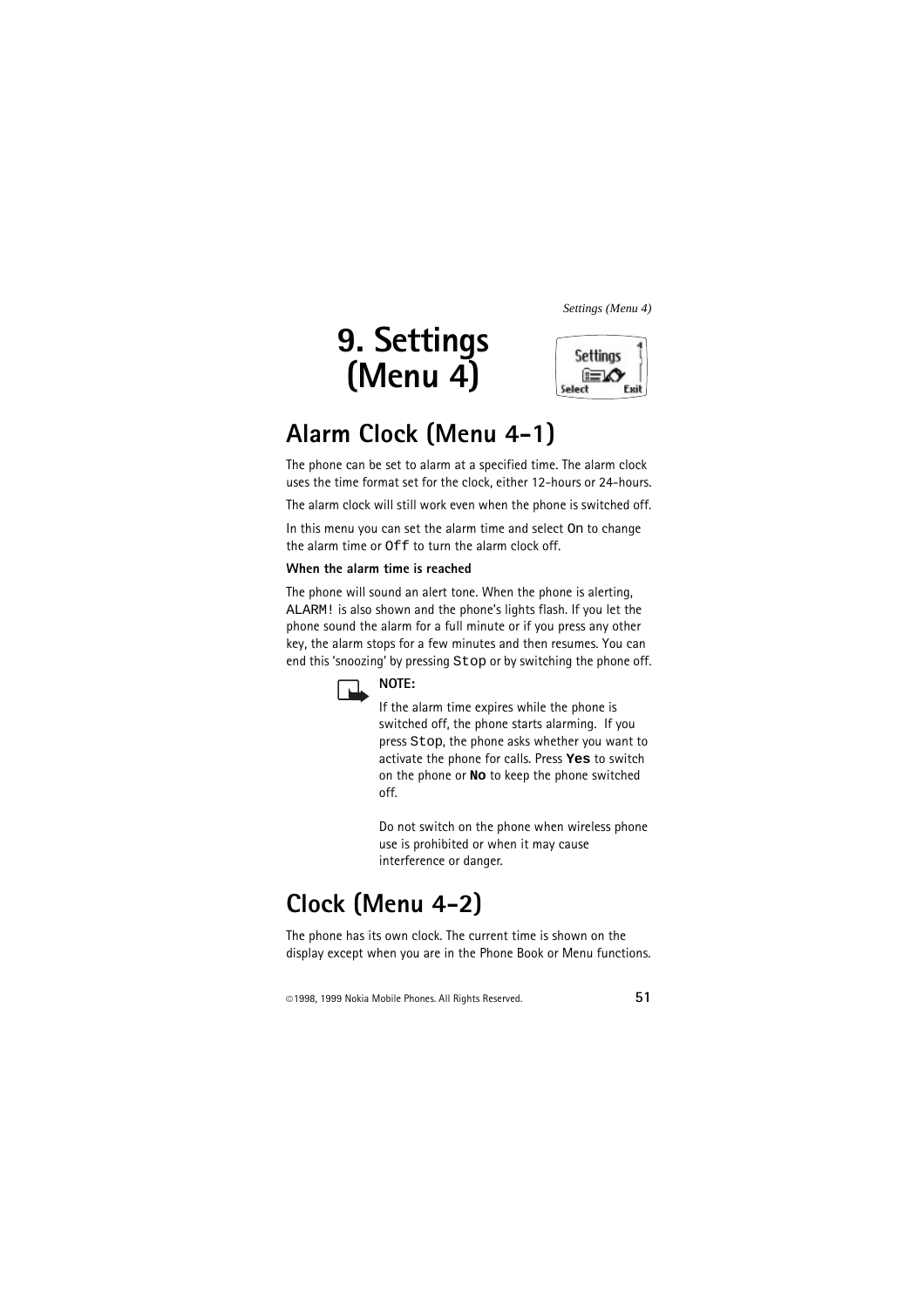In this menu you can set the time display On or Off, set the time or select between the 12 -hour or 24 -hour time formats.

#### **Setting the Clock:**

- **1** Once in Menu 4-2, press **Select**.
- **2** Scroll to Set the time, and press **Select.**
- **3** Enter the present time at Time:, and press **OK.**

| Clock    | 4-2   |
|----------|-------|
|          | 00:00 |
| \Select  | Back. |
| mw rlark | 4-2-2 |

|                    | ----  |
|--------------------|-------|
| Show clock         |       |
| Set the time       |       |
| <b>Time format</b> |       |
| lSelect            | Backl |

| me: |      |
|-----|------|
|     | יי   |
|     | Back |

The clock also provides the following functions: Messages (Menu 1), Call register (Menu 2), Alarm clock (Menu 4-1), and Calendar (Menu 8).



**NOTE:** If the battery is removed from the phone for a longer time, you may need to set the time again.

# **Call Settings (Menu 4-3)**

## **Anykey Answer (Menu 4-3-1)**

When this function is set on, you can answer an incoming call by pressing any key briefly, except  $\mathbb O$  and  $\mathbb C$ .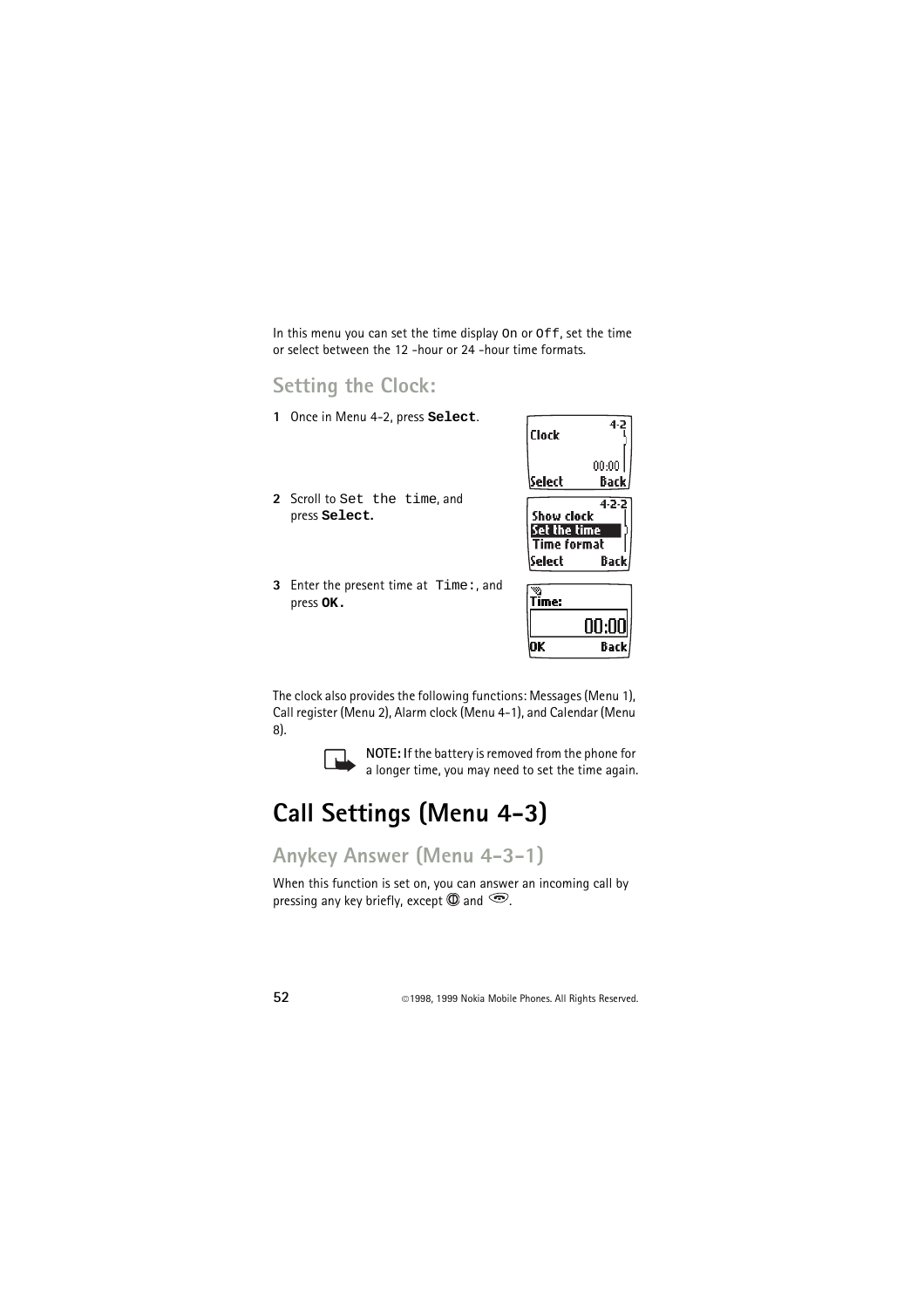## **Automatic Redial (Menu 4-3-2)**

When the Automatic Redial function is set on, your phone will make up to ten attempts to connect the call after an unsuccessful call attempt.

## **Speed Dialling (Menu 4-3-3)**

When the Speed Dialling function is set to on, the names and phone numbers assigned to the speed dial keys  $\circledast$  to  $\circledast$  can be dialled by pressing and holding the corresponding number key. Pressing and holding the  $\sqrt{4}$  key dials your voice mailbox number.

## **Call Waiting Options (Menu 4-3-4)**

When this network service is activated, the network will notify you of a new incoming call while you have a call in progress.

## **Own Number Sending (Menu 4-3-5)**

This network service allows you to set whether your phone number is shown to or hidden from the person that you are calling. Preset resets the phone to the default setting, On or Off, that you have agreed upon with your service provider.

#### **Phone Line in Use (Menu 4-3-6)**

The SIM card may be used with two subscriber numbers, 'phone lines' (network service). This function is available only if your SIM card supports it.

You can select the desired line for making calls. However, calls on both lines can be answered disregarding the selected line.

If you select line 2 and have not subscribed to this network service, you will not be able to make calls.

When you have prevented the line selection within the 'Phone line change' function, you cannot use this function.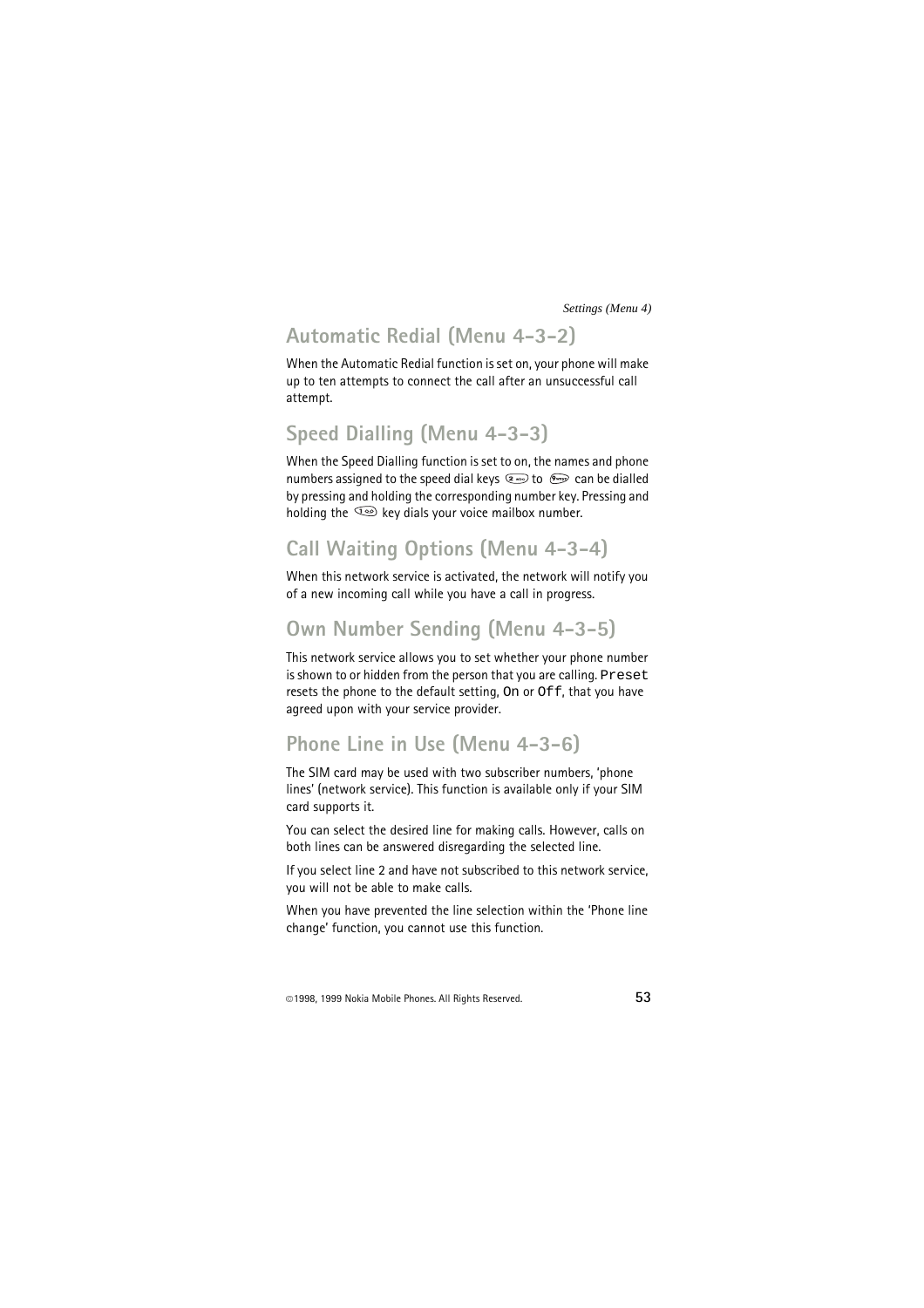## **Phone Settings (Menu 4-4)**

## **Language (Menu 4-4-1)**

Within this menu you can select the language in which the display texts will be shown. If the setting Automatic is selected, the language used is chosen based on the current SIM card. English will be used if the language on the SIM card is not found in the phone.

This setting also affects the time and date formats of the following functions: Alarm clock (Menu 4-1), Clock (Menu 4-2), Calendar (Menu 8).

## **Cell Info Display (Menu 4-4-2)**

This network service allows you to set the phone to indicate when it is used in a cellular network based on Micro Cellular Network (MCN) technology (network service).

#### **List of Own Numbers (Menu 4-4-3)**

Within this menu you can store, erase and edit the phone numbers assigned to your SIM card, if this is allowed by the card.

This function is a memory aid, which you can use to check your own phone numbers if you need to do so.

For this reason, the edits that you make here do not affect in any way the actual subscriber number(s) of your SIM card.

## **Welcome Note (Menu 4-4-4)**

This menu allows you to set the message (up to 36 characters in length) which is shown briefly when the phone is switched on.

### **Network Selection (Menu 4-4-5)**

The network to which you are connected can be selected either automatically or manually.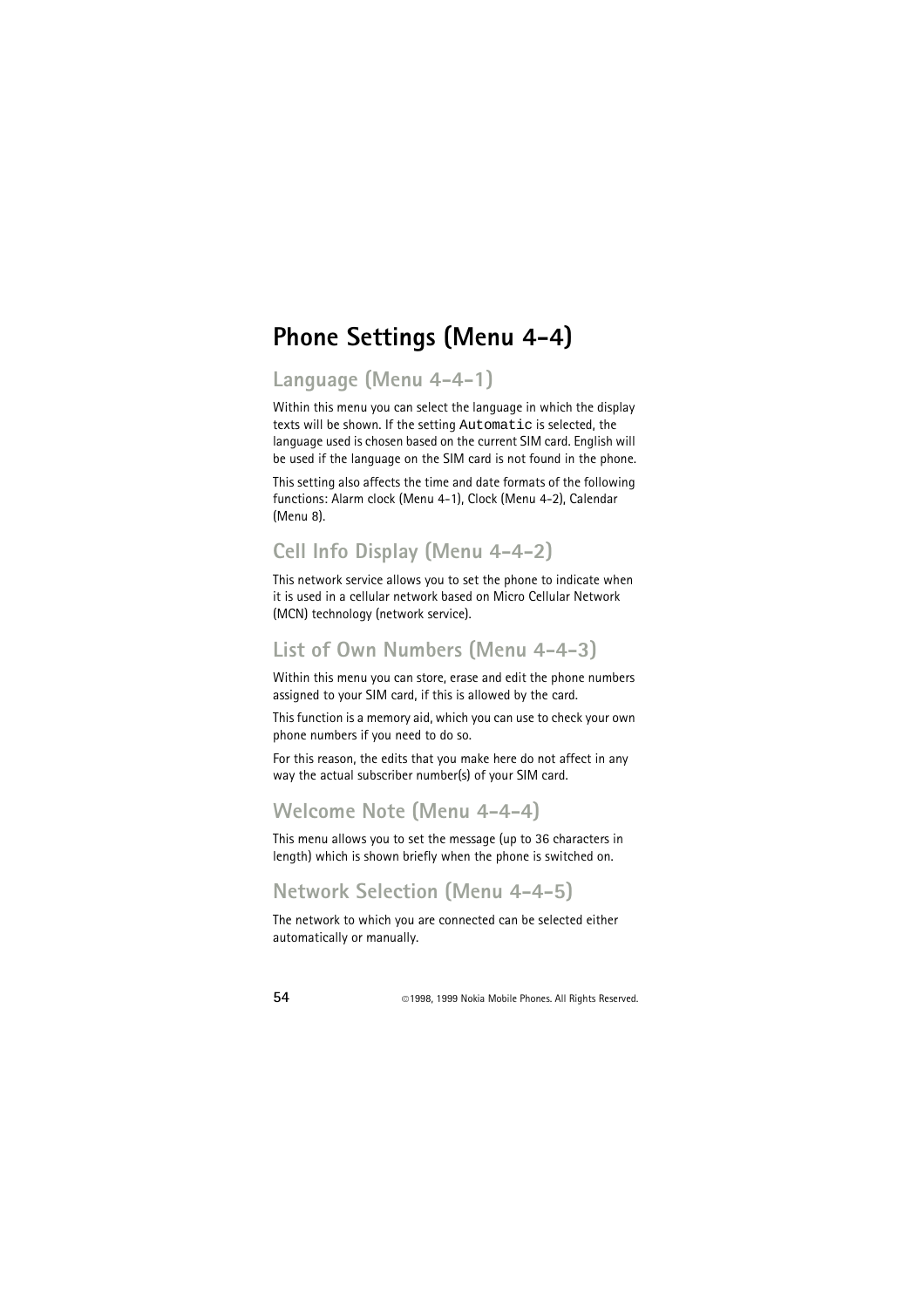In Automatic mode the phone automatically selects one of the cellular networks available in your area; the selected network can be GSM900, GSM1800 or GSM900/1800.

In Manual mode the phone will show a list of the available networks and you can select the network you wish to use if this network has a roaming agreement with your home network operator. If no such agreement is in force, the text No Access will be displayed and you must select another network. The phone will stay in manual mode until the automatic mode is selected or another SIM card is inserted into the phone.

# **Security Settings (Menu 4-5)**

Your phone is equipped with a versatile security system to prevent unauthorised use of the phone or the SIM card. See also chapter Reference Information - 'Access Codes'.

### **PIN-Code Request (Menu 4-5-1)**

Within this menu you can set the phone to ask for the PIN code of your SIM card when the phone is switched on. You will need the PIN code to turn this request function on.

Note that some SIM cards do not allow the PIN code request to be turned off.

#### **Call Barring Service (Menu 4-5-2)**

This network service allows you to restrict making and receiving calls with your phone. For this function you need the barring password.

You have the following barring modes to choose:

```
Outgoing calls
Calls cannot be made.
International calls
Calls cannot be made to foreign countries.
International except to home country
Calls can be made only within and to your home country.
```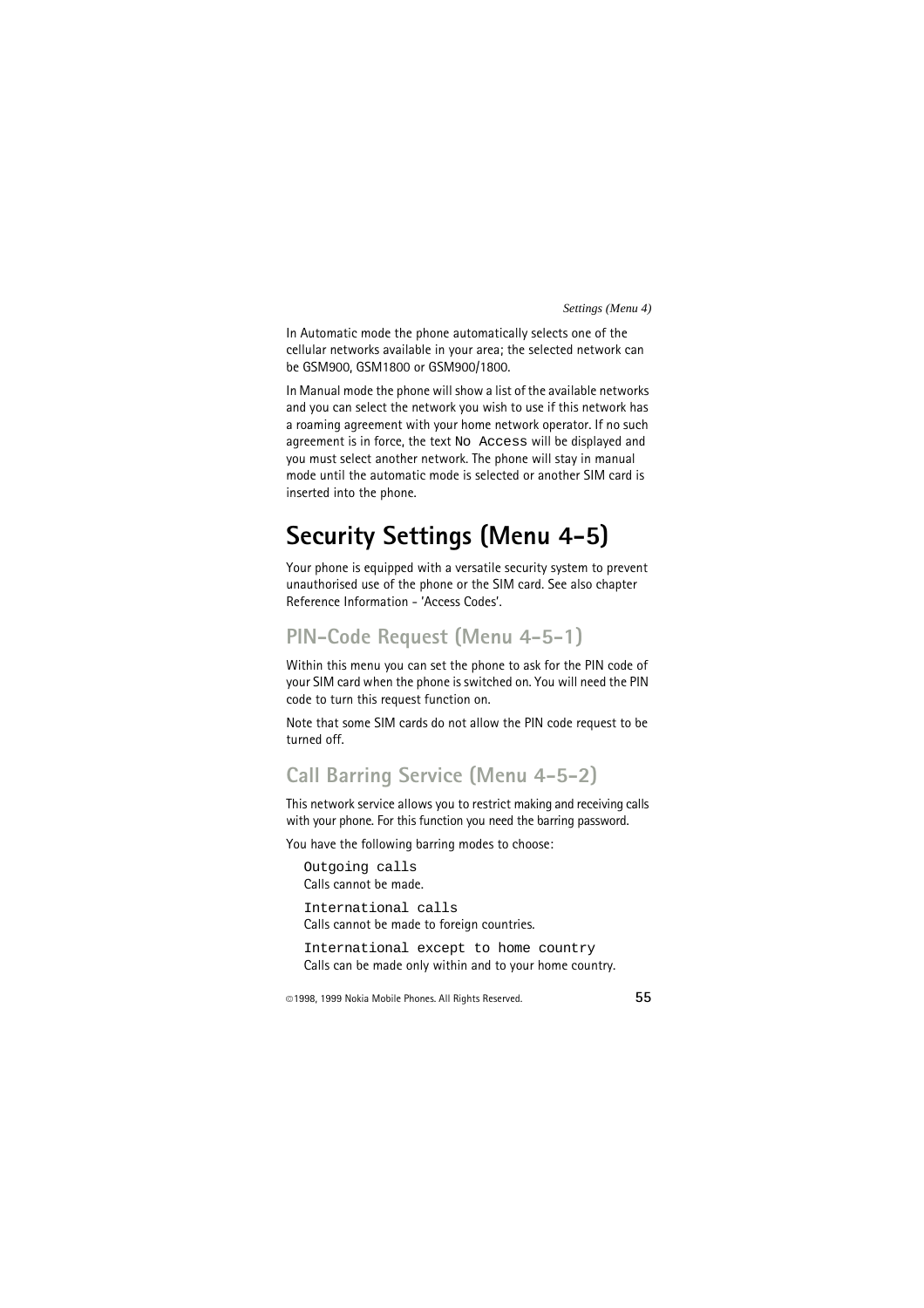Incoming calls Calls cannot be received.

```
Incoming calls if abroad
Calls cannot be received outside your home country.
```
Cancel all barrings

For each function (except Cancel all barrings) you have the following options: Activate, Cancel, or Status (shows the types of barred call).



**NOTE:** When calls are barred, calls may be possible to certain emergency numbers in some networks (e.g. 112 or other official emergency number).

When you make a call and a barring mode is set on, the phone may display a note reminding you of this.

## **Fixed Dialling (Menu 4-5-3)**

This service restricts your outgoing calls to selected phone numbers, if this function is supported by your SIM card. To save and edit the numbers on the list, you will need to have the PIN2 code.



**NOTE:** When Fixed Dial Option is set on, calls may be possible to certain emergency numbers in some networks (e.g. 112 or other official emergency number).

## **Closed User Group (Menu 4-5-4)**

This network service specifies the group of people to whom you can call and who can call you. Preset resets the phone to use a user group that the SIM card owner has agreed upon with the service provider.



**NOTE:** When calls are limited to Closed User Groups, calls may be possible to certain emergency numbers in some networks (e.g. 112 or other official emergency number).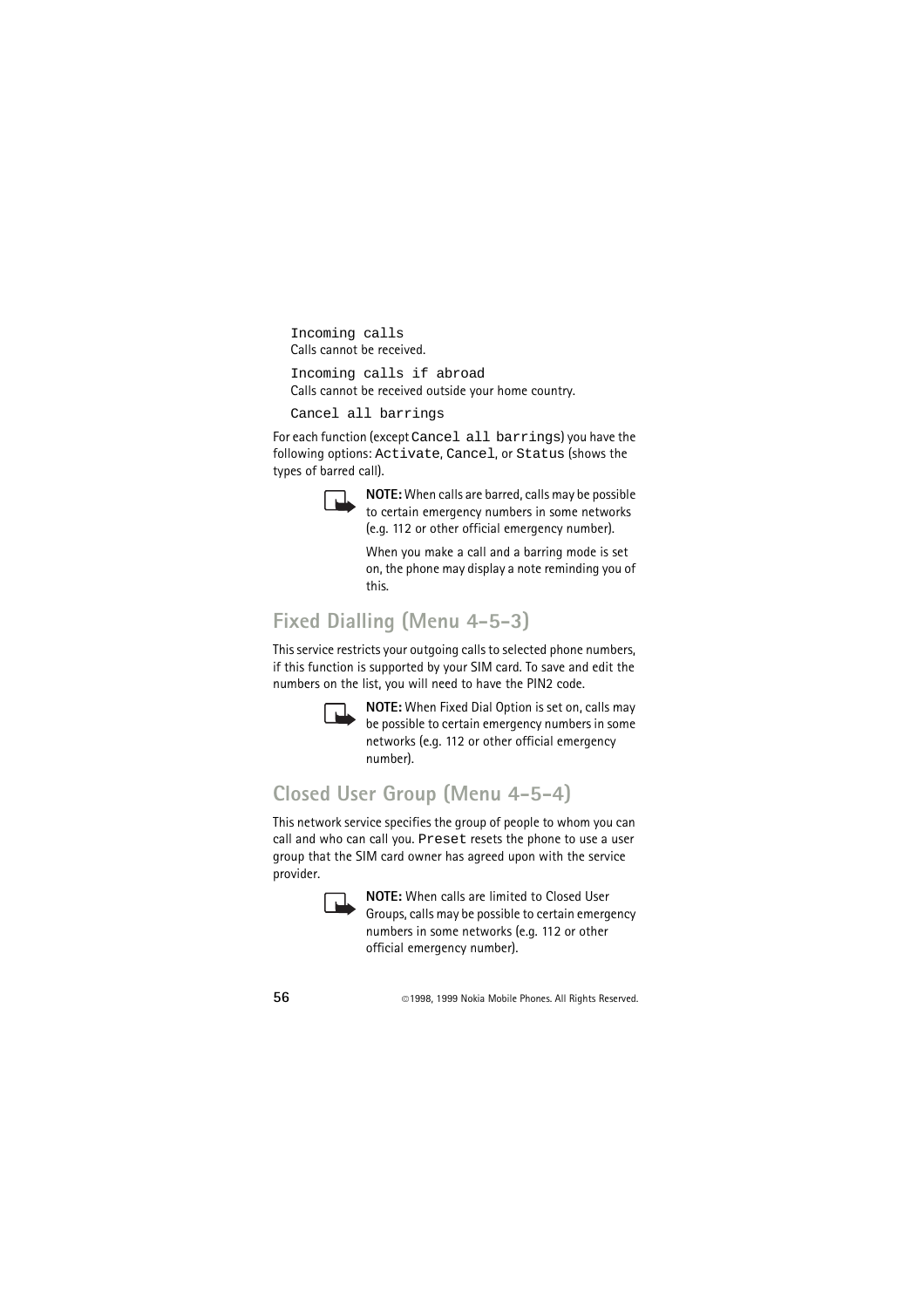## **Security Level (Menu 4-5-5)**

This menu allows you to set the phone security level on to avoid unauthorised use of the phone. You will need the security code to set the security level. The available options are: None, Memory (security code is required when Phone Book memory is selected) and Phone (security code required when a new SIM card is inserted).



**NOTE:** When you change the security level, all the recent calls lists are cleared.

### **Change Access Codes (Menu 4-5-6)**

With this menu you can change the access codes: security code, PIN code, PIN2 code and barring password. These codes can only include the characters 0 to 9. The phone prompts you to enter the current code and the new code. It also prompts you to verify the new code by entering it again.



**NOTE:** Avoid using access codes similar to the emergency numbers, such as 112, to prevent accidental dialling of the emergency number.

### **Phone Line Change (Menu 4-5-7)**

You can allow or prevent the selection of a phone line.

When Not allowed is selected, you cannot use the 'Phone line in use' function.

- 1 Once in the Security settings submenu, scroll with  $\odot$ or to Phone line change and press **Select**.
- **2** Key in the PIN2 code and press **OK**.
- **3** Scroll to Allowed or Not allowed and press **OK**.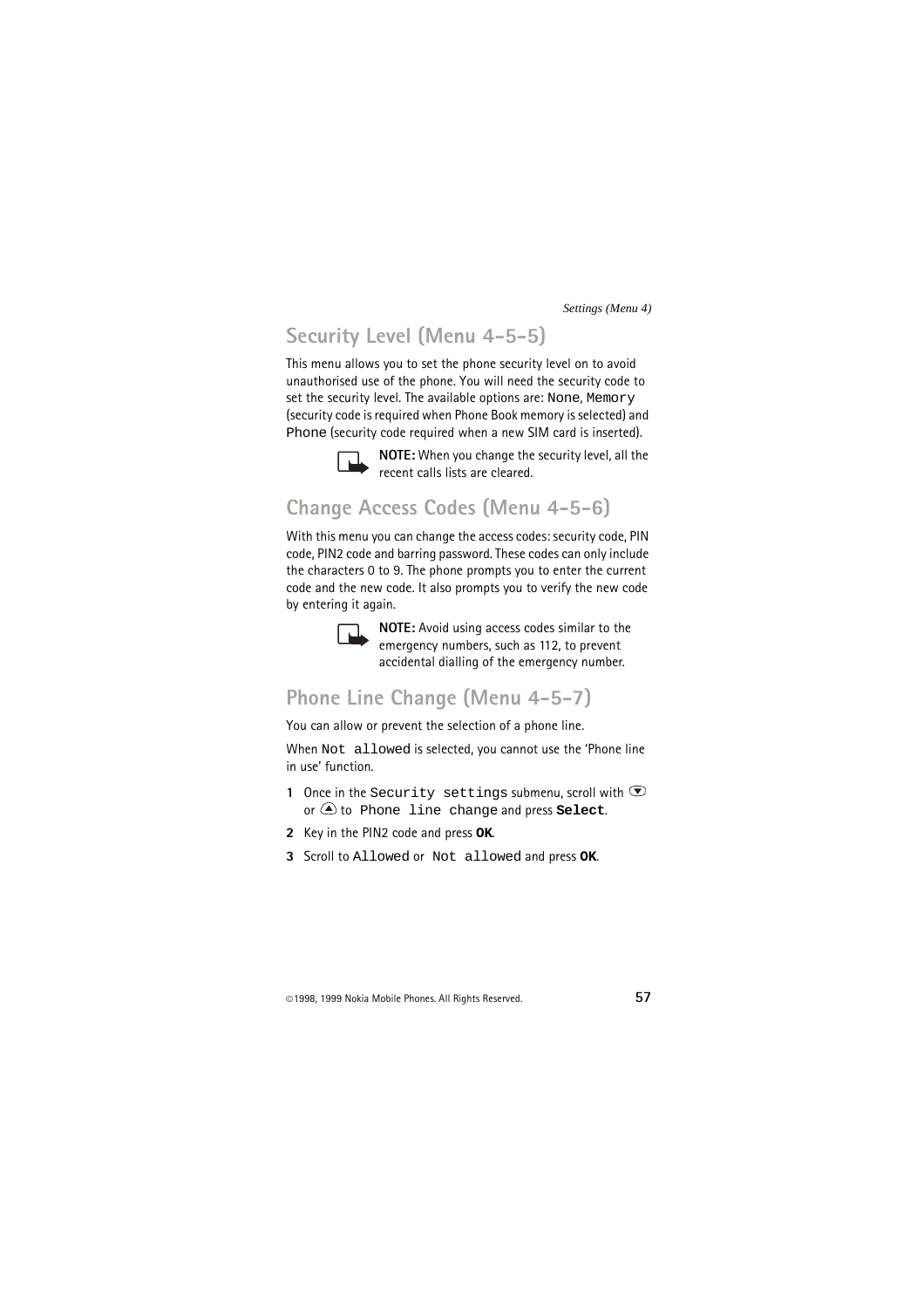## **Restore Factory Settings (Menu 4-6)**

You can reset some of the menu settings to their original values. The security code is needed for this function.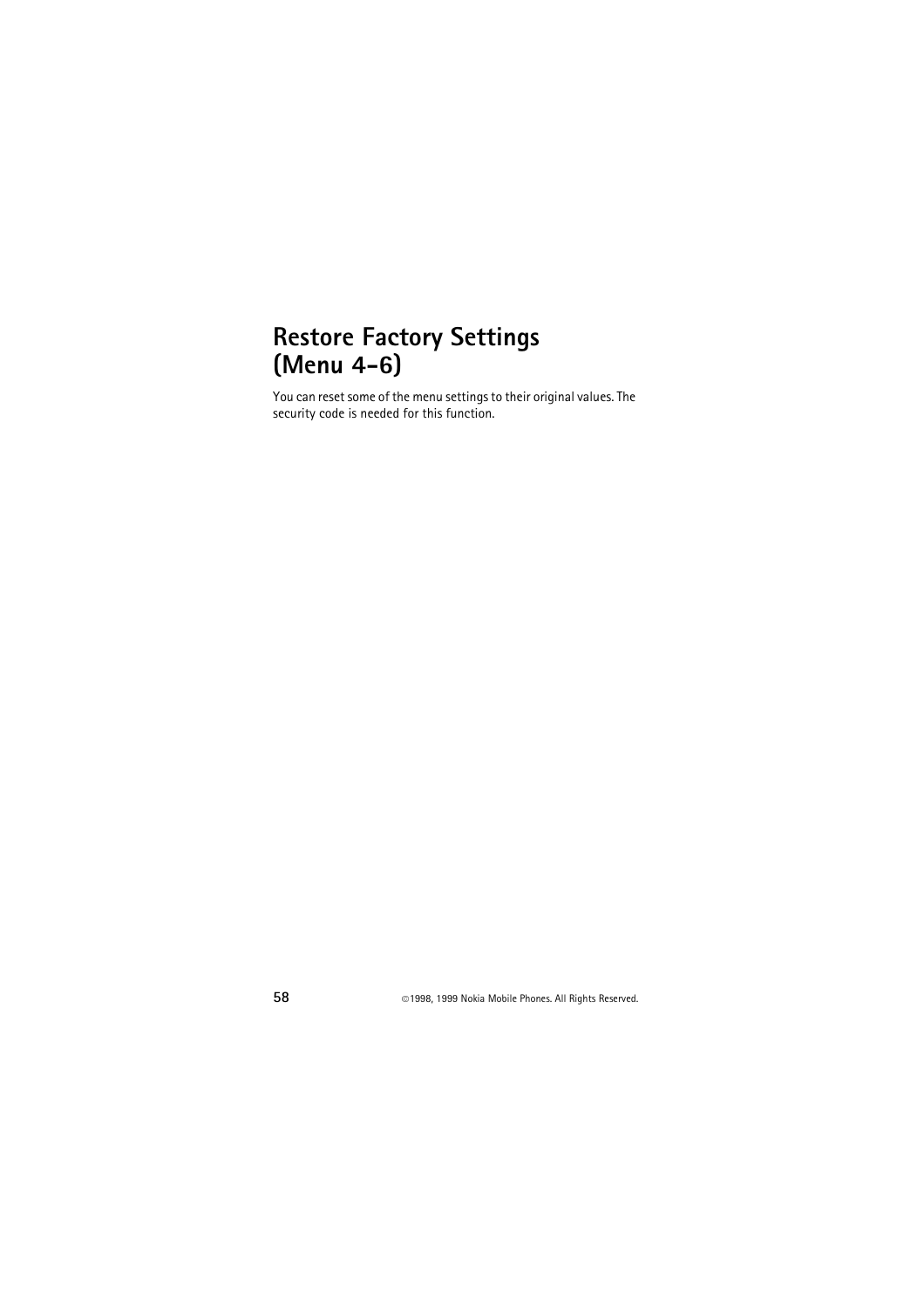# **10. Call divert (Menu 5)**



This network service is used to forward incoming calls to your voicemail (only voice calls) or to another number so you won't miss an important call.

For details, contact your service provider.

The divert modes available are:

- Divert all voice calls without ringing (Menu 5-1)
- Divert when busy (Menu 5-2) (for voice calls only)
- Divert when not answered (Menu 5-3) (for voice calls only)
- Divert when phone off or no coverage (Menu 5-4)

Voice calls are diverted when they are not answered, or your phone is busy, switched off or outside the network service area.

• Divert when phone off, no answer or, no coverage (Menu 5-5)

Voice calls are diverted when they are not answered, or your phone is busy, switched off or outside the network service area. This function is available only if your SIM card supports it.

- Divert all fax calls (Menu 5-6)
- Divert all data calls (Menu 5-7)
- Cancel all diverts (Menu 5-8) All diverts are set off.

For each mode you can select Activate (sets the divert mode on if allowed by the network), Cancel (sets the divert mode off) or Status (shows the call types affected by the divert mode).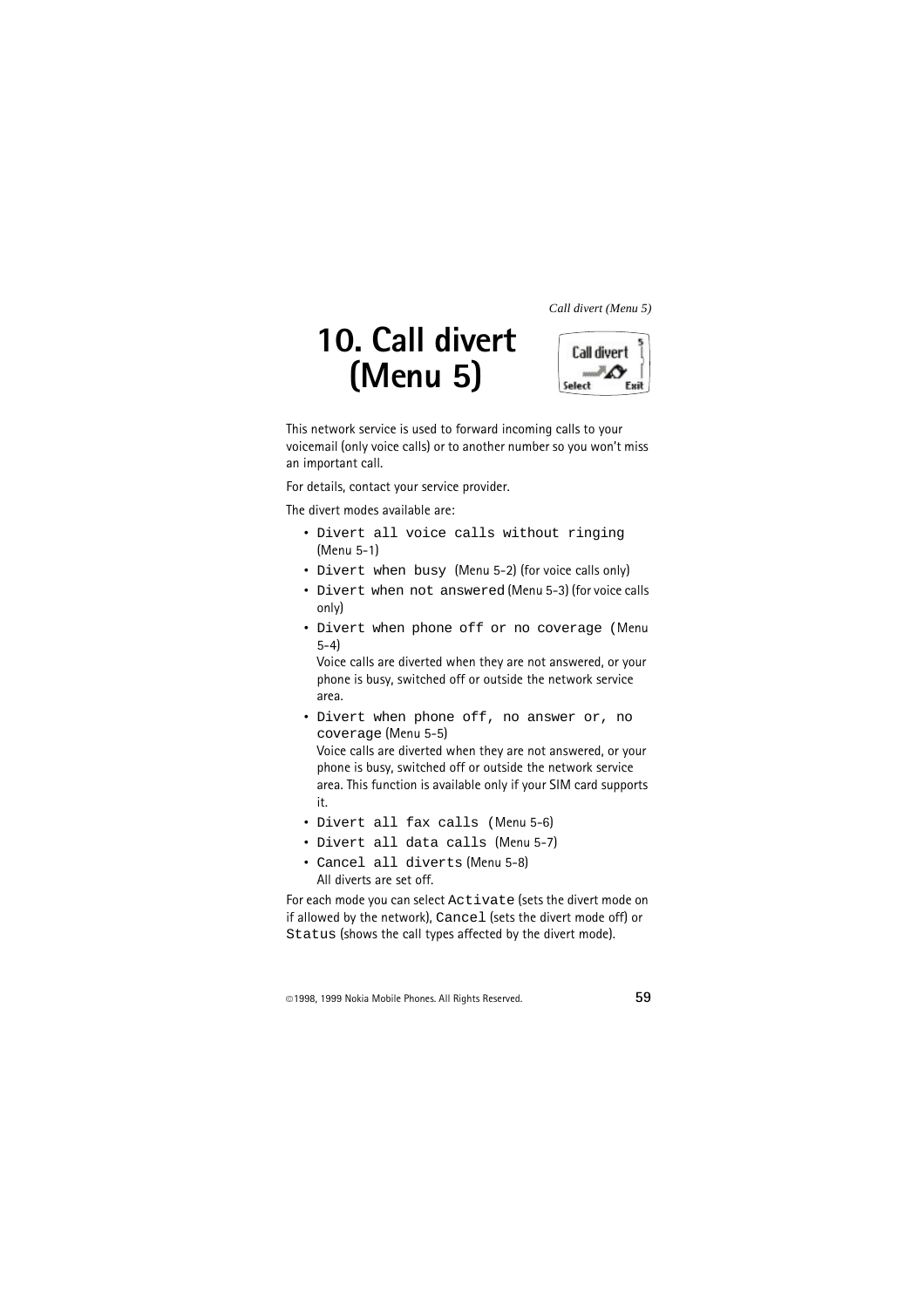Within the submenu Cancel all diverts (Menu 5-8), you can cancel all call diverts.



**TIP:** If Divert when busy is activated, rejecting an incoming call will also divert a call.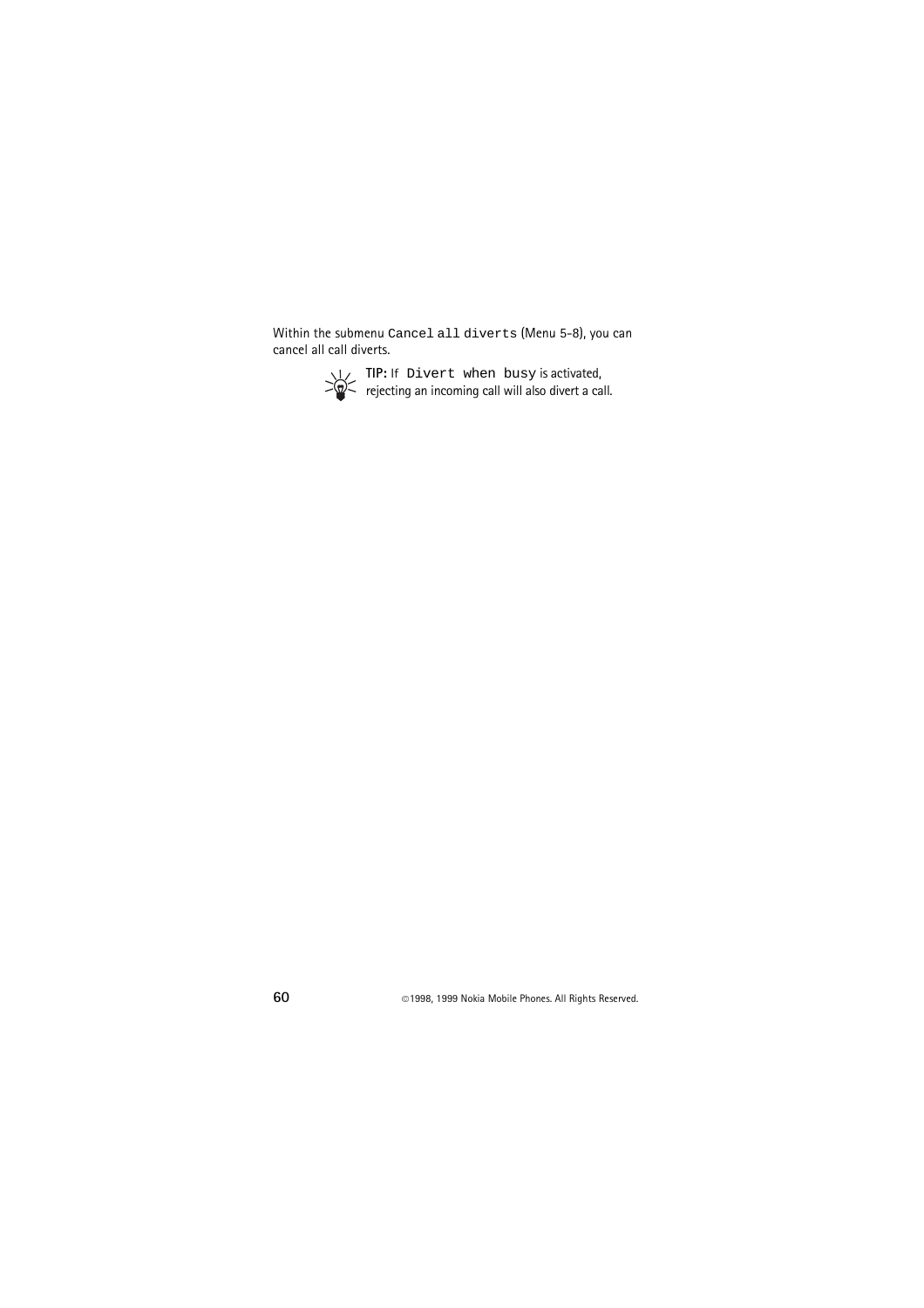# **11. Games (Menu 6)**



Not only can you use the phone for communication, you can also use it for some serious fun.



**NOTE:** Your phone must be switched on to use this function. Do not switch on the phone when the use of a wireless phone is prohibited or when it may cause interference or danger.

You can choose between the following games:

#### **Memory**

Reveal pictures to find pairs with as few tries as possible. Move the cursor with the following keys:  $\circledast$  (up),  $\circledast$  (left),  $\circledast$  (right),  $\circledast$ (down),  $\mathcal{F}$  (jumps over revealed pictures and moves on to next row when at end of row),  $\circledast$  (jumps over revealed pictures and moves back to previous row when at start of row).  $\mathbb{S}^n$  reveals the pictures. Once found, pairs stay visible.

#### **Snake**

Feed the snake with as many goodies as possible. Use  $\circledcirc$  -  $\circledast$ (except for  $\overline{\mathbb{S}^n}$ ) for moving the snake. The longer the snake's tail grows, the higher is your score. When the snake hits its own tail or the surrounding wall, the game is over.

#### **Starting a 2 -player game**

Before starting the game, ensure that the IR ports of the two devices are pointing at each other and that the IR connection is activated. Both palyers need to start the 2-player game on their phones.

#### **Logic**

Find out a secret combination of figures. Available figures are shown at the top of the display before you accept the first guess row. Use  $\left(2\right)$  and  $\left(8\right)$  to move the cursor and  $\left(5\right)$  to select the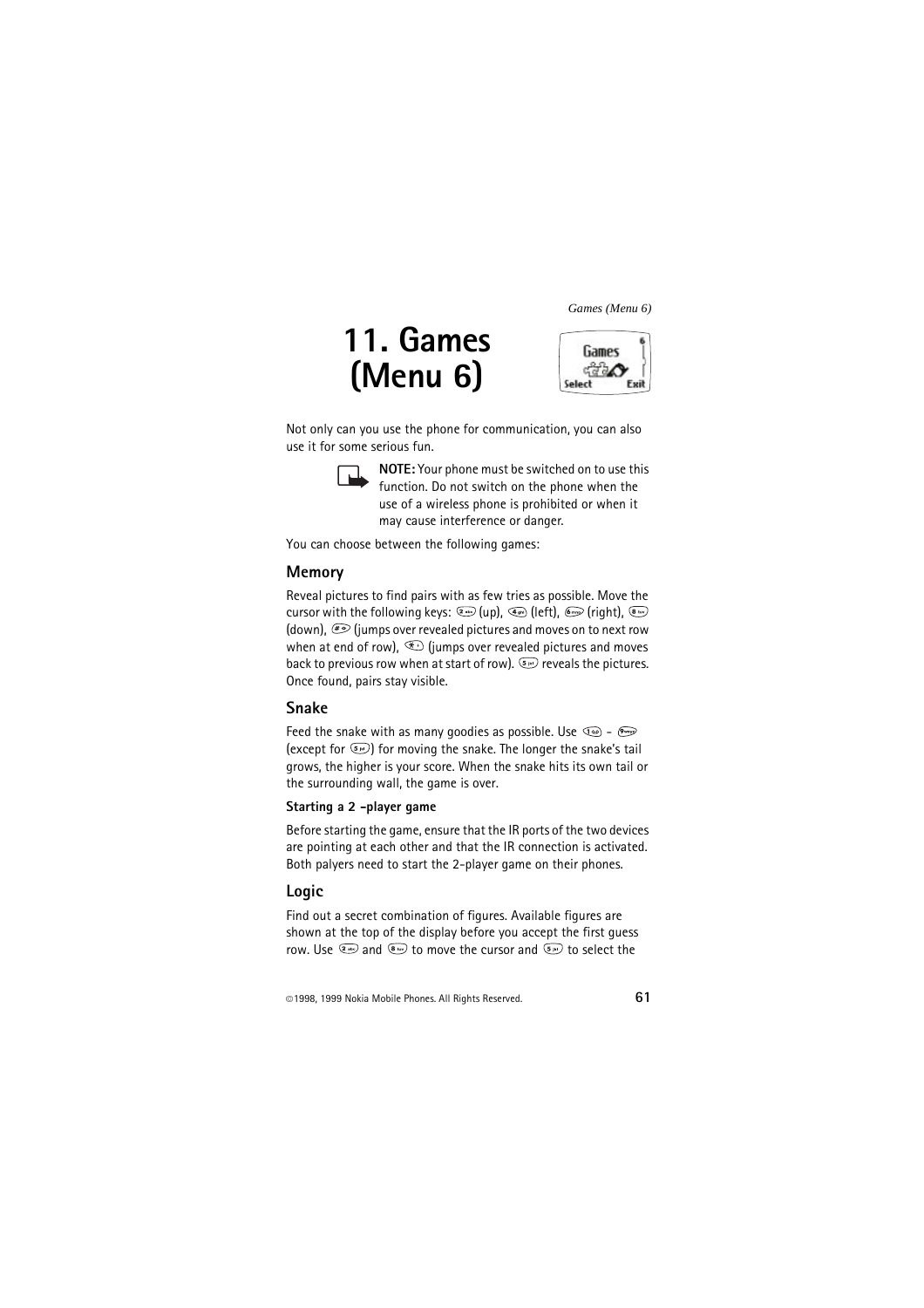figure. To copy a figure from a previously accepted guess row, start scrolling with  $\mathbb{Q}$ , move the cursor to the desired figure in the normal way and accept the selection with  $\mathbb{S}^{\mathbb{N}}$ .

Once you think that you have got the right combination, press  $\circledast$ . The result is presented as a set of marks over the row. A correct figure in right place gives a full mark; a correct figure in wrong place gives a half a mark. When all the figures are correct and in right places, the game ends.



**NOTE:** While playing, pressing either selection key pauses the game (1-player games only). To resume a paused game, select Continue.

#### **When you select a game, you can choose from the following options:**

New game

Starts a new game session.



**NOTE:** This option is replaced with 1 player / 2 player selection if you can play against a similar phone via the infrared port.

Top score

Shows the highest score achieved on the game with your phone. Available only in the games which keep track of the score.

Instructions

Shows a brief help text about the game. You can scroll the text with **More** (or  $\heartsuit$  and  $\triangle$ ).

Level

Allows you to set the difficulty level. Select the desired level with  $\bullet$  or  $\bullet$  and press **OK**.

Continue

Allows you to resume a paused game. Available only when there is a game that has been paused.

Last view

Shows the final view of game immediately after the game ended.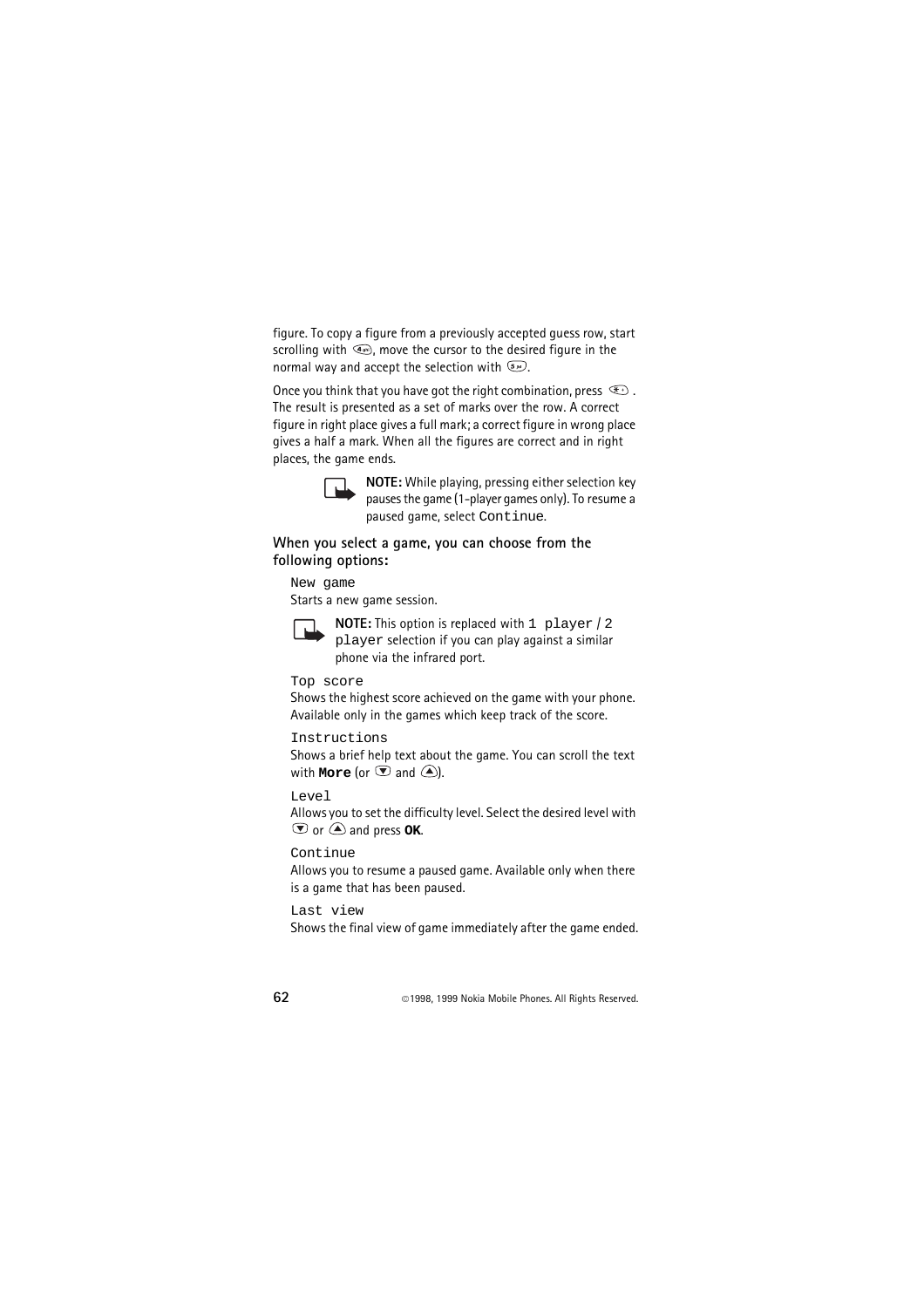# **12. Calculator (Menu 7)**



The calculator in your phone adds, subtracts, multiplies, divides, and converts currency values.



**NOTE:** Your phone must be switched on to use this function. Do not switch on the phone when the use of a wireless phone is prohibited or when it may cause interference or danger.

## **Using the Calculator**

- **1** Once in Calculator menu, press **Select**.
- **2** When an '0' is displayed on the screen, enter the first number in the calculation (press  $\mathscr{F}$  for decimals).
- **3** To add, press  $\textcircled{\textcircled{\textcirc}}$  once (+ will appear).

To substract, press  $\bigoplus$  twice (- will appear).

To multiply, press  $\bigoplus$  three times (\* will appear).

To divide, press  $\circledast$  four times (/ will appear).

To add a decimal, press  $\mathcal{F}$ .

Or: Press **Options**, scroll with  $\heartsuit$  or  $\triangle$  to the desired function, and press **OK**.

**4** Enter the second number. Repeat these steps as many times as needed. Press **Clear** to erase any mistakes.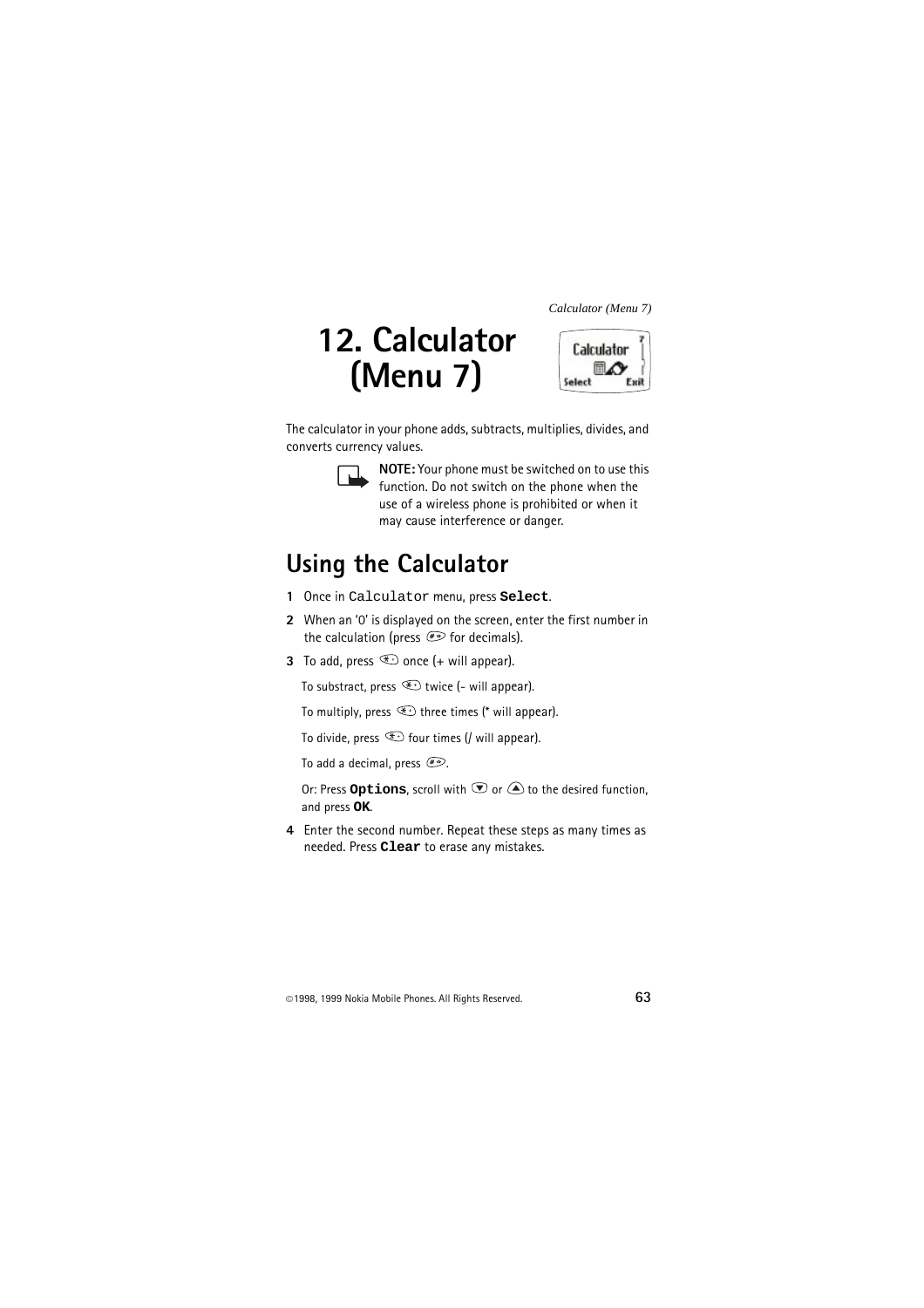**5** Press **Options**. Highlight Equals and press **OK.** You can also choose the Add, Subtract, Multiply, and Divide functions from the list of options.



**NOTE:** This calculator has a limited accuracy and rounding errors may occur, especially in long divisions.

## **To Make a Currency Conversion**

- **1** To set the exchange rate, press **Options,** scroll to Exchange rate and press **OK**.
- **2** Scroll to either of the displayed options and press **OK**. Key in the exchange rate (press  $\widehat{f}$  for a decimal point) and press **OK**.
- **3** To make the conversion, key in the amount to be converted, press **Options**, scroll to To domestic or To foreign and press **OK**.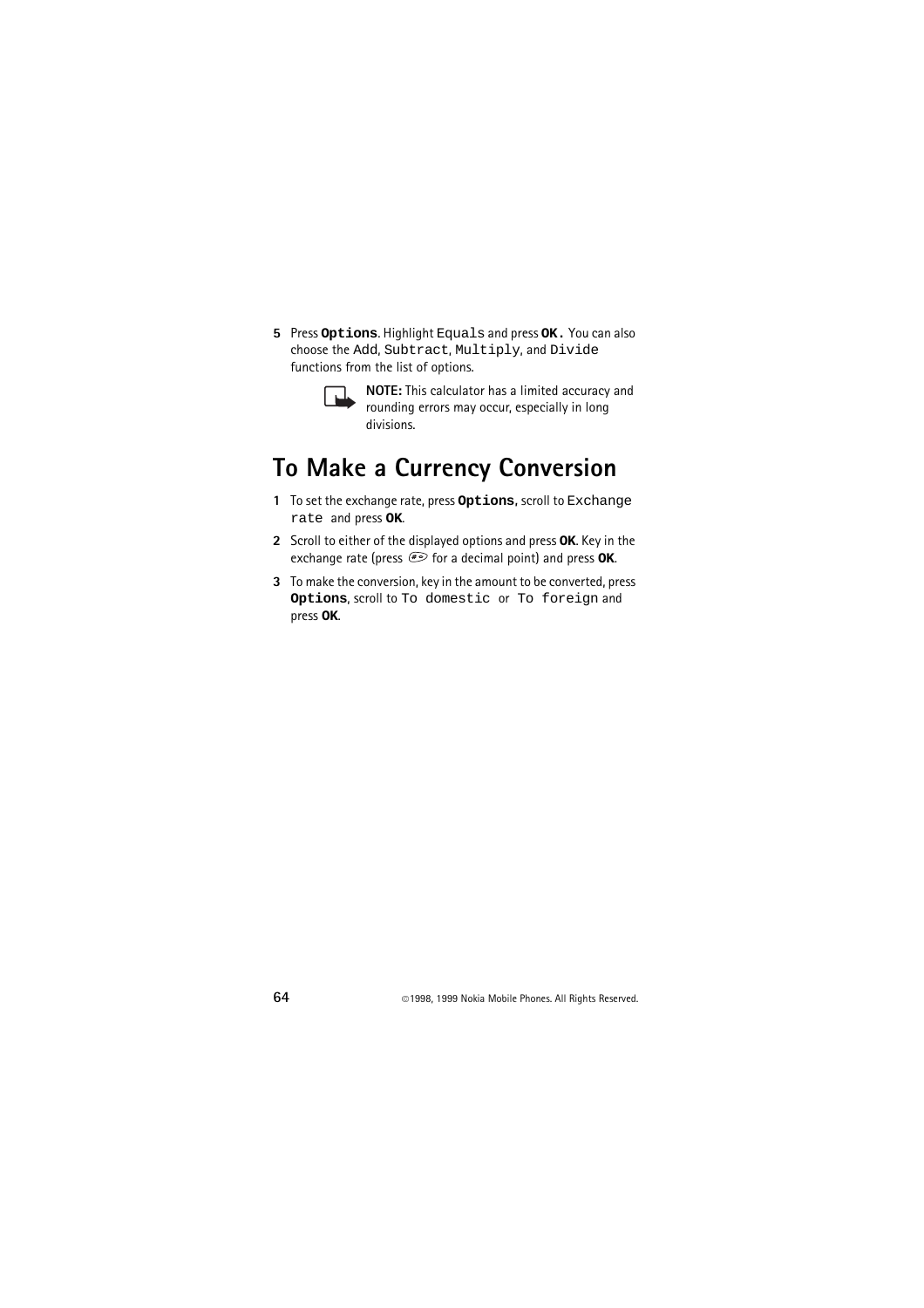# **13. Calendar (Menu 8)**



The calendar can keep track of reminders, calls that you need to make, meetings, and birthdays. It can even sound an alarm at times when you should make a call or go to a meeting.



**NOTE:** Your phone must be switched on to use this function. Do not switch on the phone when the use of a wireless phone is prohibited or when it may cause interference or danger.

- **1** Once in Menu 8, scroll to the desired date.
- **2** Press **Options** to obtain the following functions. Scroll to the desired function and press **OK**.

View day

Shows notes set for the chosen day. Use  $\overline{\mathcal{D}}$  or  $\widehat{\triangle}$  to browse through the note(s). Pressing **Options** while in a note allows access to the following functions.

Erase (deletes the note), Edit (allows you to edit the note), Move (allows you to change the date and time of the note), Send note (allows you to send the note as a text message (SMS)). Send via IR (copies the note to another compatible phone by using the infrared port).

Make note

Allows you to write a note. You can choose from the following types of note:

Reminder (indicated by  $Z7$ ) Key in the note and the date and press **OK**.

#### $Call$  $($

Key in the desired phone number (or recall it from Phone Book) and the date when the call should be made, press **OK**. Repeat this to set the time at which the call should be made.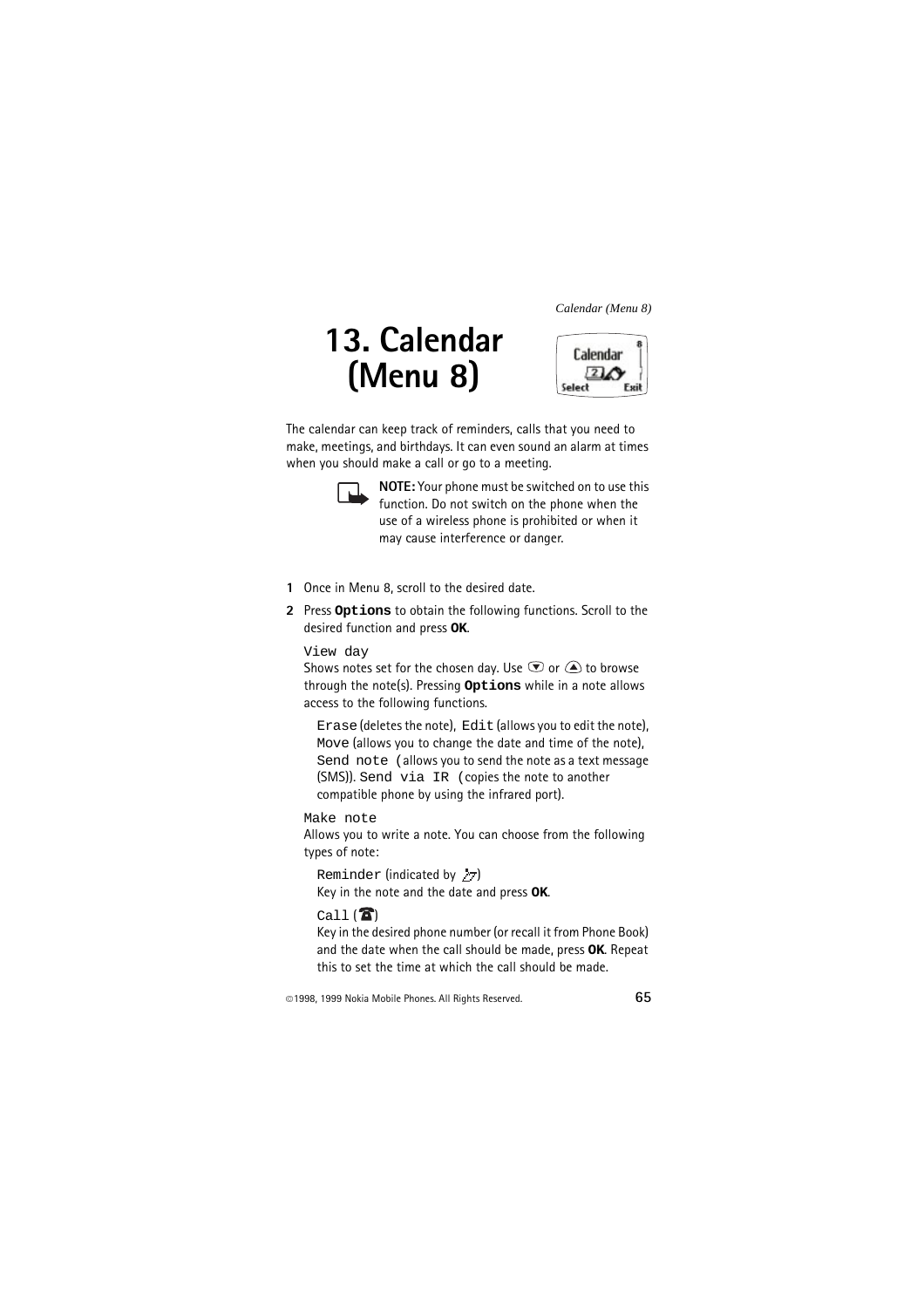Meeting (**rad**)

Key in a note and the date of meeting, press **OK**. Repeat this to set the time of the meeting.

#### $Birth$ day  $(\mathbf{\tilde{m}})$

Key in the person's name, the date of birth (include the year) and press **OK**. The note and the person's age will be shown in every coming year.



You can set the phone to sound a tone in anticipation for a note: Press **Yes**, key in the alarm date and press **OK**. Repeat this with the alarm time. The presence of a tone alert is indicated by  $\Theta$  when you view the notes.

Erase notes

Allows you to delete the selected note(s). Scroll to one of the displayed options and press **OK**.

View all

Shows the notes that are set for all days. Use  $\circledast$  or  $\bigcircledast$  to browse through the note(s). Pressing **Options** allows access to the same functions as in 'View day'. Scroll to the desired function and press **OK**.

Go to date Allows you to jump to the desired date.

Set the date Allows you to change the current date.

Print via IR

Allows you to print all the notes on a compatible printer using the phone's infrared port.

#### **When the phone sounds an alert for a note**

The phone will flash its lights, beep, and display the note. If the display is showing a Call note, you can call the displayed number by pressing  $\infty$ .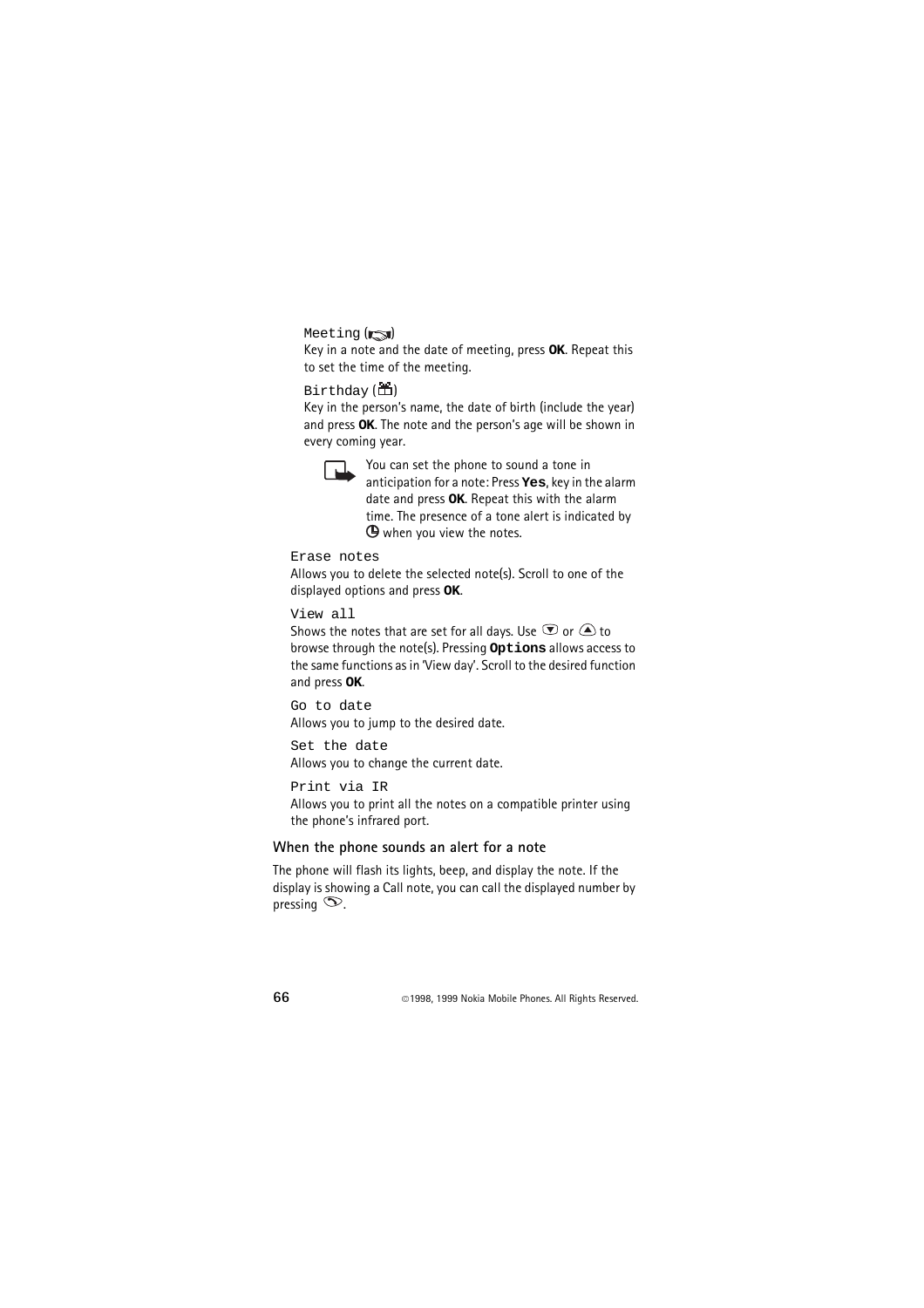If the phone was set to sound a tone alert, pressing **Postpone** suspends the alert for 10 minutes. Pressing this key again will postpone the alarm for another 10 minutes. To stop the alarm, press  $\odot$  or  $\circ$ **K**.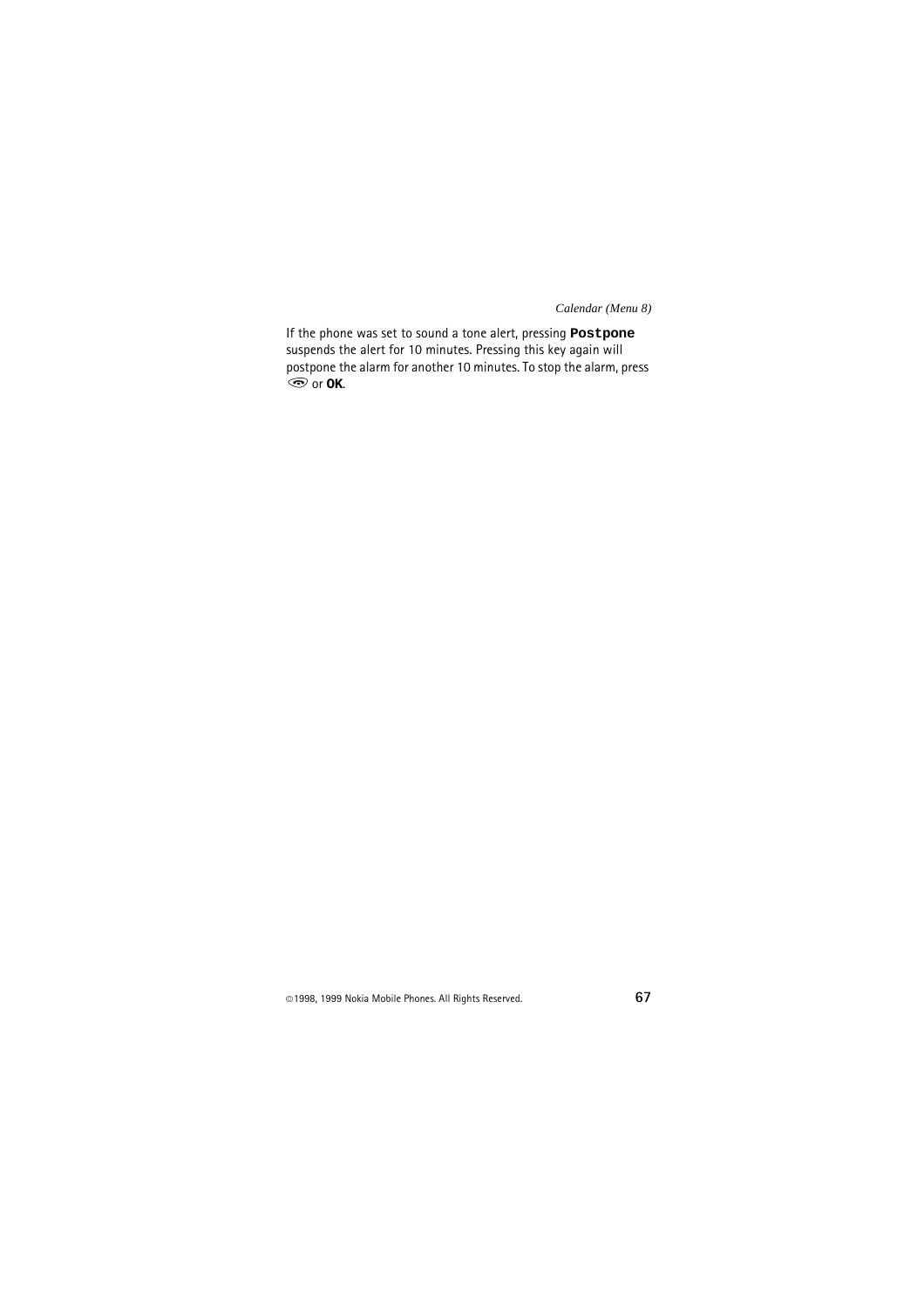# **14. Infrared (Menu 9)**



In this menu you can set up your phone to receive data through its infrared (IR) port. You can receive e.g. electronic business cards and ringtones from other infrared enabled devices. You can also play the 2-player Snake game using the Infrared connection. For further information on compatibility, contact your device dealer.

The phone is a Class 1 Laser Product.



**NOTE:** The preferable distance between the two devices in infrared connection is one meter at most.

There must be no obstructions between the two communicating devices.

The IR ports of the two devices must point at each other.

# **Receiving Data via the IR Port**

To receive data from another compatible phone:

- **1** Ensure that the IR ports of the two devices are pointing at each other.
- **2** Enter the Infrared menu to activate the IR port for data reception.

If data transfer is not started within 45 seconds after the activation of the IR port, the connection is cancelled and will have to be started again.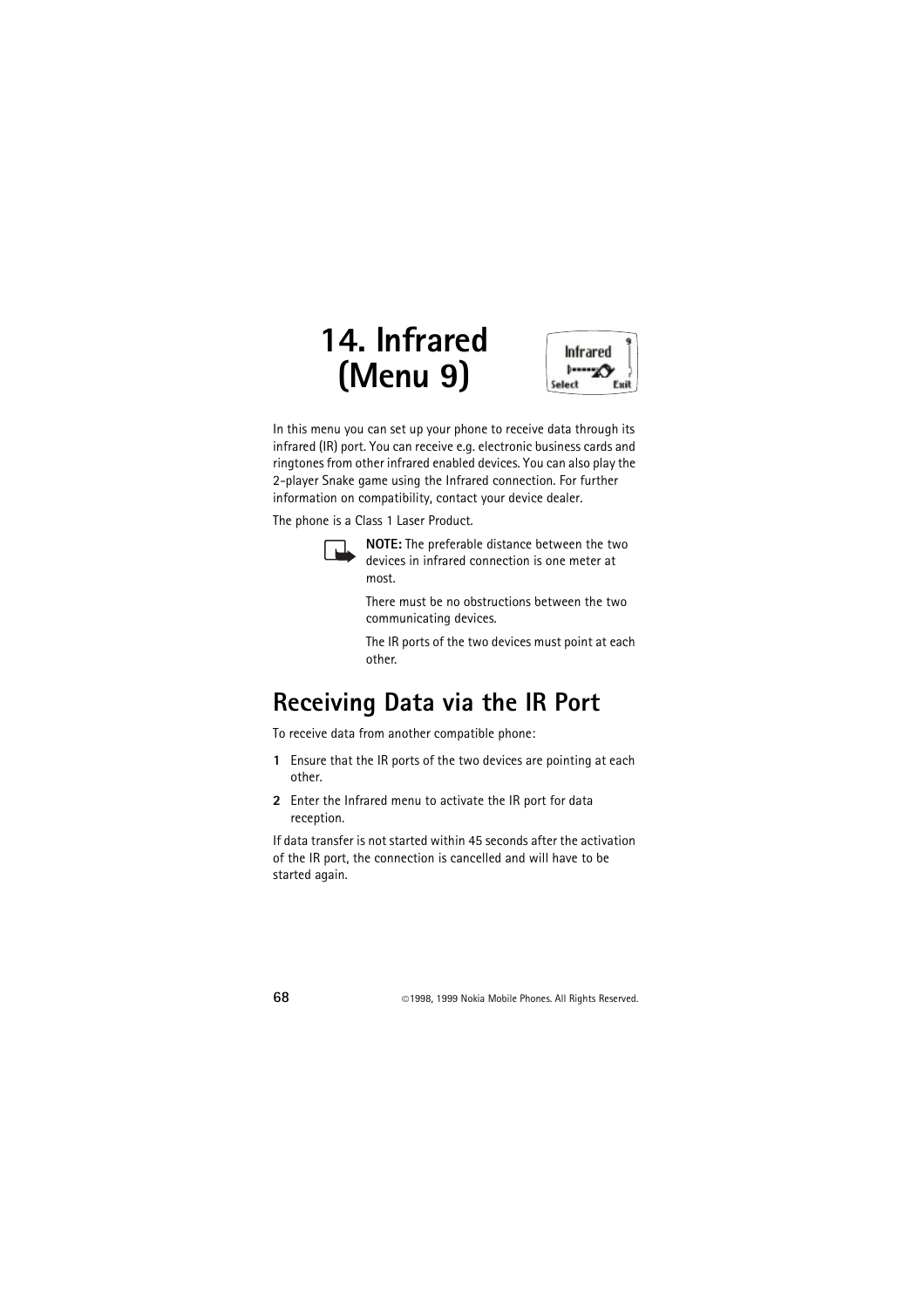## **Sending Data via the IR Port**

This function allows you to send data to a compatible phone or PC.

You can select:

- Send graphic via IR for a desired caller group to notify that a member of a caller group is calling.
- Copy names and numbers from Phone Book to a compatible phone or PC.
- Print names and numbers from Phone Book to a compatible printer.
- Print a text message on a compatible printer.

## **Checking the Status of an IR Connection**

The status of an IR connection is indicated by  $\blacktriangleright$  --.

When  $\triangleright$  = is displayed continuously, there is an IR connection between your phone and the other device.

When  $\mathbf{I}$  = is not displayed, no IR connection exists.

When  $\mathbf{I}$  = blinks, your phone is trying to establish a connection with the other device or a connection has been lost.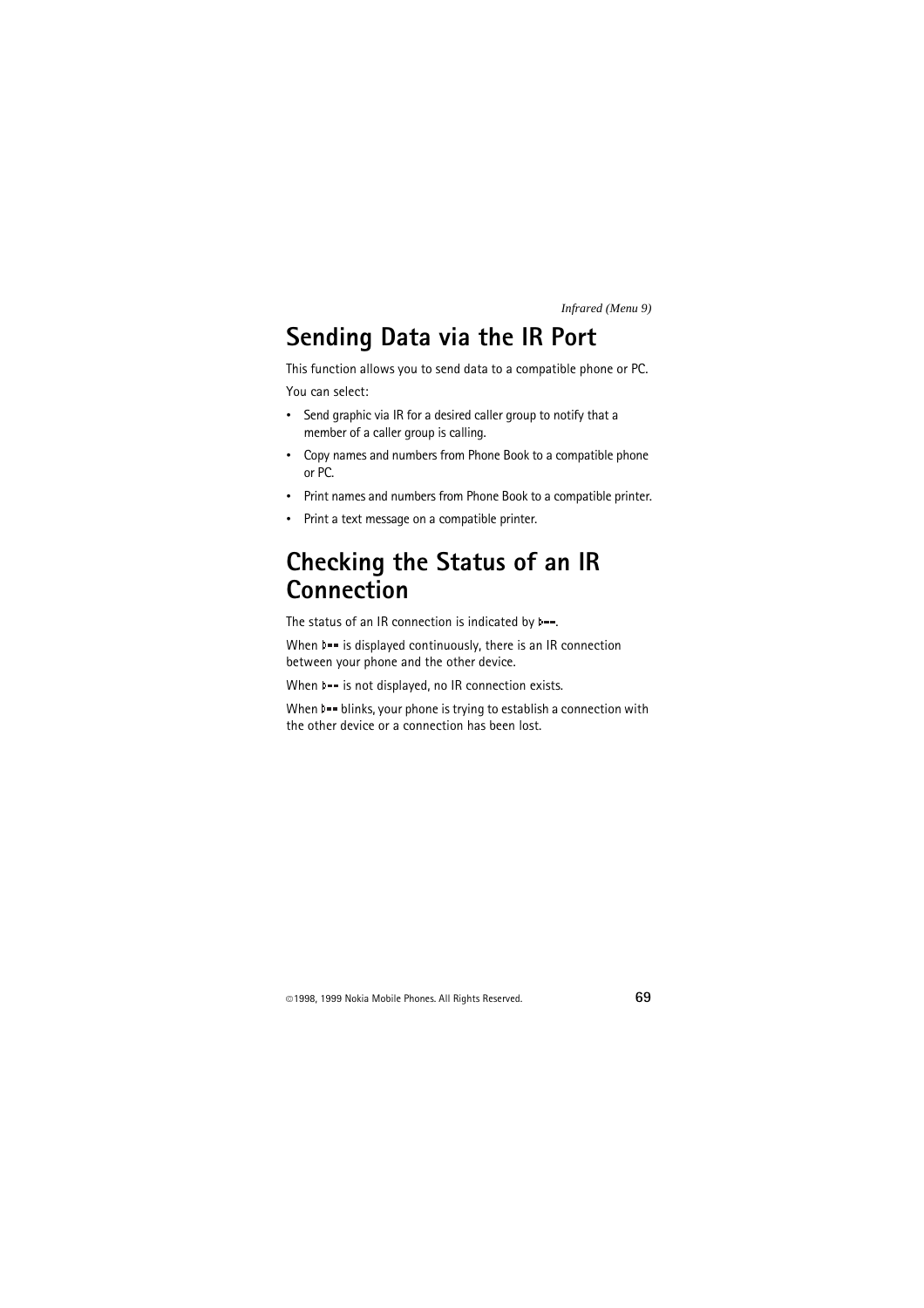# **15. Smart Messaging Services**

Nokia Smart Messaging enables the use of a variety of network services offered by operators or service providers. Some services may be available through the Internet and, although your phone does not support full World Wide Web browsing, you may be able to access certain Internet services directly from your phone such as news, weather reports, traffic reports, flight times and dictionaries.



**NOTE:** The availability of Nokia and operator services vary and you may need to subscribe to them. Please contact your local service provider for rates and further information.

Services are saved and accessed via menu 10 which has three submenus: Personal Bookmarks (Menu 10-1), Operator Services (Menu 10-2) and Nokia Services (Menu 10-3). These menus are dynamic, which means that the content of each submenu will vary according to the services you have saved under that submenu.

To be able to use services, you first need to subscribe to the Short Message Service (SMS). When you order a new Smart Messaging service, the operator sends a message to your phone. To add the new service under Menu 10, save the message. To access the service, simply select the menu item.



**NOTE:** As the services that are available vary, this guide can give you only some of the basic guidelines on how to use such services. For more detailed information on using a specific service, contact your service provider and follow the guide texts on your phone's display.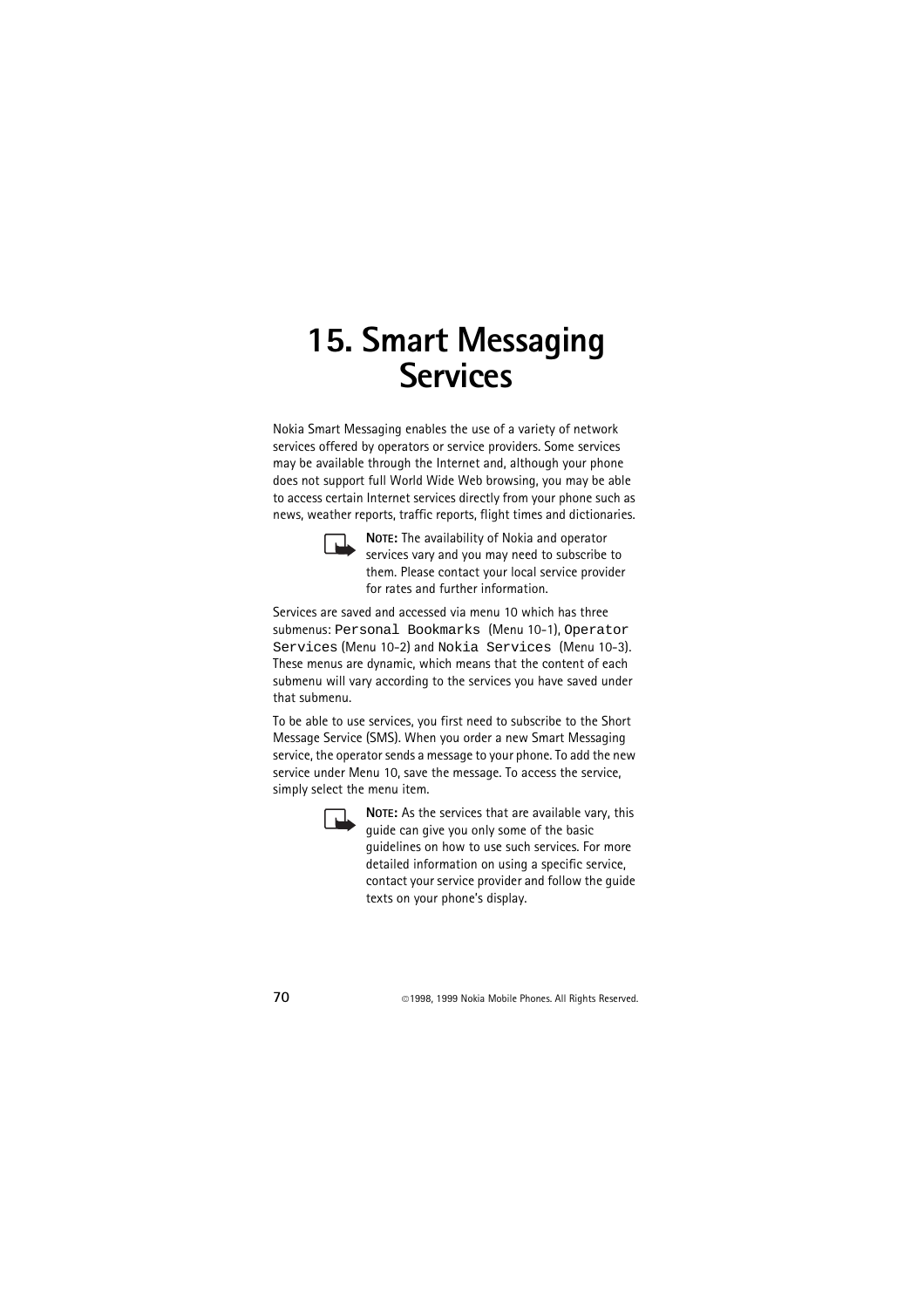## **Using Nokia and Operator Services**

The following instructions provide some basic guidelines on how to use Smart Messaging services.

## **Storing Access Numbers**

To be able to use Smart Messaging services, you will first need to have the service access numbers saved in your phone's memory. Nokia access numbers are stored in the NOKIA SETTINGS menu. Nokia access number 1 is +358405202999 and Nokia access number 2 is 99999. Do not remove them; when you receive a message, the phone checks whether it is sent from the authorised source specified in this menu.

As regards Operator services, you will be given the necessary access numbers by your service provider. Store these numbers in the OPERATOR SETTINGS menu.

### **Downloading the List of Services**

Once the access numbers have been saved, you can download the list of services provided by the network in the following way:

- 1 Select the menu item UPDATE NOKIA SERVICES or UPDATE OPERATOR SERVICES.
- **2** Press the left  $\mathcal{S}$  **Select**: a request message for the list of available services will be sent.
- **3** Wait until you receive the reply message from the network.



**NOTE:** The content of the reply message will depend on the service provider. The message can, for example, contain one particular service or a list of services.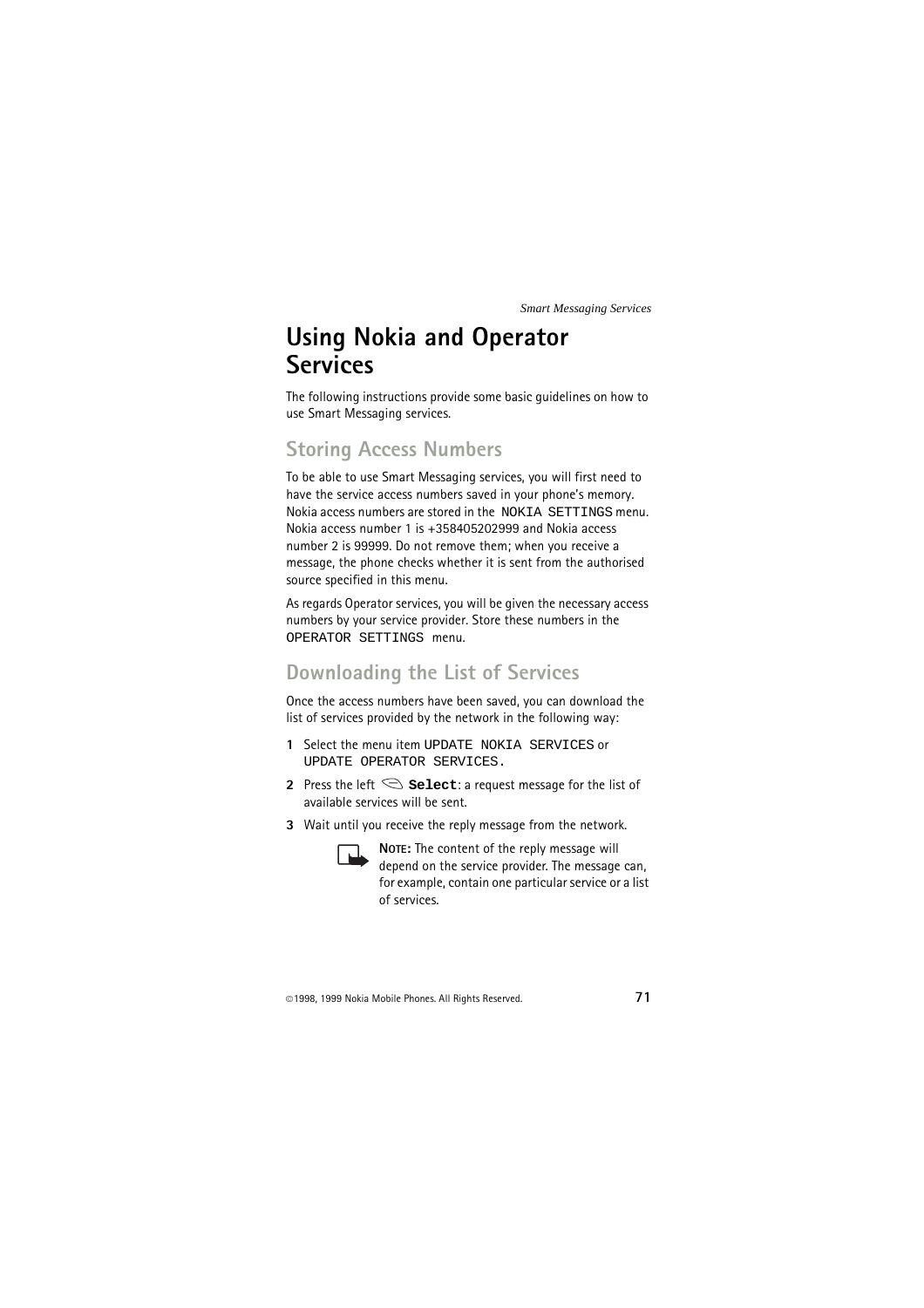### **Saving a Service Message as a Bookmark**

If the reply message from a network contains a service or a list of services, you can either start using the service immediately, or you can save it under Menu 10-1 as a personal bookmark. Saving the service message as a bookmark provides you with a quick and easy way of accessing that service next time round.

#### **To save a service message as a personal bookmark:**

- **1** Once you have received the list of available services, select the desired service by highlighting it and pressing **OK**.
- **2** Scroll to the end of the message with the  $\bullet$  key. The text SAVE THE SERVICE MESSAGE? will be displayed.
- **3** Press the left  $\bigodot$  **OK** to save the message.

If there is no room available to save a new service, the text ERASE ONE OF THE OLD ONES FIRST and the list of the current bookmarks will be displayed.

**4** Enter a name for the bookmark (or accept the name that the phone suggests). The text SERVICE MESSAGE SAVED will appear once saving has been successfully completed.

## **Using a Service Saved as a Bookmark**

The instructions in this section are one way of using a service. Note that this method may not apply to all services. Follow the guide texts shown on the display or contact your service provider for more information.

Once you have saved a service message as a bookmark in Menu 10- 1, access the service in the following way:

- **1** Once in Menu 10-1, select the desired service by highlighting it.
- **2** Press the left  $\bigcirc$  **Options** for options. (Exase removes the bookmark from the list, Select activates the bookmark).
- **3** Press the left  $\mathcal{D}$  **OK** at Select highlighted: a message requesting the latest information about that service will be sent.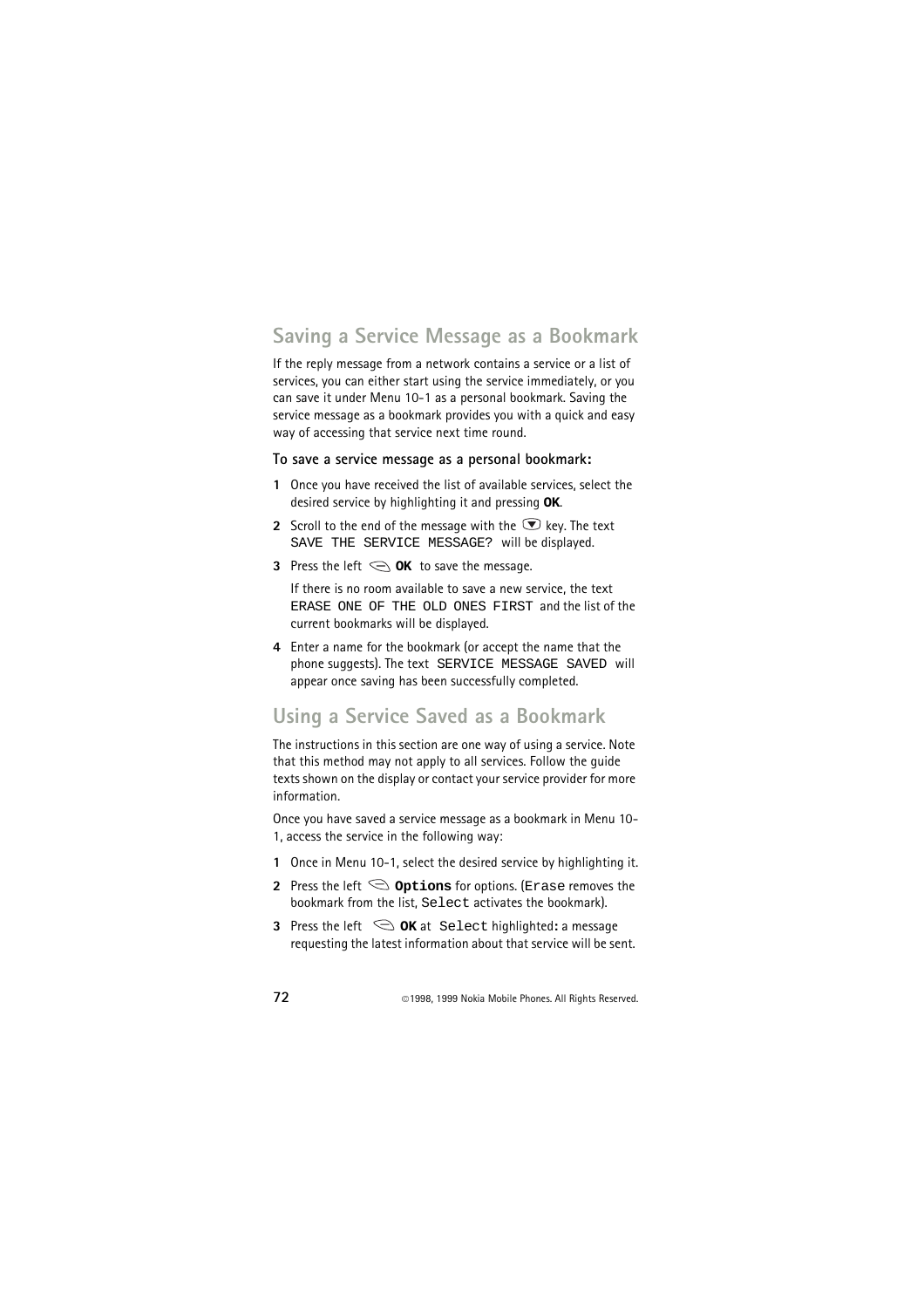### **An Example of Downloading and Using a Nokia Service**

This section gives you the instructions on how to use a Nokia service. Your phone enables you to download a new ringing tone from the network if this service is supported by the network operator and the Nokia service provider.

#### **To download a ringing tone:**

**1** Once in the Nokia Services menu, select Ringtones service and press the left  $\mathcal{S}$  **select**. A request for the list of available ringing tones will be sent to the network.



**NOTE:** In order to be able to select Ringtones, you must first request and receive the list of available services as described in 'Downloading a List of Services', on page 71.

- **2** Wait until you receive the reply message from the network. When the reply message has been received, SERVICE MESSAGE RECEIVED will be displayed. Press the left  $\heartsuit$  **OK** to receive the message.
- **3** Press **More** until the text filename is displayed and press the left  $\leq$  **Select** to access the list of available ringing tones. You can scroll through the list with the  $\bullet$  and  $\bullet$  keys.



**NOTE:** If you want easy access to the list of ringing tones at a later time, save the list as a bookmark. For instructions on how to do this, refer to 'Saving a Service as a Bookmark' on page 72.

- **4** Select the desired tone by highlighting it and press the left  $\bigcirc$  **OK**.
- **5** Press the left  $\mathcal{S}$  **Send** when at the Get ringtone. A request for the selected ringing tone will be sent to the network.

When the phone receives the ringing tone the text RINGING TONE RECEIVED will be displayed.

**6** Press the left  $\leq$  **Options** for options: Playback (to play the new ringing tone) and Save (to save the ringing tone in the ringing tone list as Personal).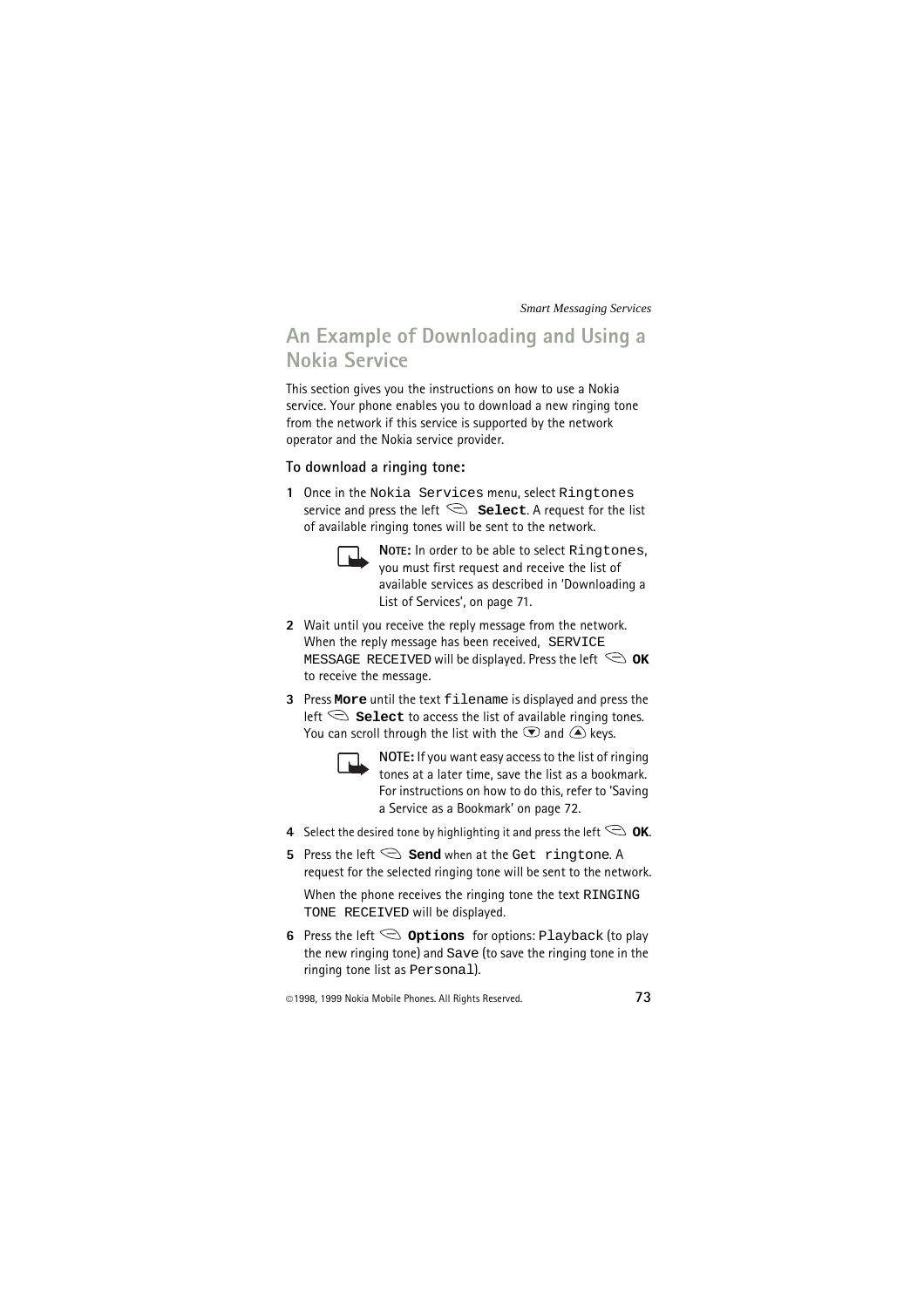You can only download and save one ringing tone at a time. The next time that you save a new ringing tone, the ringing tone previously saved under Personal will be overwritten.

# **Other Services**

Some Smart Messaging services may be saved and accessed in different ways to Nokia and Operator services. The service address for such services may be sent to your phone by a service provider, or you can manually add a service address by using the ADD NEW SERVICE menu. For availability of services and additional information, contact your service provider.

# **Saving a Service Address**

Once in the ADD NEW SERVICE menu, give the following information: title: (enter the name of the service), Access No.1: (enter the number of the server) and Access No.2: (enter the number of the service). This information will be given to you from by your service provider.

A service address can also be sent to you from the network. When a new service address is sent to your phone, the text NEW SERVICE RECEIVED: and the name of the service will be displayed.

To add this new service address to your Personal Bookmarks menu, press the left  $\mathbb{S}$  **Options** and then press Save to save the new service (or press Details if you want to receive more information before saving the new service).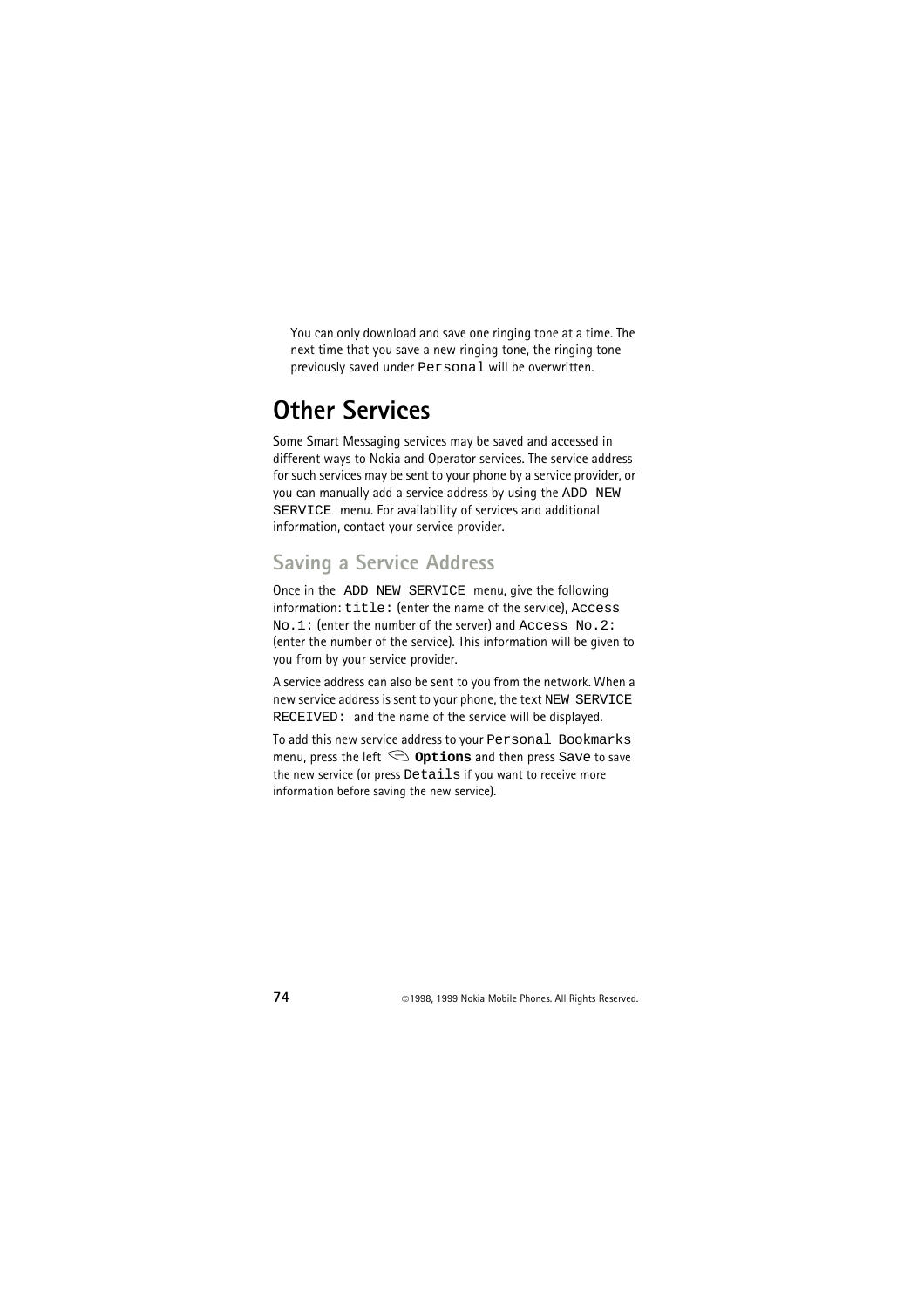### **Accessing a Service**

Once in the Personal Bookmarks menu, select the service address by highlighting it and press the left  $\leq$  **Options** to choose between the following options:

Connect (a message requesting information will be sent). When you select connect, you may be asked to enter a keyword. Enter a keyword and press the left  $\leq$  **OK**. If you don't wish to enter any keyword, simply press the left  $\leq \alpha$ **K**.

Edit (to change the settings of a service address)

Erase (to remove the selected service address from the menu).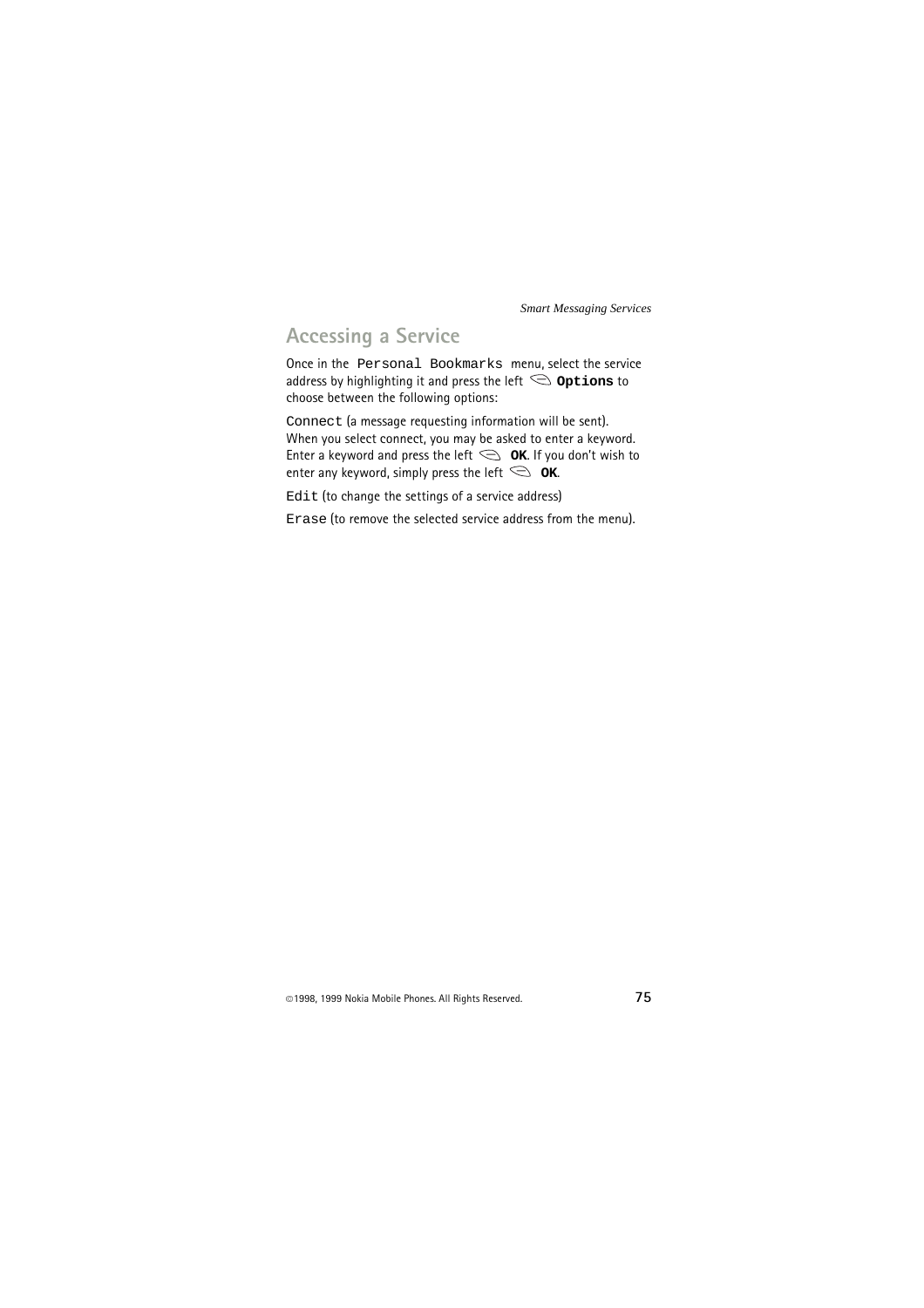# **16. SIM Services**

In addition to the functions available in the phone, your SIM card may provide additional services that you can access in the menu 11 (SIM Services). Menu 11 is shown only if it is supported by your SIM card. The name and contents of the menu depend entirely on the services available.

You can set the phone to display the confirmation messages when you are using the SIM card services by selecting the option Asked within the menu 4-4-6 (Confirm SIM service actions).

For availability, rates and information on using the SIM services, contact your SIM card vendor - your network operator, service provider or other third-party vendor.



**NOTE:** Accessing these services may involve sending an SMS or making a phone call for which you may be charged.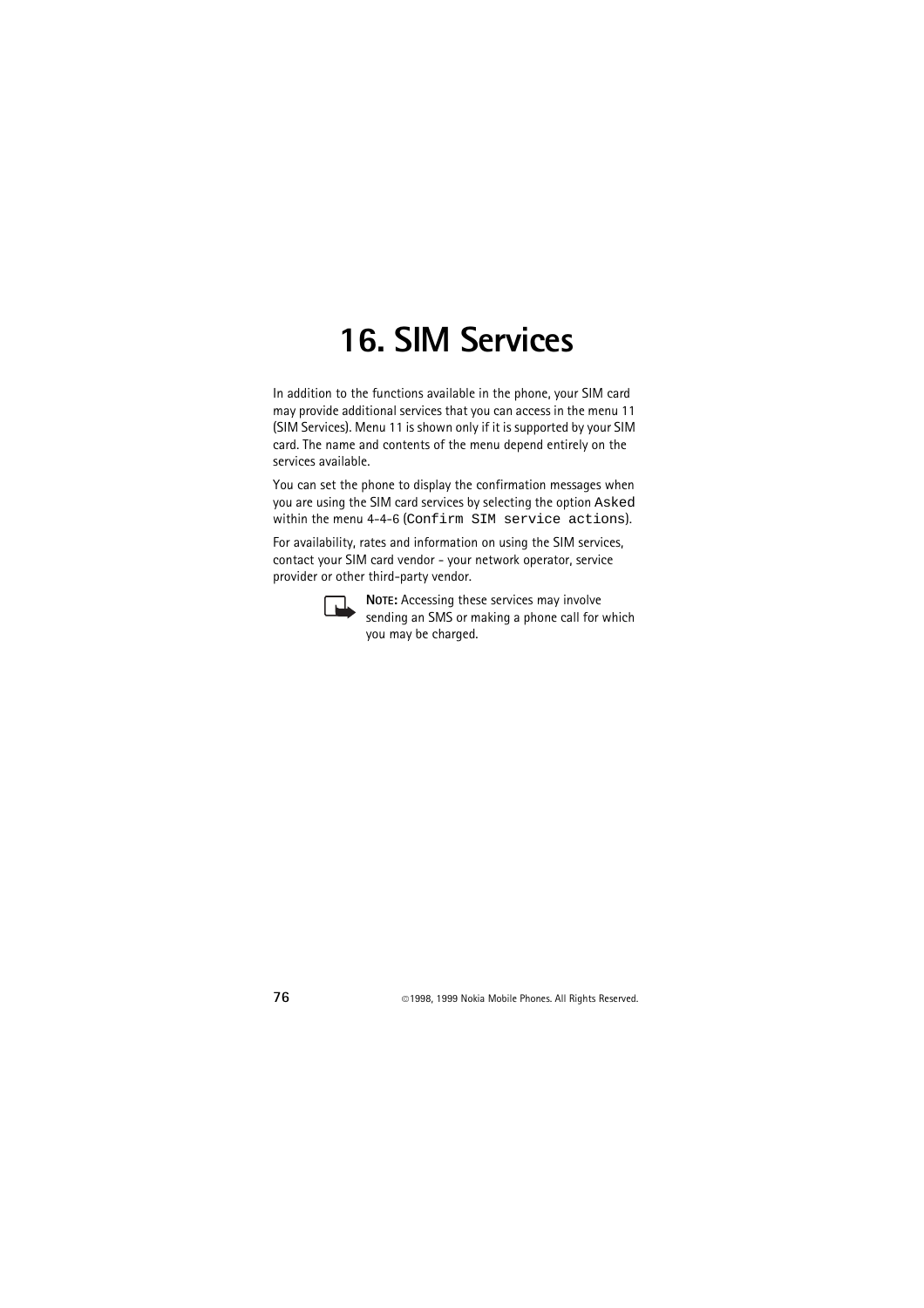# **17. Reference Information**

# **Access Codes**

You can use the access codes described in this section to avoid unauthorised use of your phone and SIM card.

The access codes (except PUK and PUK2 codes) can be changed by using Menu 4-5-6. See the following section.

# **Security Code (5 digits)**

The security code can be used to avoid unauthorised use of your phone. The security code (security code) is usually supplied with the phone. Change the security code before you start using your phone. Keep the new code secret and in a safe place, which is separate from the phone.

# **PIN Code (4 to 8 digits)**

The PIN (Personal Identification Number) code protects your SIM card against unauthorised use. The PIN code is usually supplied with the SIM card. When the PIN code request is enabled (Menu 4-5-1), the code is asked each time the phone is switched on.

### **PIN2 Code (4 to 8 digits)**

The PIN2 code, supplied with some SIM cards, is required to access some functions, such as charging unit counters. These functions are only available if supported by your SIM card.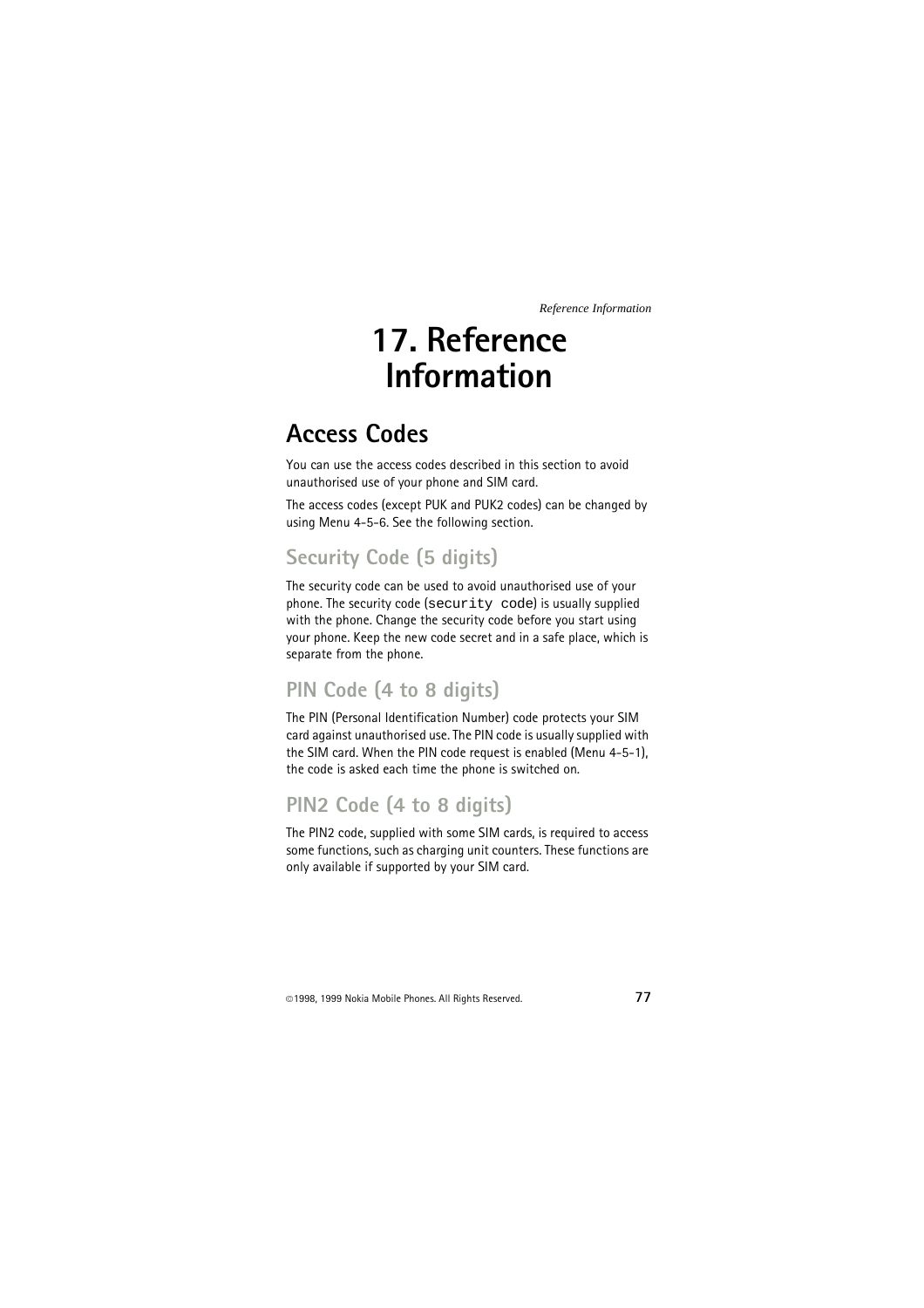# **PUK Code (8 digits)**

The PUK (Personal Unblocking Key) code is required to change a blocked PIN code. The PUK code may be supplied with the SIM card. If not, contact your local service provider for the code. If you lose the code, contact your service provider.

# **PUK2 Code (8 digit)**

The PUK2 code, supplied with some SIM cards, is required to change a blocked PIN2 code. If you lose the code, contact your service provider.

# **Barring Password**

The barring password is needed when using the 'Call Barring' function. You obtain the password from your service provider.

# **Battery Information**

The following manufacturer-approved rechargeable batteries are available for your phone: NiMH batteries BMS-2V, BMS-2S and BMS-2, and Li-Ion batteries BLS-2, BLS-2H, BLS-4 and BLS-5.

# **Charging and Discharging the Battery**

- Your phone is powered by a rechargeable battery.
- Note that a new battery's full performance is achieved only after two or three complete charge and discharge cycles!
- The battery can be charged and discharged hundreds of times but it will eventually wear out. When the operating time (talk-time and stand-by time) is noticeably shorter than normal, it is time to buy a new battery.
- Use only batteries approved by the phone manufacturer and recharge your battery only with the chargers approved by the manufacturer.
- When a charger is not in use, disconnect it from the power source.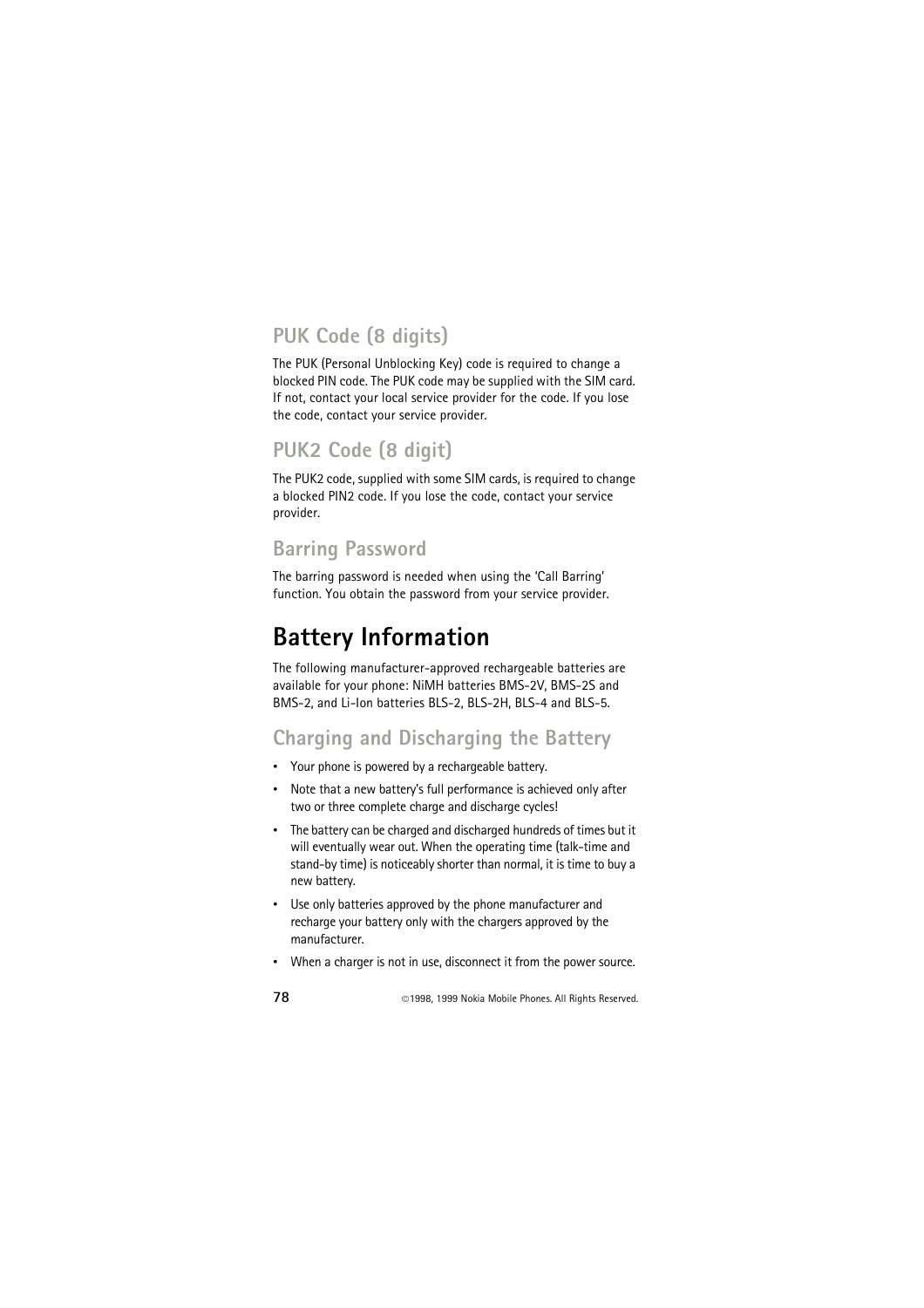Do not leave the battery connected to a charger for longer than a week, since overcharging may shorten its life. If left unused a fully charged battery will discharge itself over time.

- For good operation times, discharge the NiMH battery from time to time by leaving your phone switched on until it turns itself off. Do not attempt to discharge the battery by any other means.
- Temperature extremes will affect the ability of your battery to charge: allow it to cool down or warm up first.
- When the battery is running out of power and only few minutes of talk time remain, a warning tone is heard and Battery low is briefly displayed. When no more talk time is left, Battery empty is displayed and a warning tone is sounded and the phone switches itself off.

#### **Using the Batteries**

- Use the battery only for its intended purpose.
- Never use any charger or battery which is damaged or worn out.
- Do not short-circuit the battery. Accidental short-circuiting can occur when a metallic object (coin, clip or pen) causes direct connection of the + and - terminals of the battery (metal strips on the back of the battery) for example when you carry a spare battery in your pocket or purse. Short-circuiting the terminals may damage the battery or the connecting object.
- Leaving the battery in hot or cold places, such as in a closed car in summer or winter conditions, will reduce the capacity and lifetime of the battery. Always try to keep the battery between  $15^{\circ}$ C and  $25^{\circ}$ C (59 F and 77 F). A phone with a hot or cold battery may temporarily not work, even when the battery is fully charged. NiMH batteries performance is particularly limited in temperatures below  $-10^{\circ}$ C (14 F). Li-Ion batteries performance is particularly limited in temperatures below -0°C (32 F).
- Do not dispose of batteries in a fire!



Batteries must be recycled or disposed of properly.

Must not be disposed of in municipal waste!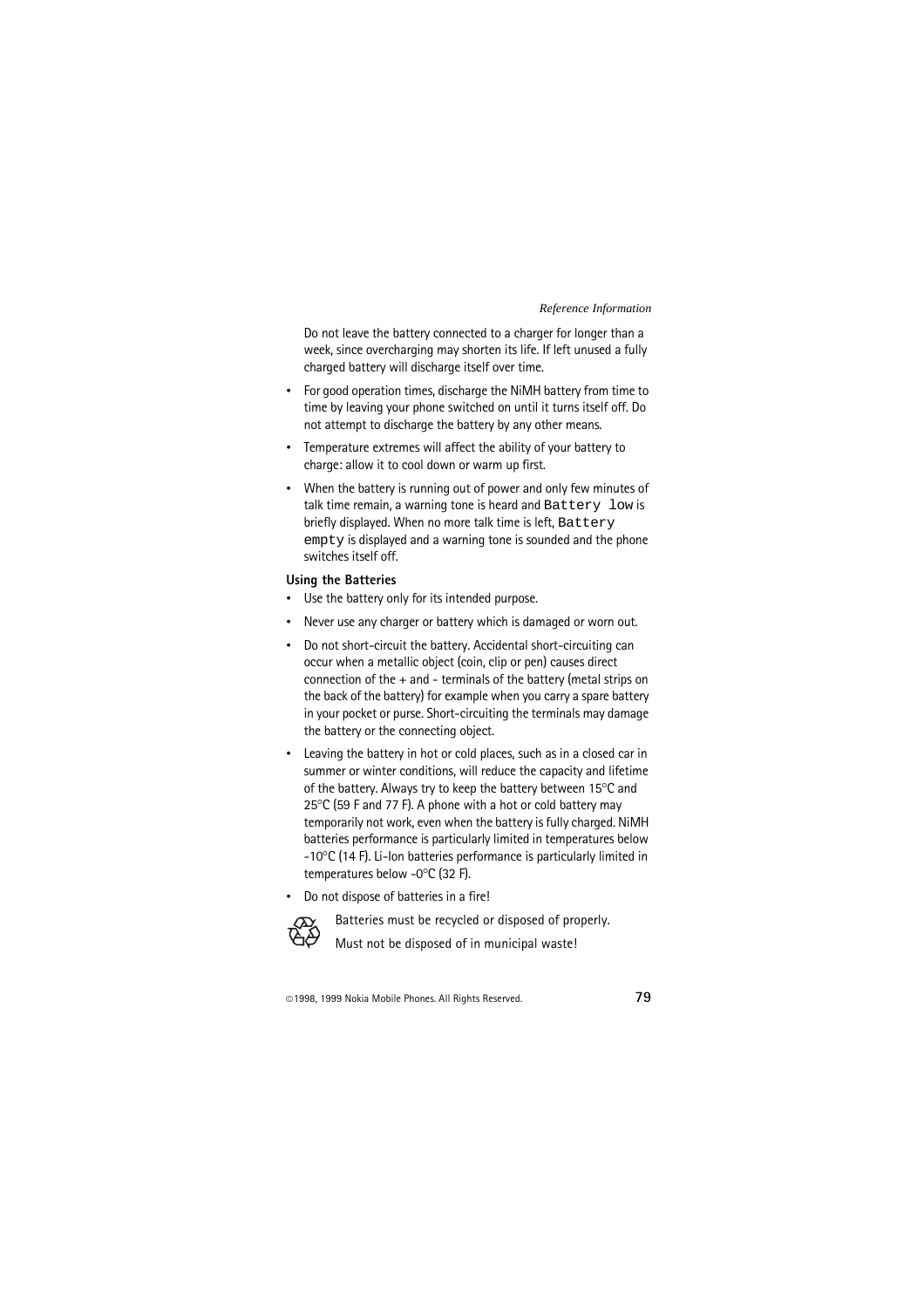# **Care and Maintenance**

Your phone is a product of superior design and craftsmanship and should be treated with care. The suggestions below will help you to fulfill any warranty obligations and to enjoy this product for many years. When using your phone, battery, charger OR any accessory:

- Keep it and all its parts and accessories out of small children's reach.
- Keep it dry. Precipitation, humidity and liquids contain minerals that will corrode electronic circuits.
- Do not use or store it in dusty, dirty areas. Its moving parts can be damaged.
- Do not store it in hot areas. High temperatures can shorten the life of electronic devices, damage batteries, and warp or melt certain plastics.
- Do not store it in cold areas. When the phone warms up (to its normal temperature), moisture can form inside the phone, which may damage electronic circuit boards.
- Do not attempt to open it. Non-expert handling of the device may damage it.
- Do not drop, knock or shake it. Rough handling can break internal circuit boards.
- Do not use harsh chemicals, cleaning solvents, or strong detergents to clean it. Wipe it with a soft cloth slightly dampened in a mild soap-andwater solution.
- Do not paint it. Paint can clog the device's moving parts and prevent proper operation.
- Use only the supplied or an approved replacement antenna. Unauthorised antennas, modifications or attachments could damage the phone and may violate regulations governing radio devices.
- If the phone, battery, charger or any accessory are not working properly, take them to your nearest qualified service facility. The personnel there will assist you, and if necessary, arrange for service.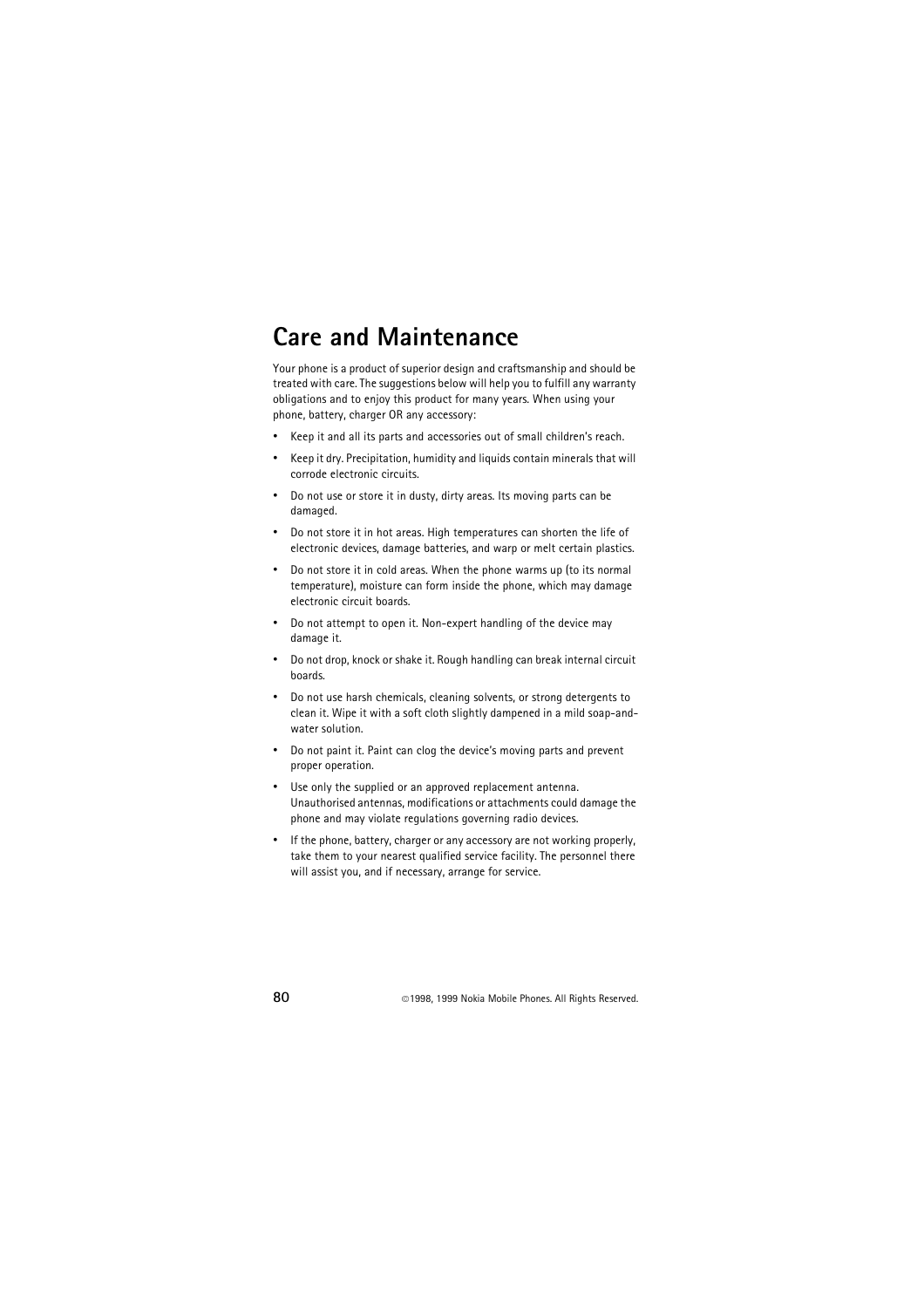# **Important Safety Information**

### **Traffic Safety**

Do not use a hand-held telephone while driving a vehicle. If using a handheld phone park the vehicle before conversing. Always secure the phone in its holder; do not place the phone on the passenger seat or where it can break loose in a collision or sudden stop.

The use of an alert device to operate a vehicle's lights or horn on public roads is not permitted.

Remember road safety always comes first!

### **Operating Environment**

Remember to follow any special regulations in force in any area and always switch off your phone whenever it is forbidden to use it, or when it may cause interference or danger.

When connecting the phone or any accessory to another device, read its user's guide for detailed safety instructions. Do not connect incompatible products.

As with other mobile radio transmitting equipment, users are advised that for the satisfactory operation of the equipment and for the safety of personnel, it is recommended that the equipment should only be used in the normal operating position (Held to your ear with the antenna pointing over your shoulder.).

Do not point the infrared beam at anyone's eye or allow it to interfere with other infrared devices.

### **Electronic Devices**

Most modern electronic equipment is shielded from radio frequency (RF) signals. However, certain electronic equipment may not be shielded against the RF signals from your wireless phone.

### **Pacemakers**

Pacemaker manufacturers recommend that a minimum separation of 20 cm (6 inches) be maintained between a hand-held wireless phone and a pacemaker to avoid potential interference with the pacemaker. These recommendations are consistent with the independent research by and recommendations of Wireless Technology Research.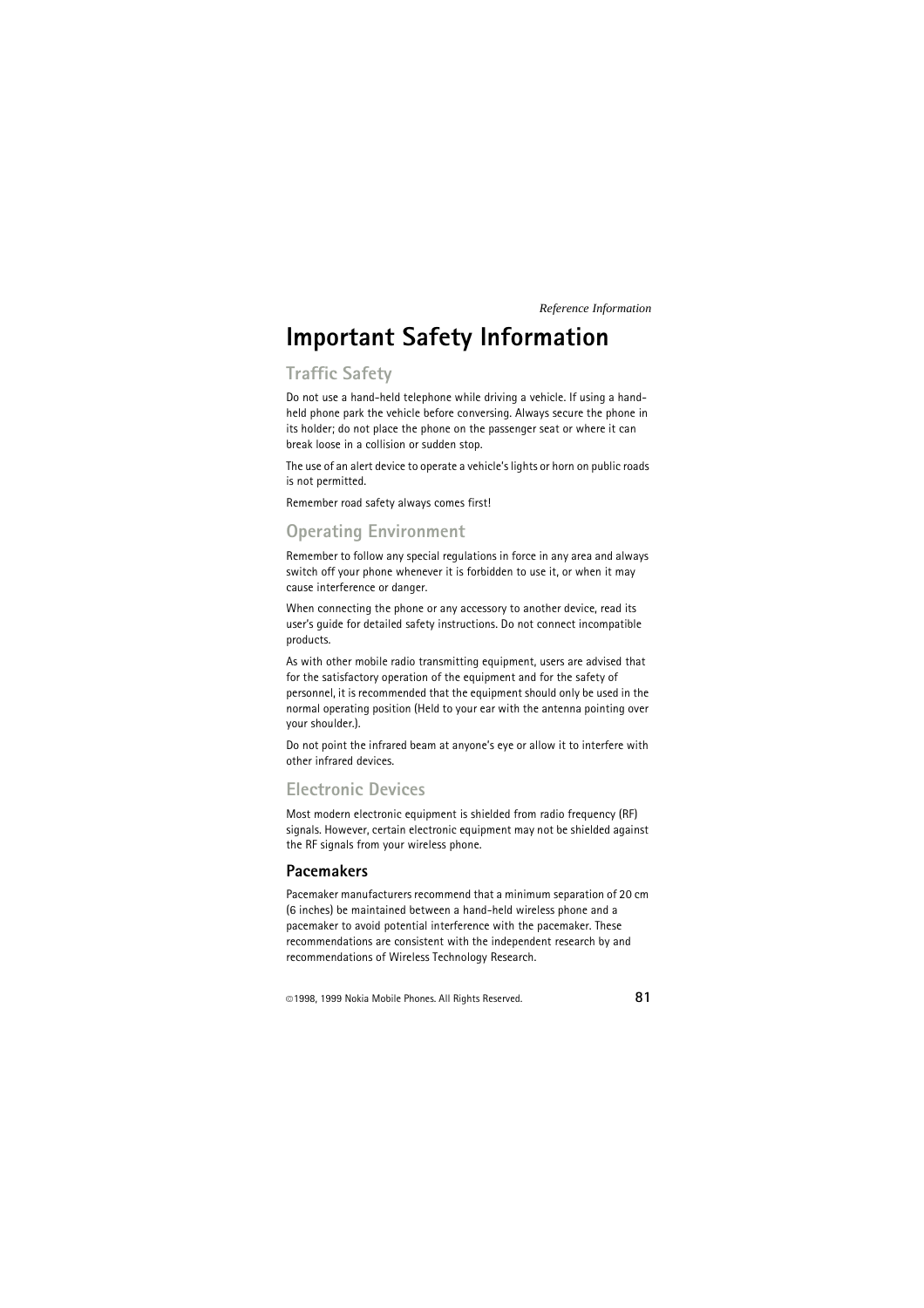Persons with pacemaker:

- Should always keep the phone more than 20 cm (6 inches) from their pacemaker when the phone is switched on;
- Should not carry the phone in a breast pocket:
- Should use the ear opposite the pacemaker to minimize the potential for interference.
- If you have any reason to suspect that interference is taking place, switch off your phone immediately.

### **Hearing Aids**

Some digital wireless phones may interfere with some hearing aids. In the event of such interference, you may want to consult your service provider.

### **Other Medical Devices**

Operation of any radio transmitting equipment, including cellular phones, may interfere with the functionality of inadequately protected medical devices. Consult a physician or the manufacturer of the medical device to determine if they are adequately shielded from external RF energy or if you have any questions.

Switch off your phone in health care facilities when any regulations posted in these areas instruct you to do so. Hospitals or health care facilities may be using equipment that could be sensitive to external RF energy.

#### **Vehicles**

RF signals may affect improperly installed or inadequately shielded electronic systems in motor vehicles (e.g. electronic fuel injection systems, electronic anti-skid (anti-lock) braking systems, electronic speed control systems, air bag systems).

Check with the manufacturer or its representative regarding your vehicle. You should also consult the manufacturer of any equipment that has been added to your vehicle.

### **Posted Facilities**

Switch your phone off in any facility where posted notices so require.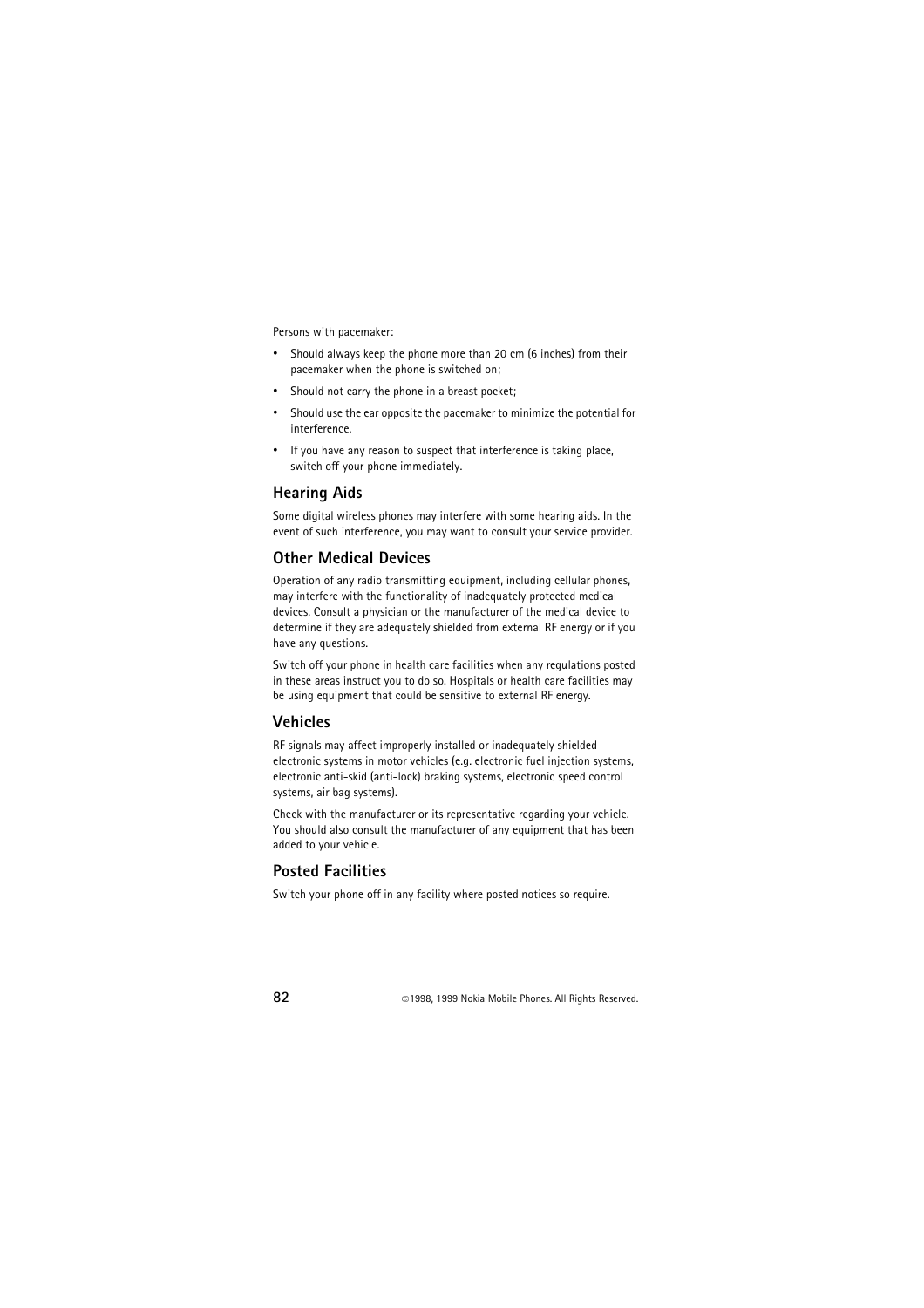### **Potentially Explosive Atmospheres**

Switch off your phone when in any area with a potentially explosive atmosphere and obey all signs and instructions. Sparks in such areas could cause an explosion or fire resulting in bodily injury or even death.

Users are advised to switch off the phone when at a refuelling point (service station). Users are reminded of the need to observe restrictions on the use of radio equipment in fuel depots (fuel storage and distribution areas), chemical plants or where blasting operations are in progress.

Areas with a potentially explosive atmosphere are often but not always clearly marked. They include below deck on boats; chemical transfer or storage facilities; vehicles using liquified petroleum gas (such as propane or butane); areas where the air contains chemicals or particles, such as grain, dust or metal powders; and any other area where you would normally be advised to turn off your vehicle engine.

### **Vehicles**

Only qualified personnel should service the phone, or install the phone in a vehicle. Faulty installation or service may be dangerous and may invalidate any warranty which may apply to the unit.

Check regularly that all wireless phone equipment in your vehicle is mounted and operating properly.

Do not store or carry flammable liquids, gases or explosive materials in the same compartment as the phone, its parts or accessories.

For vehicles equipped with an air bag, remember that an air bag inflates with great force. Do not place objects, including both installed or portable wireless equipment in the area over the air bag or in the air bag deployment area. If in-vehicle wireless equipment is improperly installed and the air bag inflates, serious injury could result.

Switch off your phone before boarding an aircraft. The use of wireless telephones in an aircraft may be dangerous to the operation of the aircraft, disrupt the wireless telephone network and may be illegal.

Failure to observe these instructions may lead to suspension or denial of telephone services to the offender, or legal action or both.